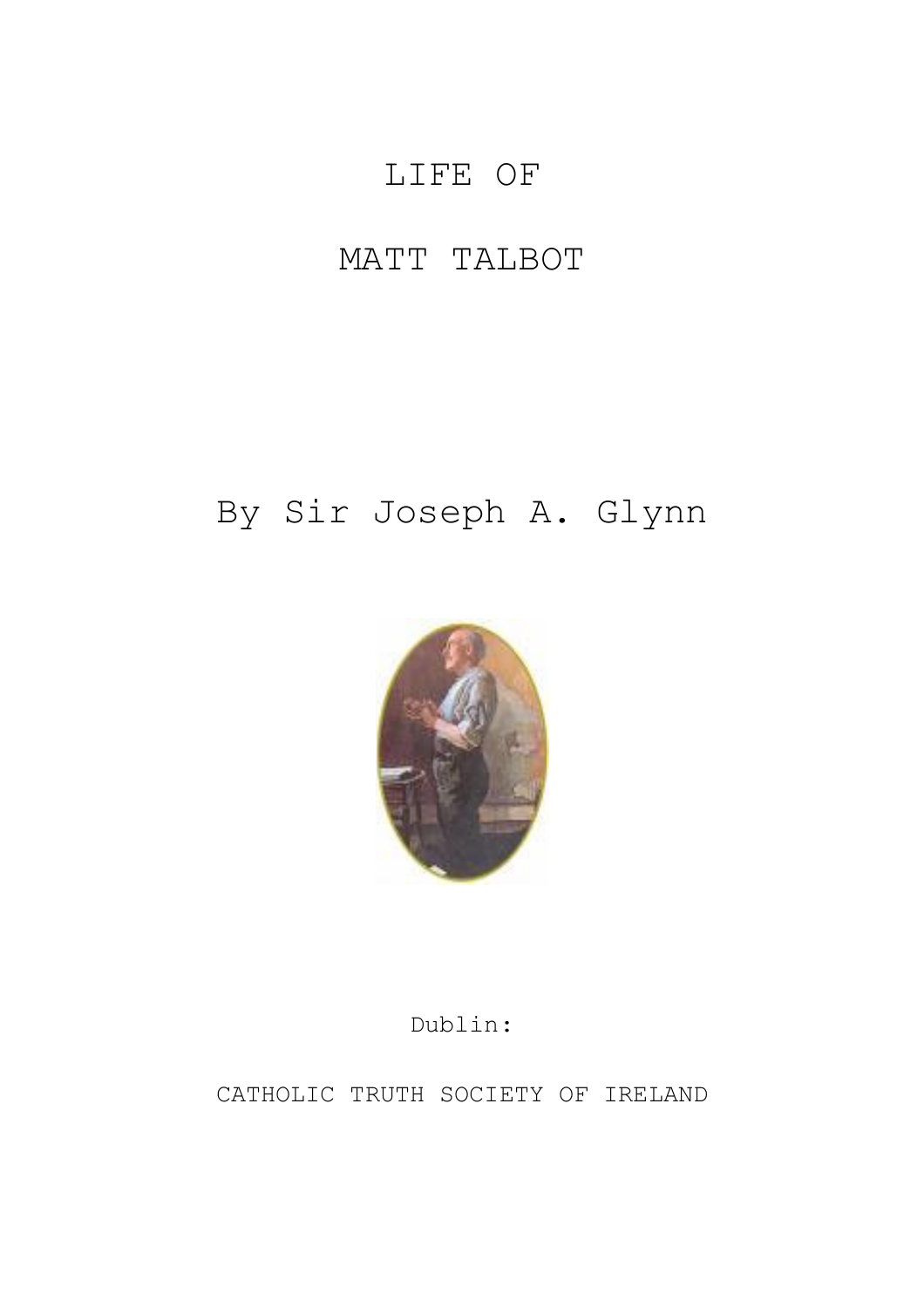Nihil Obstat:

Michael Canonicus Cronin, S.T.D., Censor Theol. Deput.

Imprimi Potest:

Eduardus,

Archiep. Dublinen. Hiberniae Primas.

Dublini, die 14 Julii, anno 1927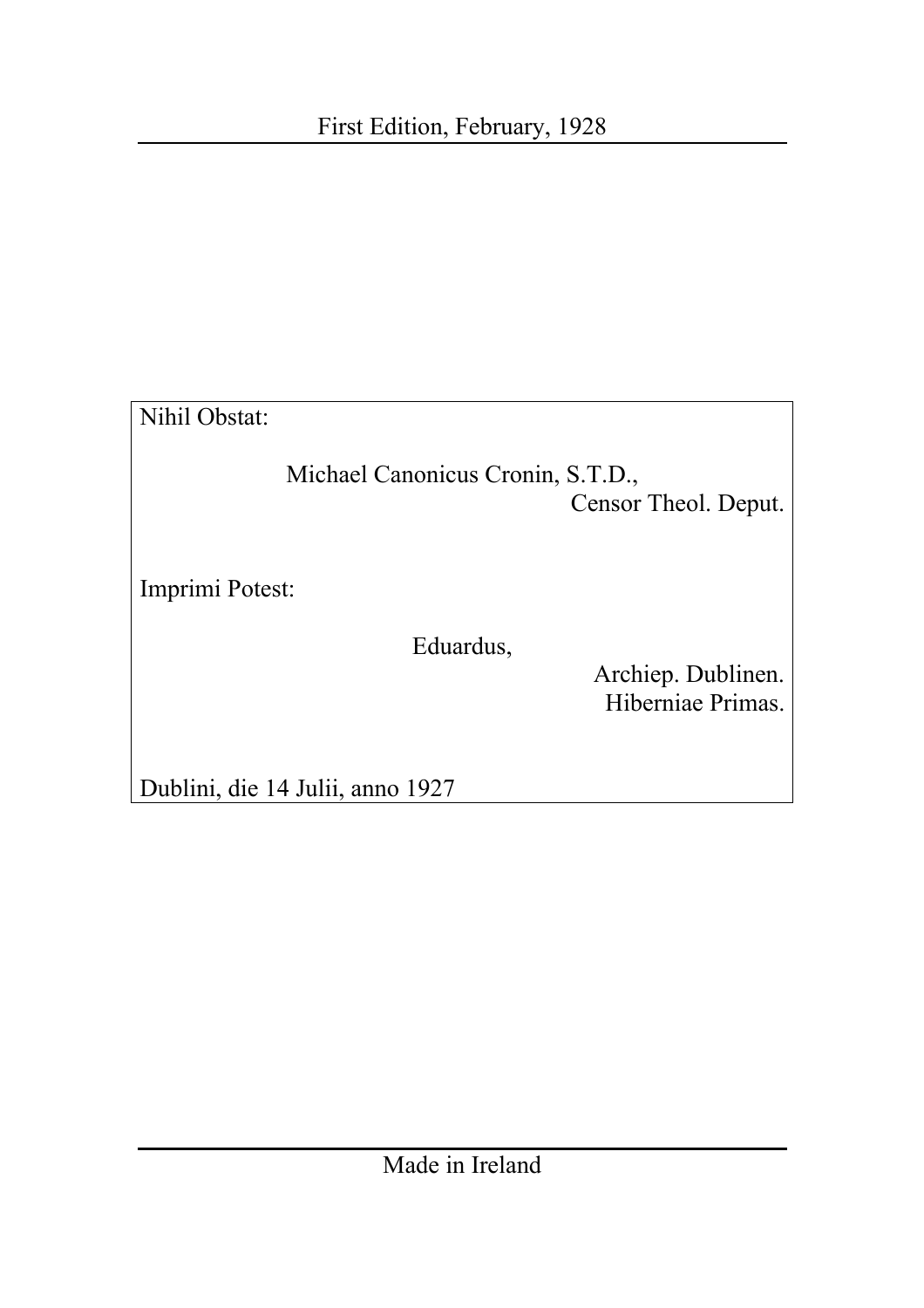## **CONTENTS**

|                                 | Page       |
|---------------------------------|------------|
| Introduction                    | $v - viii$ |
| Birth and Early Life            | $\bf{I}$   |
| Conversion                      | 9          |
| Growing in Holiness             | 17         |
| <b>Labour Troubles</b>          | 30         |
| The Daily Round of Prayer       | 38         |
| The Evening Prayer              | 52         |
| <b>Fasts and Mortifications</b> | 68         |
| Circle of Friends - Charity     | 79         |
| Illness and Closing Years       | 91         |
| The Growing Cultus              | 100        |

## **ILLUSTRATIONS**

| Granby Lane, Showing Spot where Matt Talbot fell dead | Frontispiece          |
|-------------------------------------------------------|-----------------------|
| 18 Upper Rutland Street                               | <i>Facing Page 18</i> |
| The Timber Yard                                       | 23                    |
| Church of St. Laurence O'Toole                        | 47                    |
| Specimen of Matt Talbot's Writing                     | 63                    |
| Note to Dalgan Park                                   | 87                    |
| The Grave at Glasnevin                                | 99                    |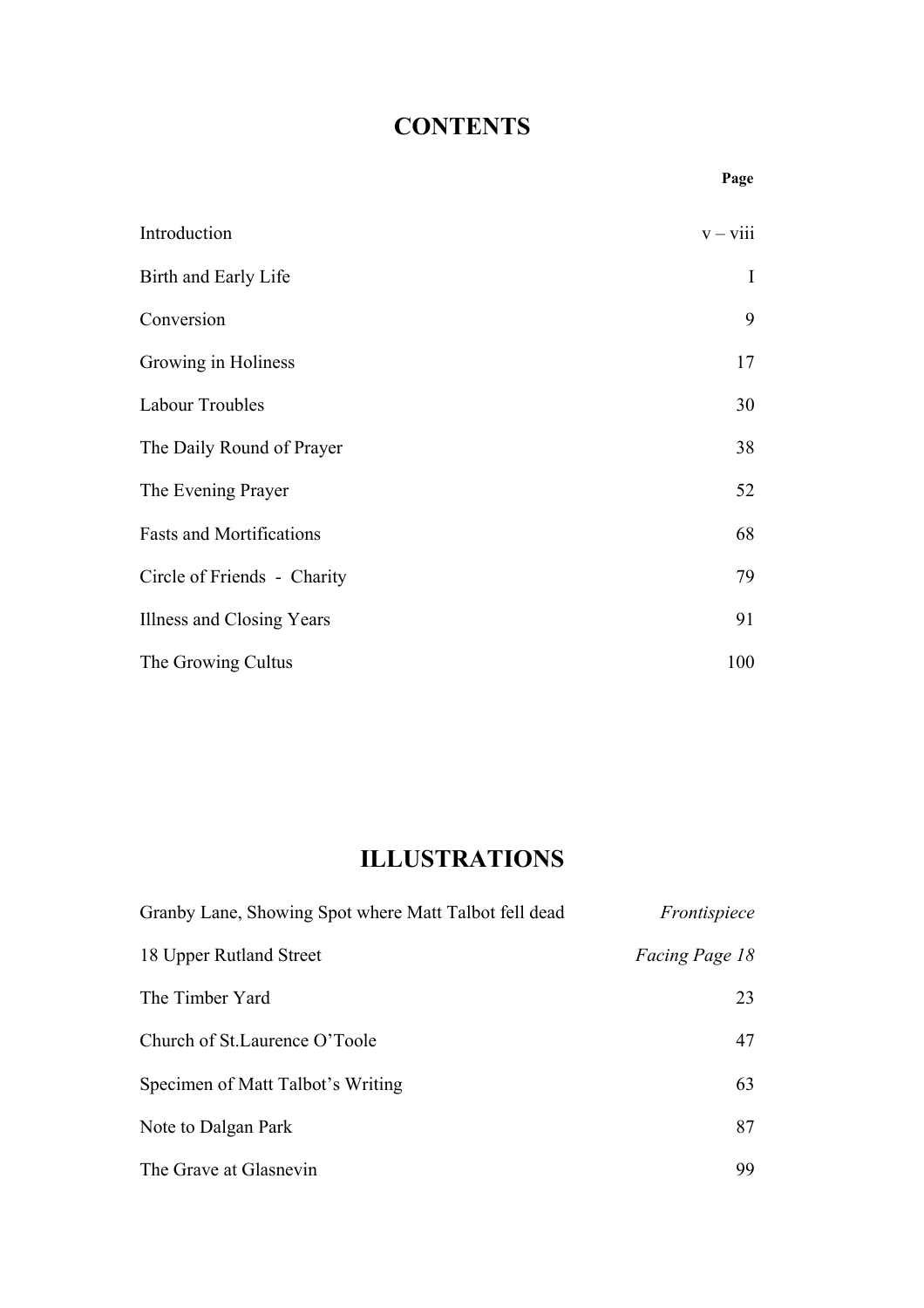*The author desires it to be understood that, unless where he expressly states that the Church of the Holy See has recognised the truth of miracles or other super-natural manifestations referred to in the following pages, he claims no credence for them beyond what the available historical evidence may warrant.* 

=============================================================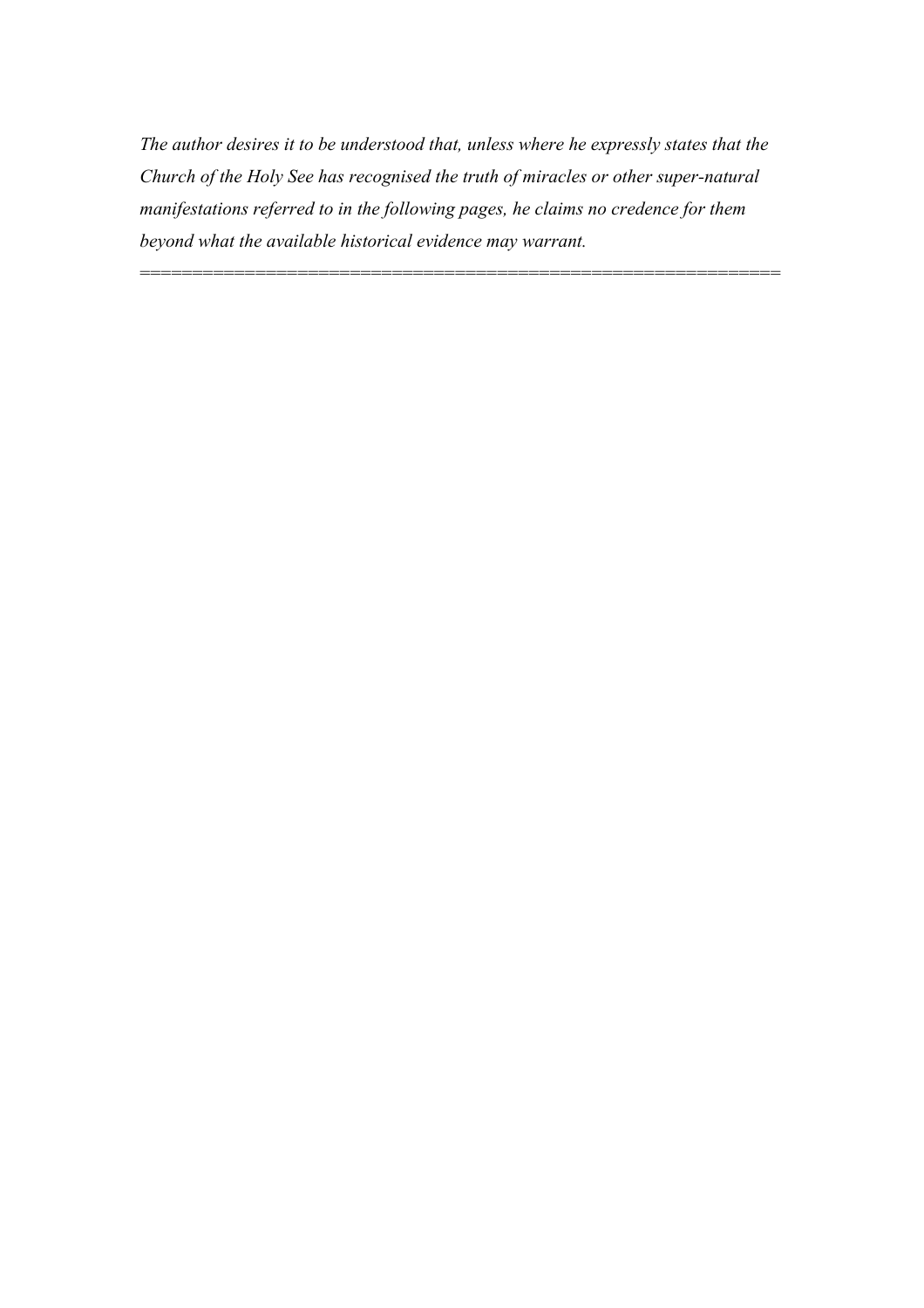#### **INTRODUCTION**

In March, 1926, the Catholic Truth Society of Ireland published a short "Life of Matt Talbot, a Dublin Labourer". The Life came to be written almost by accident, as the name of Matt Talbot was altogether unknown to the writer until a friend and fellow member of a charitable society who had known Matt Talbot for 25 years, told something of the life of that holy man and suggested that the author should write a short sketch for the edification of Matt Talbot's fellow-workers in Dublin. The book was written and ready before Christmas, 1925 but several unforeseen events delayed its publication until the beginning of Lent of 1926. During Lent in Ireland it is customary to hold, in the cities and large towns, missions and retreats for the parishioners, and the little booklet was used by the various missioners to point out the spiritual heights to which the lowliest amongst them could aspire.

The effect on the working people of Ireland was remarkable. The first edition of 10,000 copies was sold out in four days, and Edition followed Edition until 120,000 copies had been sold in a few months. At the time this is being written, 140,000 copies have been printed in Ireland. The spread of the fame of Matt Talbot was equally remarkable outside Ireland. The Australian C.T.S. republished the pamphlet under the title of "A Saint in Overalls". Within a short time, applications for permission to translate it into foreign languages began to arrive, so that within one year from the date of the original publication editions had appeared, or were in course of preparation, in French, German (three separate Editions for Germany proper, Alsatia and German-speaking Austria), Portugese, Spanish, Italian, Dutch, Polish, Hungarian, Czeckish, Yugo-Slavian, Russian, Chinese and Breton. At the same time there arose a demand for more information about this remarkable man, and the writer was asked to prepare a larger life giving more intimate details of Matt Talbot's daily life. The result is the present book, which contains all that it has been possible to gather from every available source about Matt Talbot from his youth to his death.

Realizing the seriousness of the task which he was compelled by events to undertake, the writer personally interviewed a large number of people who were able to give him any information on the subject. Two sisters gave full details of Matt Talbot's life,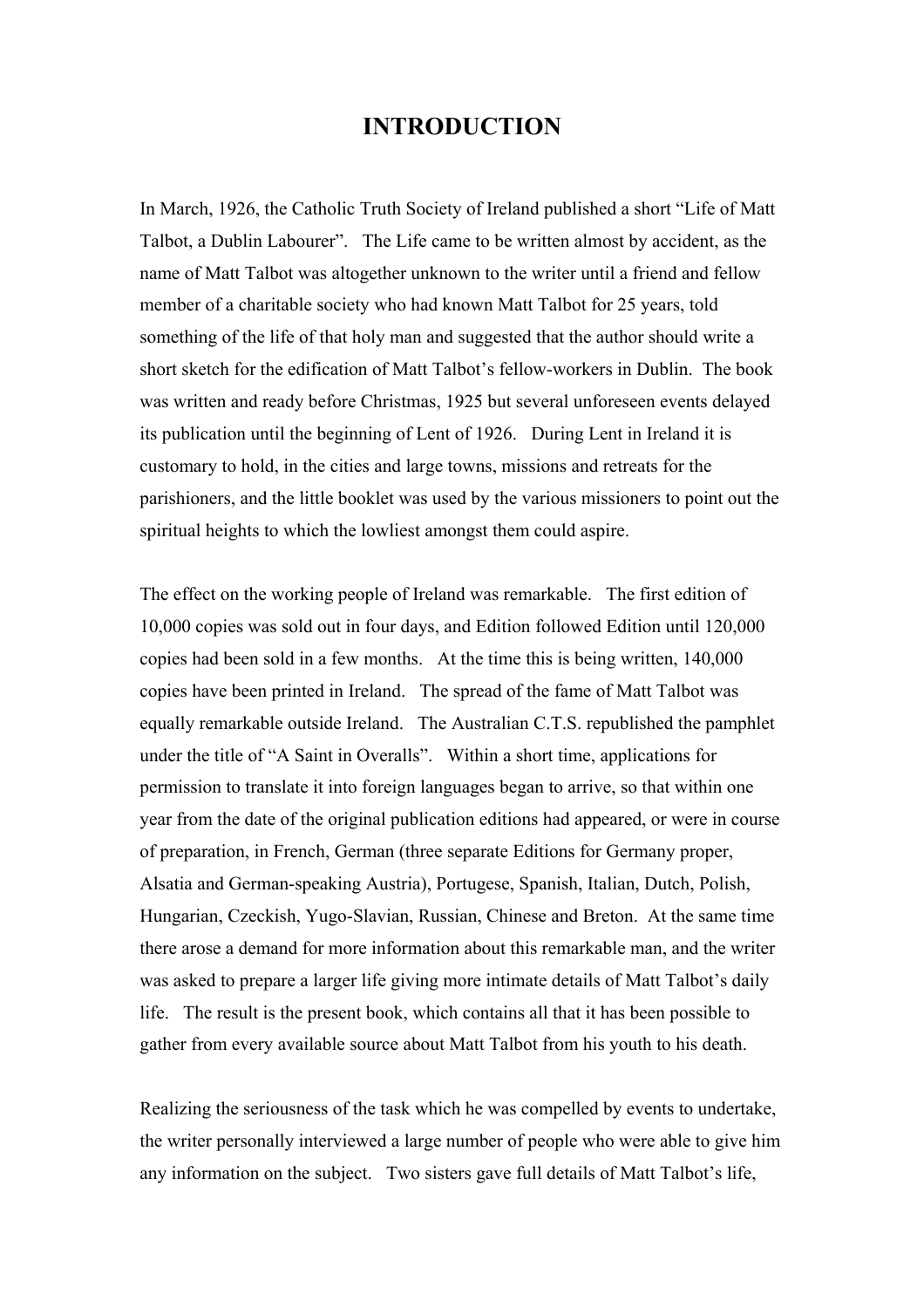and their evidence was corroborated in very many essential particulars by fellowworkers and personal friends. In practically every case the statement of evidence was written out and read over to the witness before being accepted by the writer, and where there appeared to be a discrepancy between statements every effort was made to clear it up. Such discrepancies were usually the result of faulty memory. As one sister put it, "We always took Matt for granted and never minded to take notes of what he did. We never thought anyone would want to write his life". Both sisters were very scrupulous in their statements and avoided anything which might savour of exaggeration. The writer found the same care exhibited by all the witnesses, who seemed fully to realize that nothing should be set down which was not in strict accordance with the truth. The only merit the writer can claim is that, having been a lawyer for many years, he was able to appraise the value of the evidence taken by him and not allow his imagination to run away with his discretion. In all, some thirty witnesses were interviewed. It was a wonderful experience. Here one found oneself in touch with the actual friends of a saint, and saw reflected in them the holiness which had spread from Matt Talbot to those around him - the little group which gathered on the steps of St. Francis Xavier's Church, Upper Gardiner Street, at 5.30a.m., winter and summer, waiting for the doors to open; the old lady, bent with age, who still wore the chains which Matt Talbot had given her; the men and women of another rank in life who had known and reverenced their poor friend and model; the fellow-workers who had worked with him during the long years of common toil. How unconsciously they revealed their own beautiful lives as they told stories of their saintly friend, and how, as one listened to them, one realized that these were the true types of our people, and not the wretched degenerates which a so-called national theatre presents to the world as types of Catholic Ireland.

Those who mix amongst the poor of our Capital know that beneath the squalor, and in spite of it, there exist holiness of life and a wonderful charity; holiness which reveals itself in the resignation with which the poor bear the manifold troubles which are their daily lot; charity which is seen in their kindness to those amongst them who are poorer than themselves. It seems easy to be holy in the cloister or in the sheltered surroundings of a comfortable home, but to see real goodness go to a room in a tenement house and look around you. There is the Perpetual Lamp kept alive somehow, even where there is no bread. There are the objects of piety – crucifix,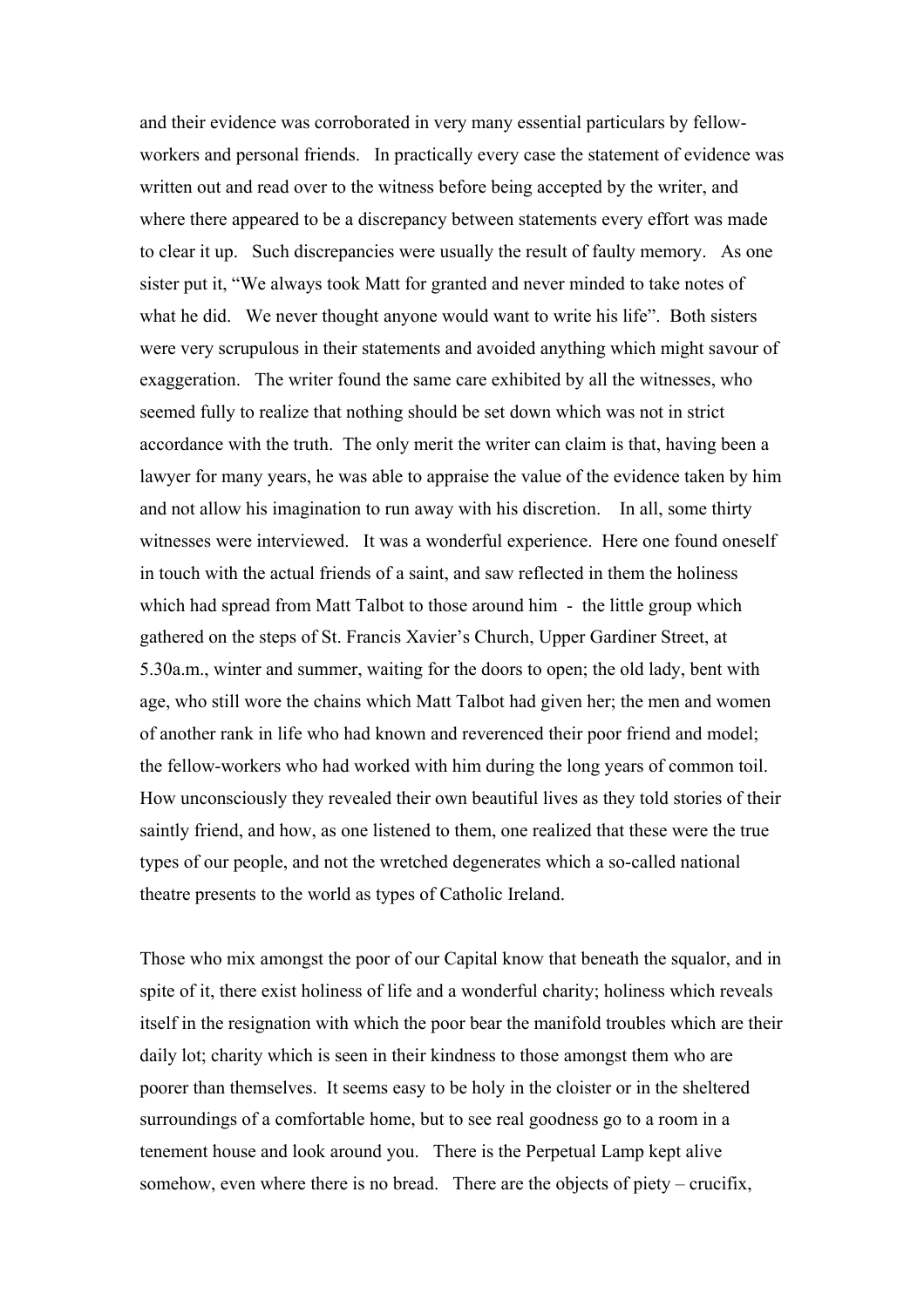pictures, statutes, and the tiny altar decked in coloured paper and tinsel. There a patient wife alone with her little ones, for the husband is gone on the never-ending quest for work, or the lonely widow who earns a pittance from a few days charring each week, will meet you with a smile of welcome, and will thank the good God for the little timely aid you have brought in His name to those, His little ones. Go to our churches on the night when the men's sodalities meet and see the thousands of workers of every class, who, after their day's labour in yard, or shop, or tram, come week by week or month by month, to gain new strength and help from their devotion to the practices of their sodality. Go on the Sunday mornings to the early Masses, and see the throngs of men and women who crowd the altar rails to receive their Lord and Master. If you would go still higher, follow the footsteps of the young men and the young women of the City who visit the poor in their own homes, the wanderers in the lodging houses, the homeless in the Poor Law Union, and the sick in the wards of the Hospital. These are our people, the God-fearing men and women of our City from whom Matt Talbot sprang and who number amongst them many, who, like Matt Talbot, live lives of holiness and self-sacrifice in the midst of their fellow-men. Why did they throng the book-shops for the little booklet which told of Matt Talbot's prayers and penances? Was it not that in the depths of their own hearts they felt spring up the desire for holiness such as his and the thought that what he had done they could strive to accomplish? Was it not because the life of Matt Talbot proved to the world that sanctity is not the preserve of the cloister, nor holiness of life a matter of social position, and that in our own day, as in the days of Christ, His friends are to be found amongst the poor and the lowly.

To the writer the life of Matt Talbot presents two aspects for all workers: rugged honesty in the fulfilling of his contract of service with his employers, and a dignified confidence in the cause of his fellow-workers. Every page of his life reveals these points, as every page reveals how he regulated all his dealings with his fellow-men by the rules of Charity and Justice.

It was in the hope that this larger life of Matt Talbot might lead to still greater devotion to his memory, and, above all, to the greater glory of God that the writer undertook a task for which he felt himself utterly unfitted. However, it is now finished, and he humbly offers to the Christian workers of every land this life of one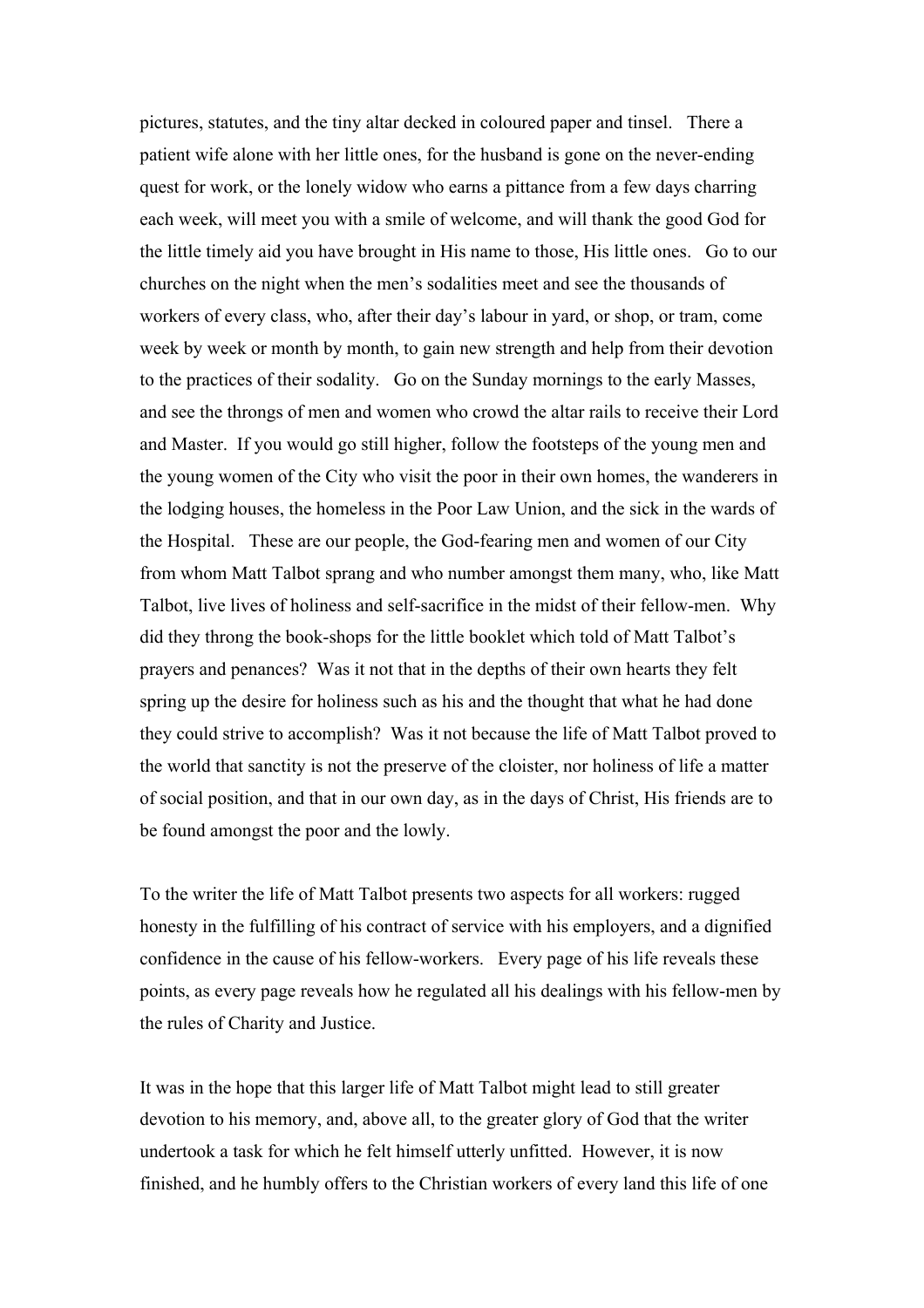of themselves, who, in an age of change and disillusion, never turned from the path of righteousness, but ever sought his true happiness in the bosom of the Catholic Church, in obedience to her laws and in the full knowledge that she alone could shield him from the false gods of modern paganism which sought to drive the supernatural from the lives of the people and would close the doors of Hope on all who labour and are burdened.

One more word. Just as this life was being finished the writer received an anonymous letter which raised two points: One, the use of the name "Matt" instead of "Matthew"; the other, that the original life left the impression that blasphemy was common amongst Irish workers some years ago. On the first point the writer considers that there is nothing irreverent in describing a very holy man by the name by which he was known all his life. Everyone spoke of him with deep affection as "Matt" and the writer thinks that a name which is now so familiar to all Irish Catholics might well be allowed to remain. On the other point the anonymous correspondent is right. The use of the word "blasphemy" was not justified. Our Irish people seldom blaspheme; they speak at times irreverently, through carelessness, and use the name of God or the Sacred Name of Jesus without realizing what they are doing. It is hoped this short explanation will prevent any future misunderstanding.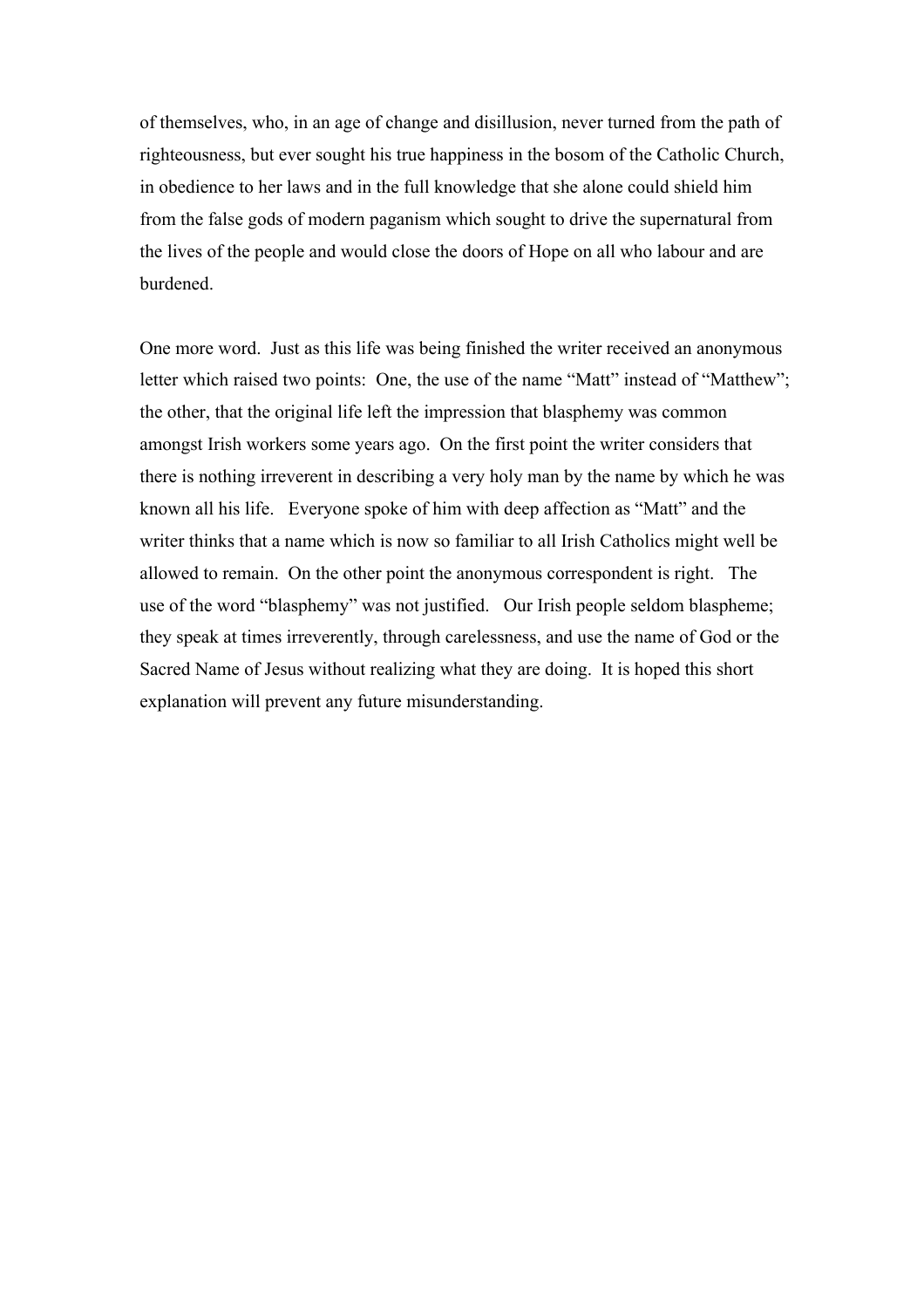#### **LIFE OF MATT TALBOT**

### *CHAPTER 1.*  BIRTH AND EARLY LIFE

One thing which seems certain about the ancestors of Matt Talbot is that they came of a mixed Gaelic and Anglo-Irish stock. The family names of the parents are not Gaelic, but on both sides there are amongst their ancestors purely Gaelic names which show that in this, as in so many families in Ireland, there is a large admixture of races. The name Talbot is Anglo-Irish; the maternal name, Bagnel, is English, and as Matt Talbot's maternal ancestors came from County Cavan they were, very probably, originally English settlers who intermarried with the native Irish and adopted the Catholic religion. The family Christian names have the same tale to tell - such names as Robert and Charles being infrequent amongst the Gaels.

The Talbots must have been long settled in Dublin, as the father, grandfather and great-grandfather of Matt Talbot was, each in turn, foreman or charge-hand in the employment of the Dublin Port and Docks Board, a very remarkable fact in itself, and one which proves that they were men of probity and worth. This position carried with it the charge of large quantities of bonded spirits, which remained in the stores of the Board until they had reached maturity, when they were released, as required, on payment of the spirit duty. This post of foreman was held by Matthew Talbot, the great-grandfather of the subject of this biography, by his grandfather, Robert Talbot, and by his father, Charles Talbot.

Charles Talbot was a man of exceptional character. He lived in early life at 13 Aldborough Court, or Place, on the North Circular Road, Dublin, in a small cottage, where he married Elizabeth Bagnel, a Dublin-born girl. They had twelve children, eight sons and four daughters. The eldest son, John, lived to be about 60 years of aged and died unmarried, but all the other sons, except Matt, died young or in early manhood. Three sisters survived Matt. Charles Talbot, their father, was a man of good religious life. He belonged to the Confraternity of the Immaculate Conception attached to the Jesuit Church, St. Francis Xavier's, Upper Gardiner Street, Dublin,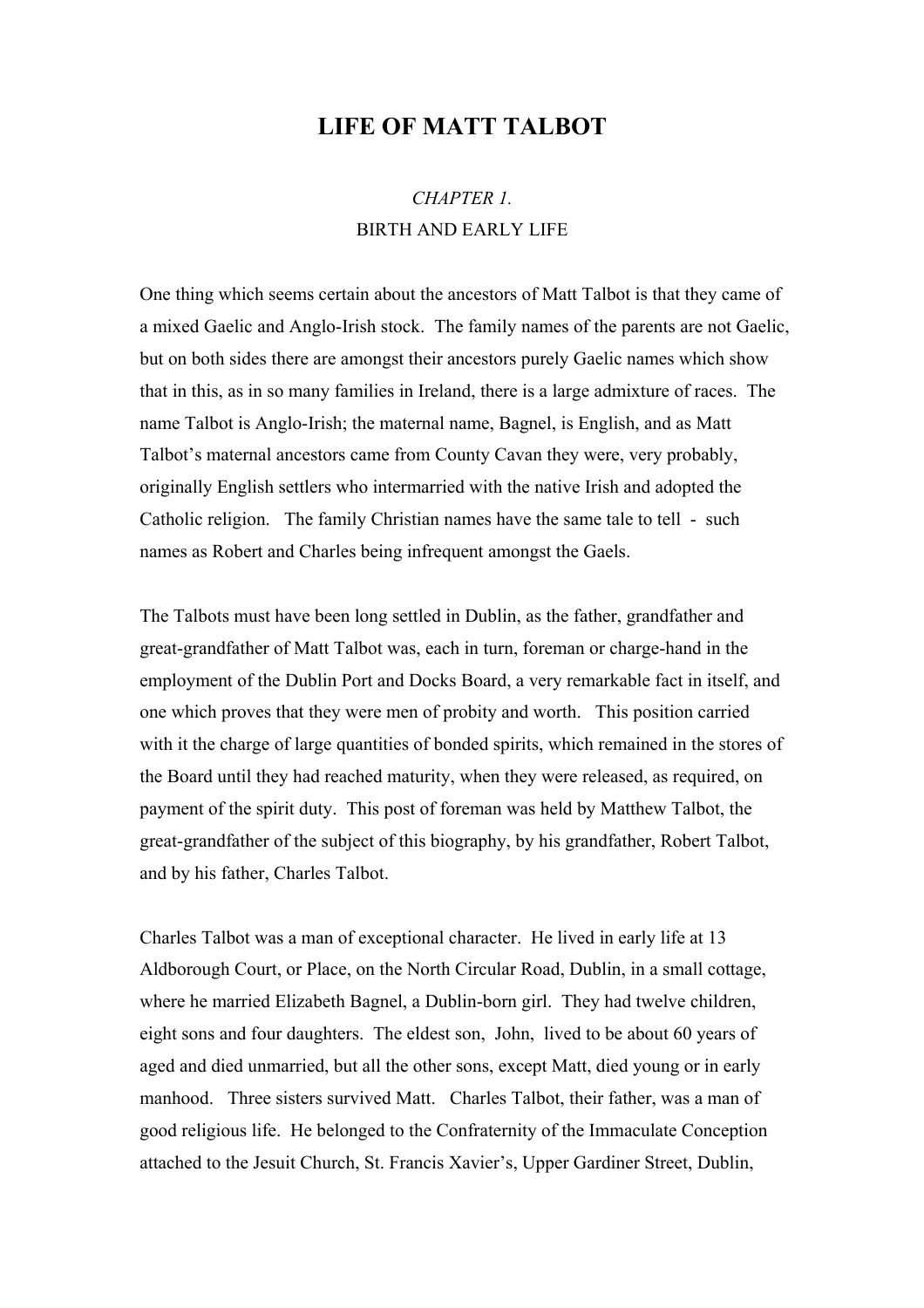being a regular attendant at the monthly meetings and a monthly communicant, besides receiving Holy Communion on the principal Feast Days of the Church. The beautiful devotion of the Rosary of the Blessed Virgin, which, during the centuries of persecution, was the mainstay of the Catholic Faith in Ireland, was recited every night in his home. He lived until the year 1899, and died at the age of seventy-three, having been for eleven years before his death in receipt of a pension from the Port and Docks Board, at the rate of fifteen shillings a week, which was one half of his wages before his retirement.

Elizabeth Talbot, the wife of Charles, was a woman of great piety, and in her old age had attained to a high degree of holiness. Like her husband, she was a member of the Confraternity of the Immaculate Conception attached to St. Francis Xavier's Church, and for many years had been a daily communicant, a practice which she only gave up when she became an invalid and not able to leave her room. During the last few years of her life she received Holy Communion once a month from the priest in charge of the district in which she lived, and on whom she made so deep an impression that after her death he referred, in an address to the Women's Confraternity, to her holy life. A friend who often visited the house in which she and her son, Matt, lived, states that he never saw her without the Rosary beads in her hands, and that she seemed always to be praying. Both she and her husband were total abstainers; she, probably, from childhood, and he from manhood. The unfortunate habit of indulging in strong drink to which their sons were addicted was not, therefore, attributable to any laxity in this matter in the parental home. Mrs Talbot died in 1915, at the age of seventy-six, having lived alone with her son, Matt, from the death of her husband in 1899.

Matt Talbot was born at 13 Alboro' Court, or Place, on the  $2<sup>nd</sup>$  of May, 1856, and was baptised at the Pro-Cathedral, Marlboro' Street, on the  $5<sup>th</sup>$  day of May. The date originally given by his sister to the writer, 1857, was accepted without verification as he was informed that a search had been made, without success, for the baptismal entry. A further search led to the discovery of the entry, which states that Matthew Talbot, son of Charles and Elizabeth Talbot (nee Mullock), was born on the 2<sup>nd</sup> May, 1856, and was baptised according to the rite of the Catholic Church, on the  $5<sup>th</sup>$  day of May, 1856. Sponsor – Mary Anne Talbot. This entry contains an error, namely, the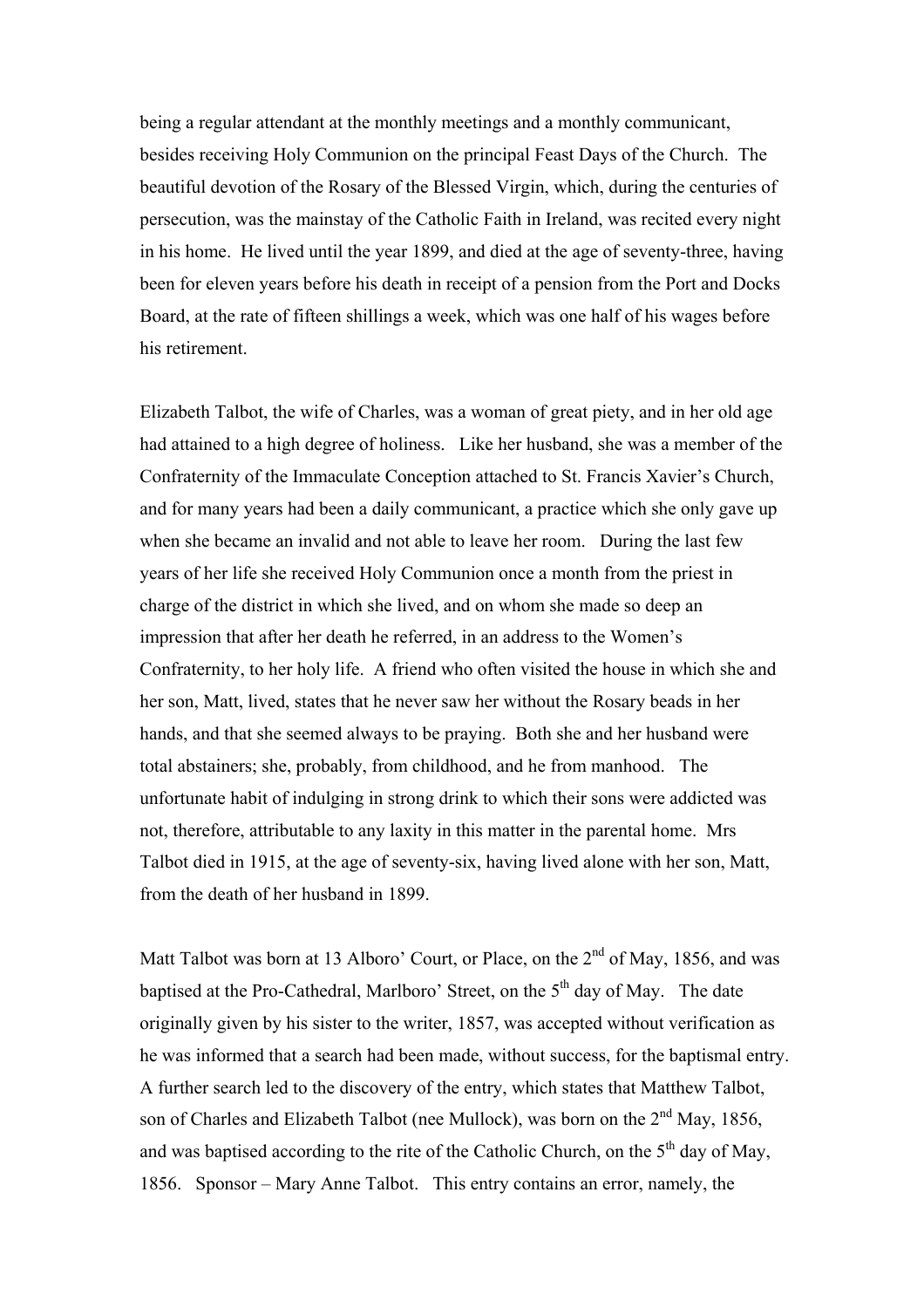surname of the mother, which is given as Mullock instead of Bagnal. This is easily explained, as the parochial clergy state that a very common error is for the woman who carries the infant to the church, to give her own name when questioned, instead of the name of the mother. In the present instance this must have occurred, as Mullock is the name of cousins of the Talbots, and nothing is more probable than that a cousin carried the child to the church. There appears to have been only one sponsor, a sister of the father, Charles Talbot.

When he arrived at school age, Matt Talbot was sent to the Christian Schools, North Richmond Street, where he remained until he was twelve years old. His sisters state that he and his brothers were as mischievous as most healthy young boys of their age, and were in constant trouble with their parents. Their mother told that as she brought Matt and a younger brother to school, they would distract her attention at a street corner and then pulling their hands out of hers would escape down a neighbouring street, leaving her helpless. The beating which awaited their return after a day's freedom was considered as a matter of course and well worth the stolen joys of a day from school. The school records do not contain Matt's name, but one venerable Brother remembers the little lad whom he taught over sixty years ago. Matt's schooldays ended when he was twelve years of age. There was no compulsory schoolleaving age in existence then, and boys were sent to work about the age of twelve. His first employment was as a messenger boy with the firm of Messrs. Edward and John Burke, wine merchants, North Lotts, Dublin, which did, and still does, a very extensive bottling business for Messrs. Arthur Guinness, Son & Co., brewers. Here the young boy learned to take drink. It was around him on all sides, and, unfortunately, many of the men engaged at the work of bottling were in the habit of drinking to excess. The habit began to take hold of Matt, and before he was a year in the store he came home under the influence of drink. His father gave him a severe beating, removed him from Messrs. Burkes', and got him a post as messenger boy in the Port and Docks Board, where he was himself in charge of the bonded stores. It was a case of "out of the frying pan into the fire". In Burkes' the drink was stout; in the stores of the Port and Docks it was whiskey. The men who worked in the bonded stores gave the young boy whiskey to drink, and this completed the ruin which had begun in his first post. His father tried to save him by persuasion and the more drastic remedy of the rod, but without avail, and as the boy grew to manhood and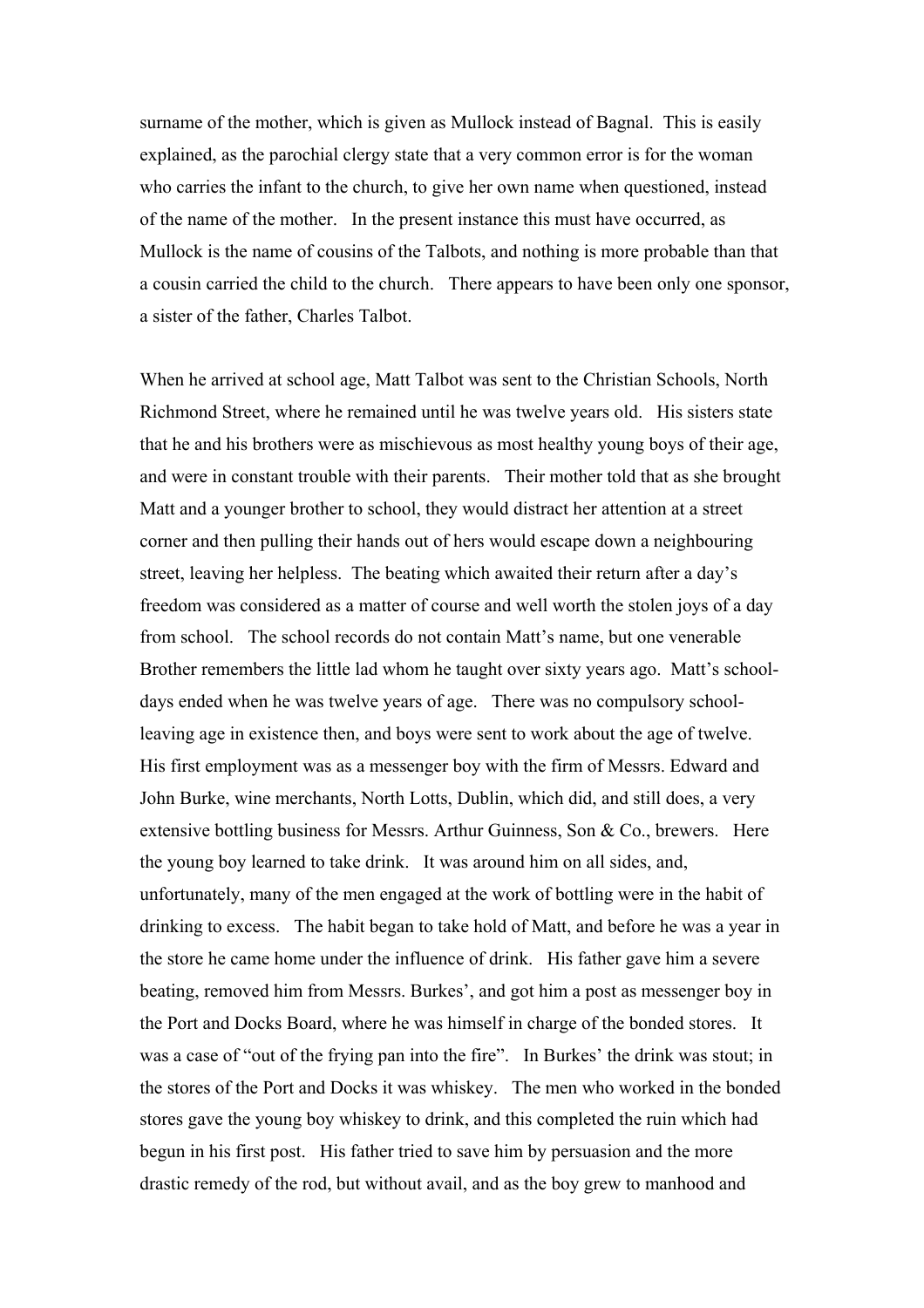could no longer be thrashed into obedience, his father saw him, gradually, become a drunkard on spirits actually taken from the stores under his father's charge. Matt realised the disgrace he was bringing on his father, and when at the age of seventeen years he was old enough to take up a man's job, he left the Port and Docks Board and became a bricklayer's labourer with Messrs. Pemberton, the building contractors, Dublin. He was an excellent workman, and during the day did not neglect his work, but when the day's work was finished he went with some companions to the neighbouring public-house where they continued to drink until closing time, or until their money was exhausted. He never gave any of his wages to his mother, though he would occasionally offer her a shilling, and as he was supported by his father, he thus had the more money to spend on drink. Sometimes, on a Saturday, he deposited his week's wages, about 18s., with the owner of the public-house and had it all expended in drink before the following Tuesday. When the money was gone he sometimes sold his boots, and it was even said that he, on one occasion, came home in his stockings, though, more usually, he had an old pair to replace those sold or pawned.

A friend, to whom Matt related the following incident, states that on one occasion, when Matt was drinking with some companions, a fiddler joined them. As money was running short, Matt and another took the fiddle and going out to a neighbouring public-house pawned it, and brought back the money they had received. Further supplies of drink were ordered and the fiddler, all unconscious that his fiddle had provided the wherewithal to purchase the drink, entered into the carouse with great zest, only to find when the party broke up that he was without the means of earning his livelihood and that his companions were without money. In after years, Matt Talbot searched the common lodging houses of the City, and both Poor Law Unions, in the endeavour to find the fiddler, so that he might make restitution for the price of the fiddle; but he never found him, and as restitution for his action he had Masses offered up for the spiritual and temporal welfare of the victim of their cruel, if thoughtless, act.

He was not quarrelsome when drunk, but went quietly home to bed when the publichouses had closed for the night. No matter how much drink he had taken the night before, he was up in time for his work, which started at 6a.m., and left the house clean and tidy in his person. He acquired the habit of taking the Holy Name in vain and of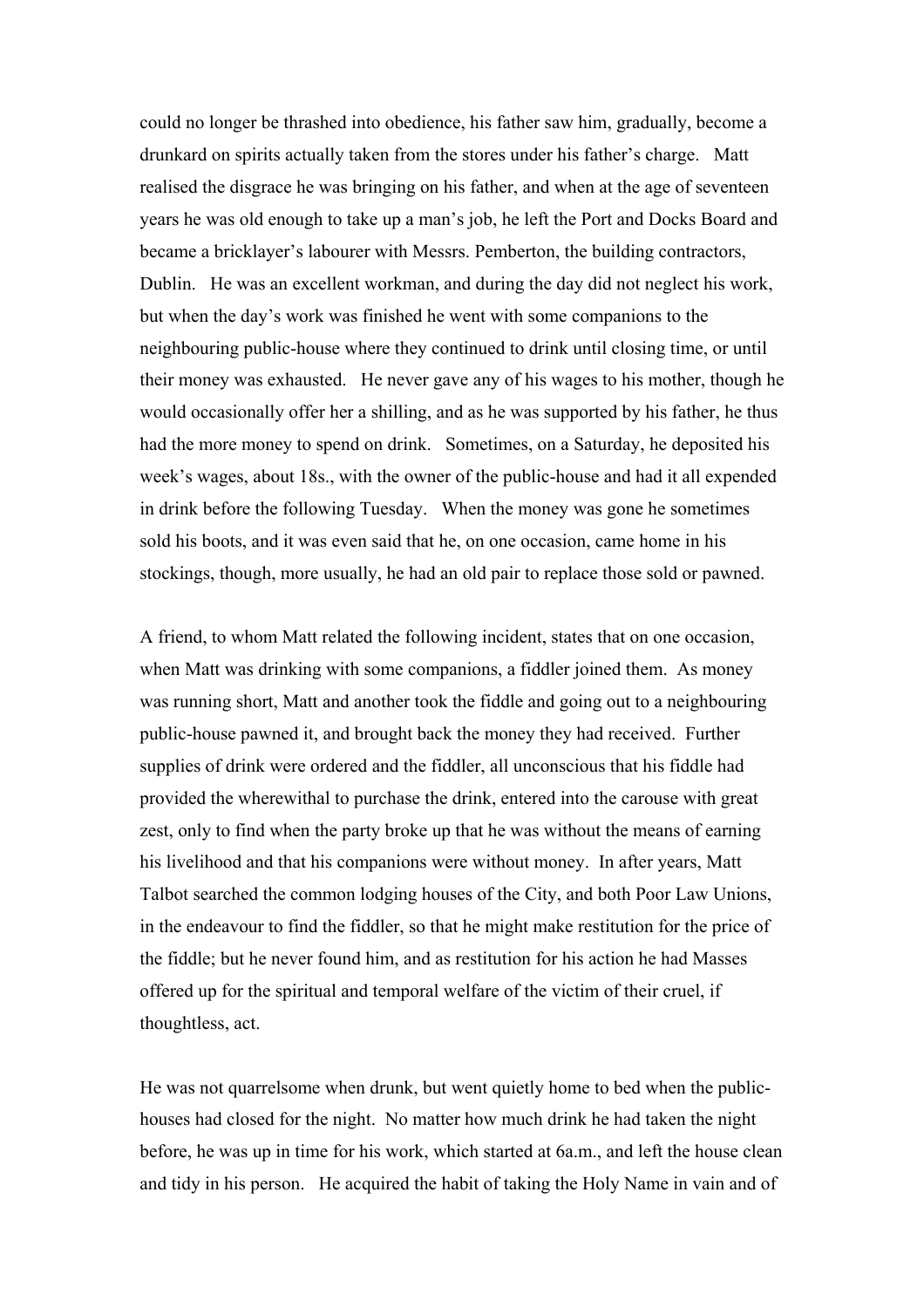using strong language when talking with his fellow-workers, and he began to neglect the Sacraments, though he went to Mass on Sundays. His prayers consisted of blessing himself when he got up, as he was, usually, too drunk to say any prayers going to bed. For two, if not three, years before his conversion he had not been to the Sacraments of Penance or the Holy Eucharist.

The picture which Matt Talbot presents to us at this period is that of a young fellow going fast on the road to ruin; the craving for drink gradually mastering him; the duties of his religion almost neglected; and the duties to his parents entirely ignored. The picture is dark, but it is not all black. All his troubles came from the one sin indulgence in drink. He had no other vice and his moral character was irreproachable. The writer has been at some pains to substantiate this statement. Matt's sisters state that "he was the purest of creatures". He had only men friends; he was never known to be friendly with any persons of the other sex, and in his home he was modest in his demeanour. When one considers the crowding of a large family in a small house, the full meaning of this statement will be realized.

It is not unusual for young men of his age to marry as soon as they are in a position to maintain a home, that is, when they are in receipt of a man's wages. Matt's mother was anxious that he should marry, and, by taking on the responsibilities of family life, try to stay his downward course, but he always put her off with a laugh and the reply, "Mother, you are the only wife I want".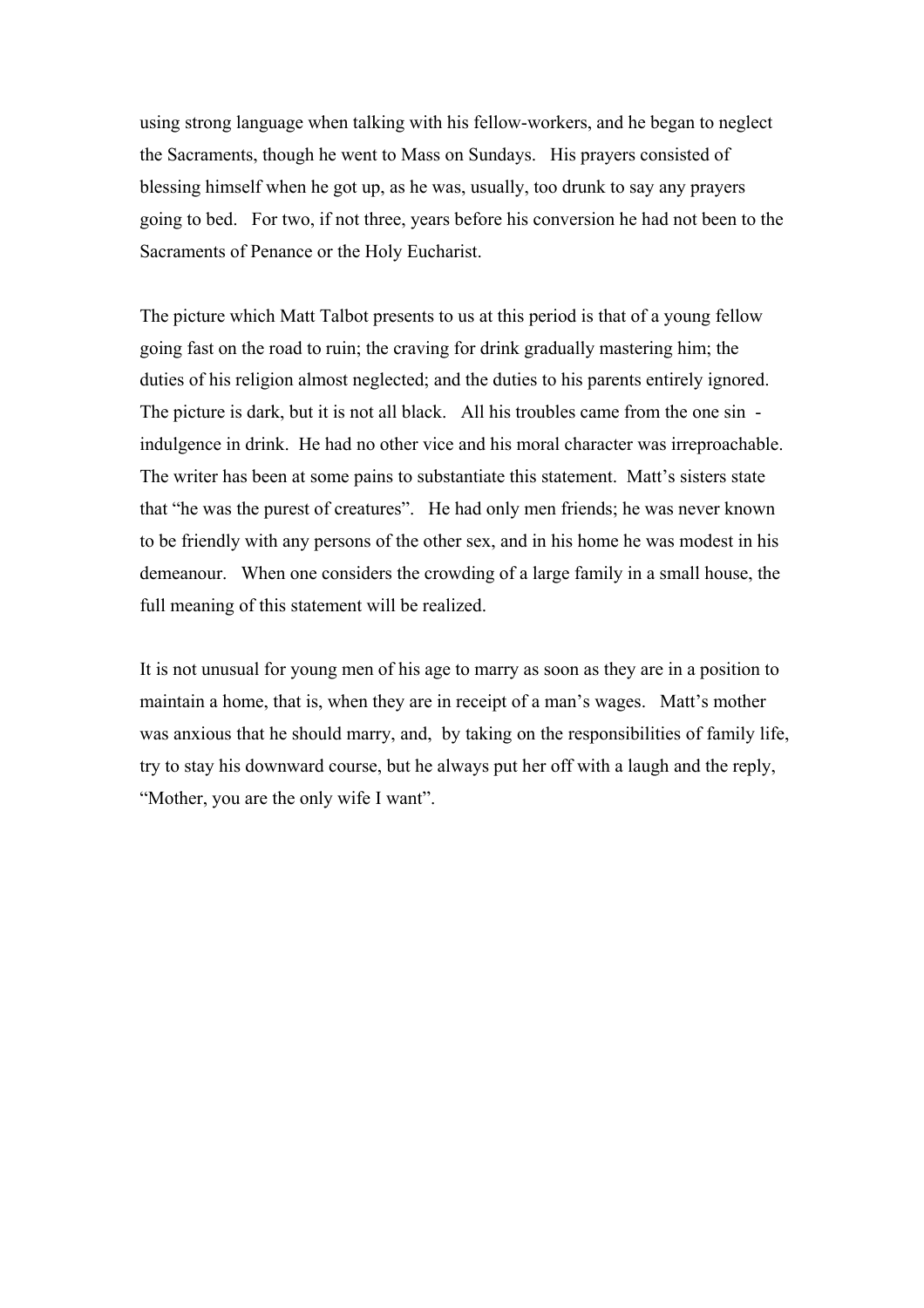#### *CHAPTER II*  HIS CONVERSION

At the time of his conversion, Matt Talbot was in his twenty-seventh or twenty-eighth year. He was then working at Messrs. Pembertons', though he had worked for other builders in the City when work at Pembertons' was slack.

For a week before the day in question he had not gone to work. He had spent the time drinking, and had thus earned no wages, so that when Saturday, pay-day, arrived it found him sober from necessity, thirsty, and without a penny in his pocket. Still he was hopeful that his friends in the yard would come to his assistance and enable him to quench the terrible thirst for spirits which consumed him. There was no use going to the yard in the morning at the usual hour, as he would not be employed for a halfday, which was all the men worked on Saturday, so he decided to wait until the men were paid and were leaving the yard. He dressed with his usual care and left the house about midday accompanied by his younger brother, Philip. They stood at the corner of Newcomen Avenue, where the family then lived, and the North Strand, so that the labourers coming from Messrs. Pemberton's had to pass them by. As the men passed in twos and threes they nodded to the brothers with a "Good-day, Matt", but none of them stopped to ask if he would like a drink. The reason for this was very obvious to the brothers; their company without wages to spend was too expensive for their old companions. Matt became silent, and, as he often told afterwards, he was cut to the heart by the conduct of his friends. At last he could stand it no longer, and turning to Philip he said, 'I'll go home". Philip replied that it was too early, as the dinner would not be ready, but Matt remained firm and returned alone. His mother was busy preparing the midday meal when he arrived, and, looking up with surprise, said, "Oh, you're home early, Matt, and you're sober!" He only answered, "Yes, mother, I am". Gradually the other members of the family arrived and dinner was partaken of, after which they again left the house for their Saturday half-holiday, leaving Matt alone with his mother and one or two of the young children. Matt was silent for a time, and finally turning to his mother said, "I am going to take the pledge". She smiled rather incredulously, and said, "Go, in God's name; but don't take it unless you are going to keep it". He answered, "I'll go in the name of God". He went to the room in which the boys slept, washed himself carefully, and taking his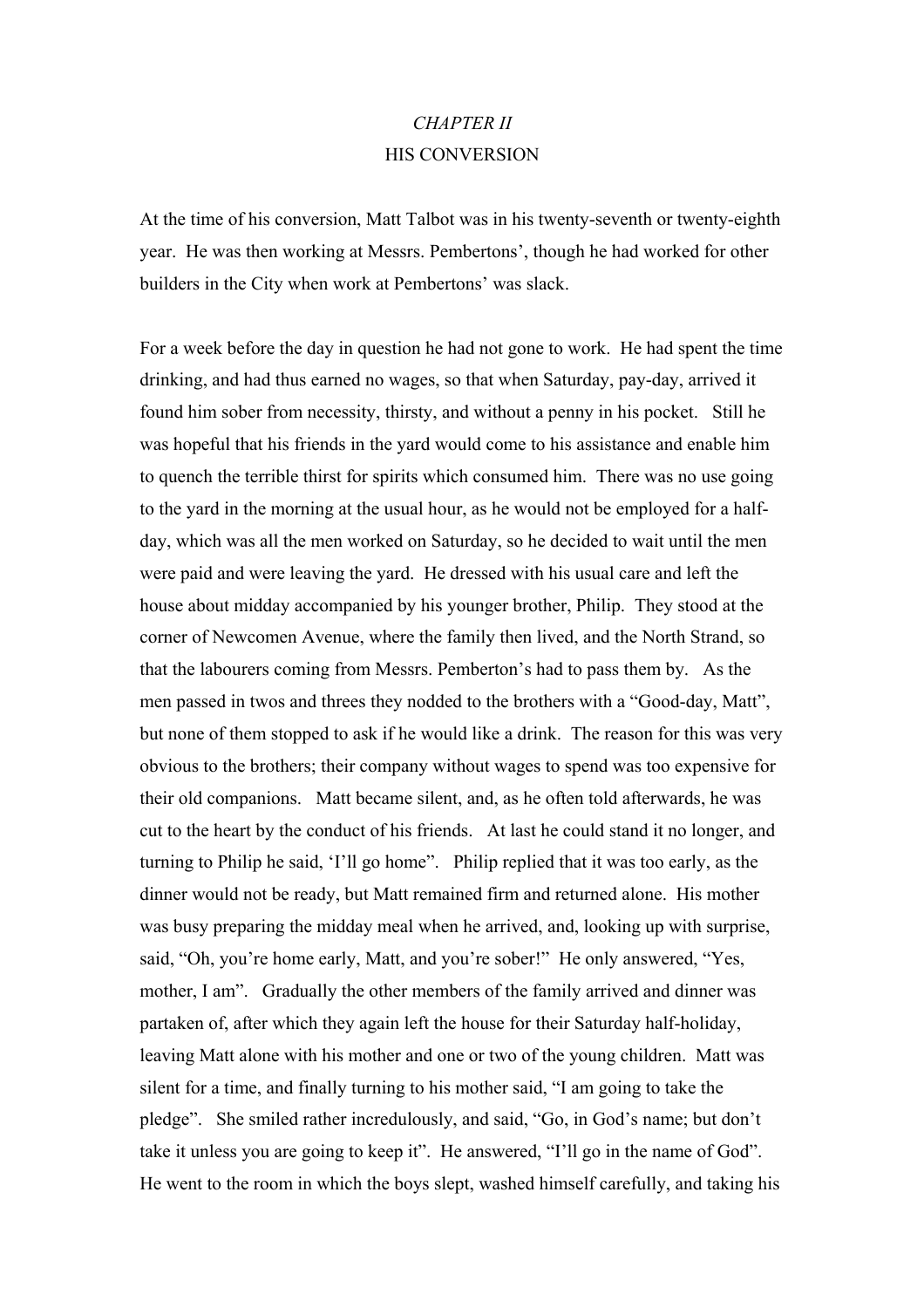cap, turned to leave the house. As he stood at the door his mother turned to him and said gently, "God give you strength to keep it". He made no reply, but went out. His objective was Holy Cross College, the Diocesan College for the Archdiocese of Dublin, which was only a short walk away from his home. This famous seminary takes its name from a large relic of the True Cross which is kept in the College Chapel. It was founded in 1859, and was then under the Presidency of Father Fitzpatrick, afterwards the Right Rev. Monsignor Fitzpatrick, Dean of Dublin, and one of the Vicar-Generals. Matt always stated that he took the total abstinence pledge from the Rev. Dr. Keane at Clonliffe College. It is not easy to reconcile this statement with the dates. The Rev. Dr. Keane was a Professor in Clonliffe College until 1879, when, at his own request, he was transferred to a curacy in St. Anne's Parish. He remained in St. Anne's until sometime in 1883, when he joined the Dominican Order. Matt took the pledge in 1884, though the time of the year is not known. His sister, Mrs. Andrews, fixed that year by her own marriage, which was in August, 1882, and she states that she was about two years married when Matt's conversion took place. Dr. Keane was a constant visitor at Clonliffe College during the years he was a Curate in St. Anne's, and it is possible that he met Matt Talbot there on the Saturday afternoon in question and administered the pledge. It is, of course, quite possible that Matt made a mistake in the identity of the priest who heard his confession and administered the pledge, though this is difficult to imagine, because Dr. Keane was a very wellknown man in the public life of the country during these years and his name must have been familiar to all Dublin working men. Eleven years later Matt went to Confession to Dr. Keane, then a Dominican attached to St. Saviour's Church, Lr. Dominick Street, and in the course of his confession told Dr. Keane that he had taken the pledge from him eleven years before. Dr. Keane was very pleased to find a labouring man so ardent a total abstainer. On the present occasion, Matt had made up his mind to take the pledge for three months as he doubted his ability to keep it for any longer period. He had been about three years from confession, so he went to confession in the College and took the pledge when his confession was ended. He then returned home, and on Sunday morning attended the 5 a.m. Mass at St. Francis Xavier's Church, Upper Gardiner Street, where he received Holy Communion.

He had now to consider what steps he should take to enable him to keep his pledge. If he continued his ordinary course of life it would mean meeting his companions at the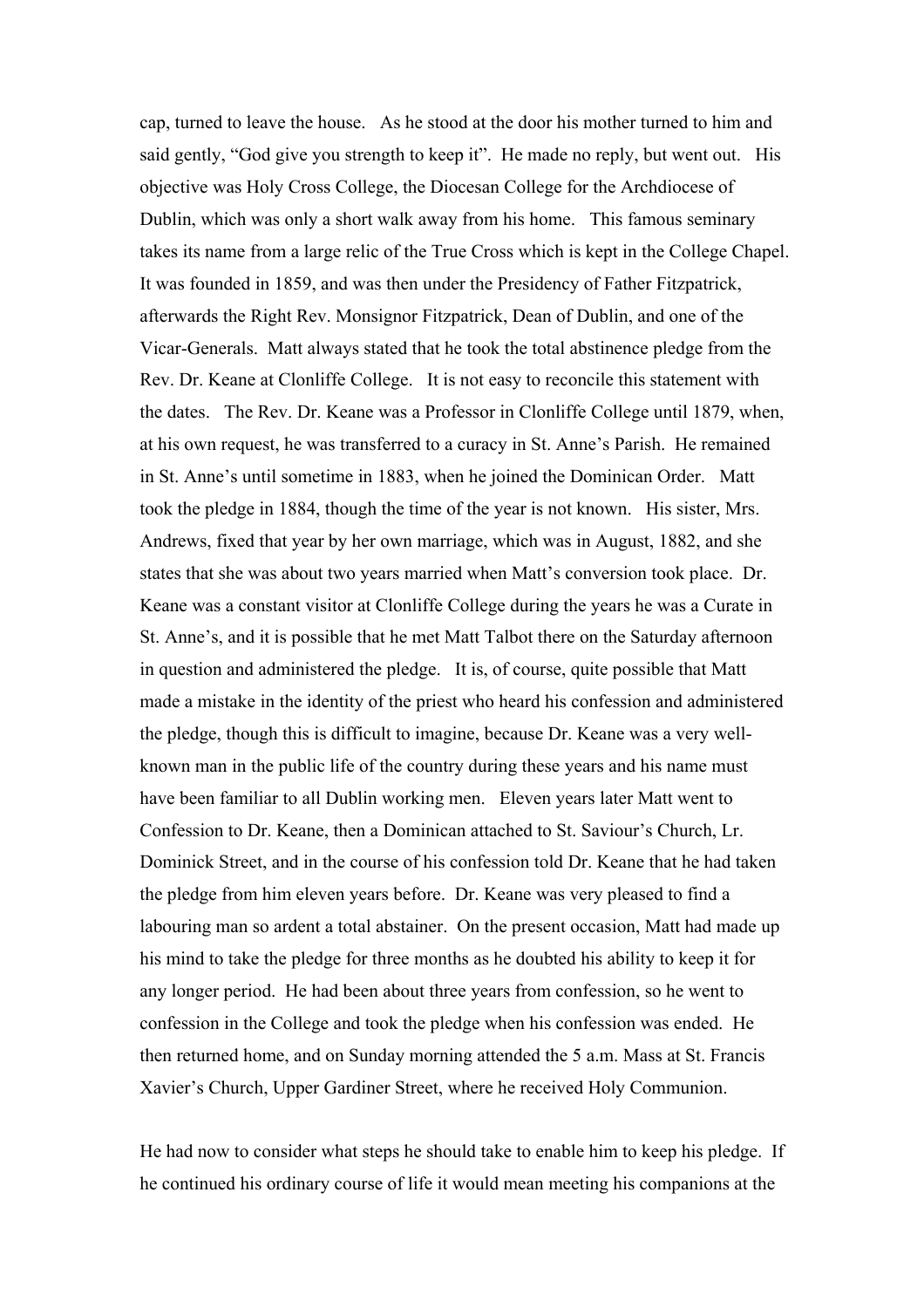most dangerous hours, namely, after the day's work had finished. To avoid them without giving offence he would not remain in the neighbourhood of his home after working hours, and he should, therefore, go where they would not think of looking for him. His decision was to go to daily Mass at 5 a.m. in St. Francis Xavier's Church, Upper Gardiner Street, and after the day's work was done to visit a distant Church where he could pray for strength to keep his promise. On Monday morning he began the fight for his soul's freedom by attendance at Mass. He then went to his work at 6 a.m., and worked during the day as usual. When evening came, and he had finished his evening meal at home, he walked to a distant church on the North Side of the City, either the Vincentian Church at Phibsboro', or the Parish Church at Berkeley Road, where he remained in prayer until it was time to return home to bed. The first Saturday provided a temptation. As the men left work it was usual to turn into the nearest public-house and take a drink. Matt was in their company and did not like to refuse to enter, but whereas the others drank either whiskey or porter, he drank a bottle of mineral water. It was his last visit, as afterwards he declined to enter and passed on home. He suffered intensely, for the craving for drink was strong in him and the effort to pray, after so many years' neglect of prayer, was very wearying. All the week evenings, every Saturday afternoon and all day on Sunday, except during meal time, he spent in a church or near one. Coming home at night weary and dispirited, he would say to his mother, "It's no use, mother, I'll drink again when the three months are up." She encouraged him by gentle consolations, and to use the very graphic words of his sister, "During the three months, as the religion gripped him, he got fonder and fonder of the Church, and used to live in it after his work was done." He gave up all company, and, save for his mother he had no one in whom to confide. His wages he handed to her every Saturday and then went out to the Church to fight out his battle before Our Lord in the Blessed Sacrament. Needless to say, such heroic action won, and when the three months expired, he returned to Clonliffe College and renewed the total abstinence pledge for a year; and at the end of that further probationary period, for life.

During the period of his first pledge his father introduced him to the Confraternity of the Immaculate Conception at St. Francis Xavier's Church, and enrolled him as a member in his own Section, a membership which lasted without a break for over forty years.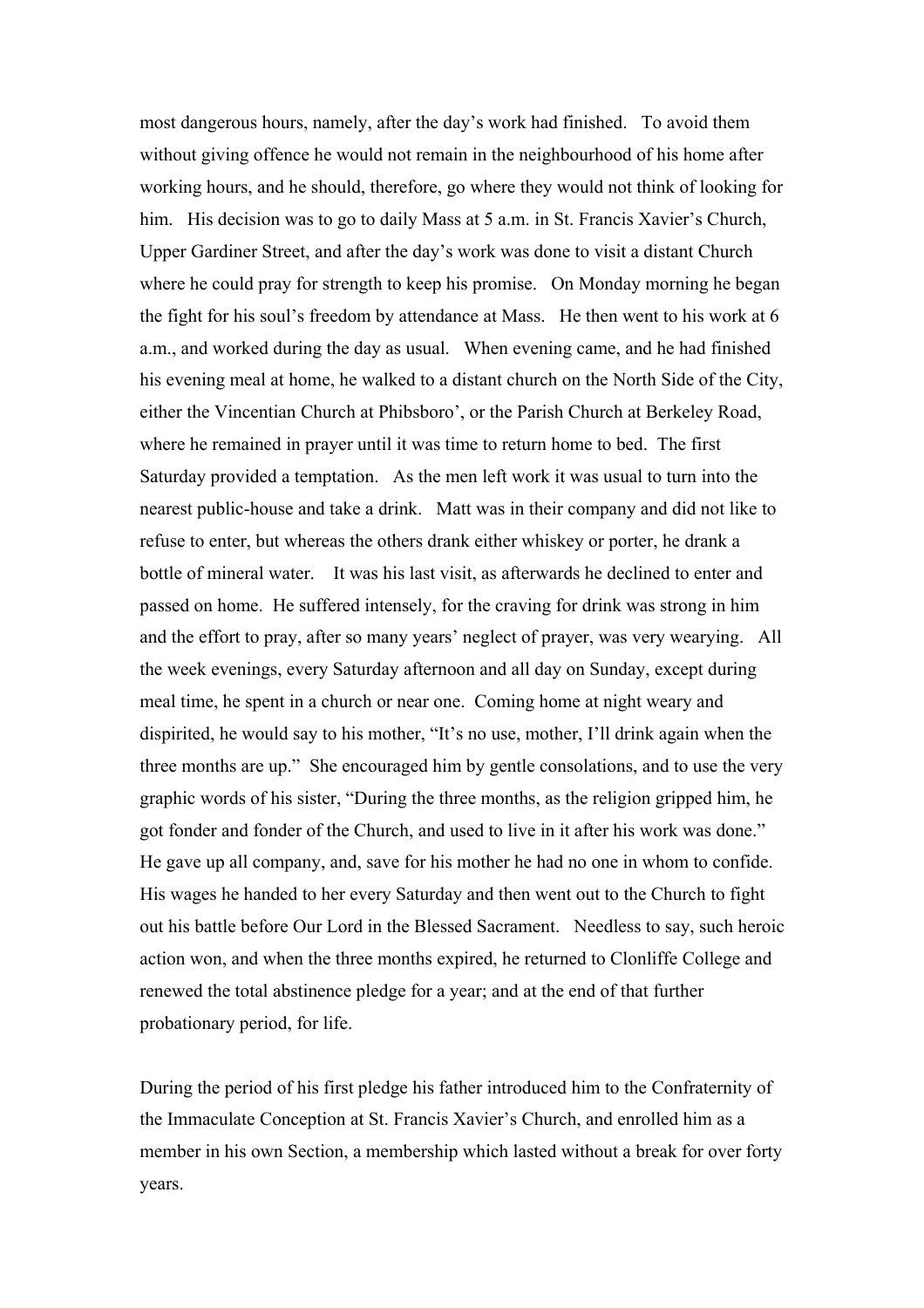One little episode of this time is not without its humorous side. The eldest sister, Mary (Mrs. Andrews), had been married a few years, and hearing from her mother of Matt's pledge, bought and gave to her mother for Matt the book known as "Hell open to Christians," which contained very realistic, but very crude, pictures of the damned in torment. One would have imagined that poor Matt's torments at the time were sufficient without this added horror, but he read the little book which he told his mother "frightened the life out of him." He kept it all through his life, and it was found after his death at the bottom of his box of books neatly rebound by himself in imitation leather

His conversion was not without many grave struggles. Two incidents related by himself refer to the early years of his change of life. In one case he stated that when about to enter St. Francis Xavier's Church, shortly after he had taken the total abstinence pledge, he was violently pushed away from the door two or three times by an unseen hand. He persisted, and believing that the action was diabolical, he used some vigorous language towards his unseen opponent and passed into the church.

The second incident was a very remarkable example of his pertinacity in following out the course of life he had now adopted. The date is uncertain, but it was within two or three years of his conversion. On one Sunday morning he attended the 6.30 a.m. Mass at St. Francis Xavier's Church, and at the end of Mass rose in his place to approach the altar rails in order to receive Holy Communion. The moment he stood up he was assailed by a violent temptation to despair. He heard an inward voice telling him that it was useless for him to try to keep from drink, that all his pious actions were worthless, and that he would not persevere. He was physically incapable of approaching the altar, and after a time was compelled to leave the Church. He wandered about the streets unconscious of his direction, but now quite free from the temptation, and after a little time he noticed that he was outside the Pro-Cathedral, in Marlboro' Street. It was just 8a.m., and he entered to attend 8 o'clock Mass and receive Holy Communion. Nothing occurred during Mass, but, at the end, when he rose to approach the altar rails, the temptation assailed him with all its previous violence. He was actually driven from the church, and again found himself in the streets. He began walking along, again quite unconscious of the direction, until he found himself at the parish church on Berkeley Road, just at 9 a.m. He entered,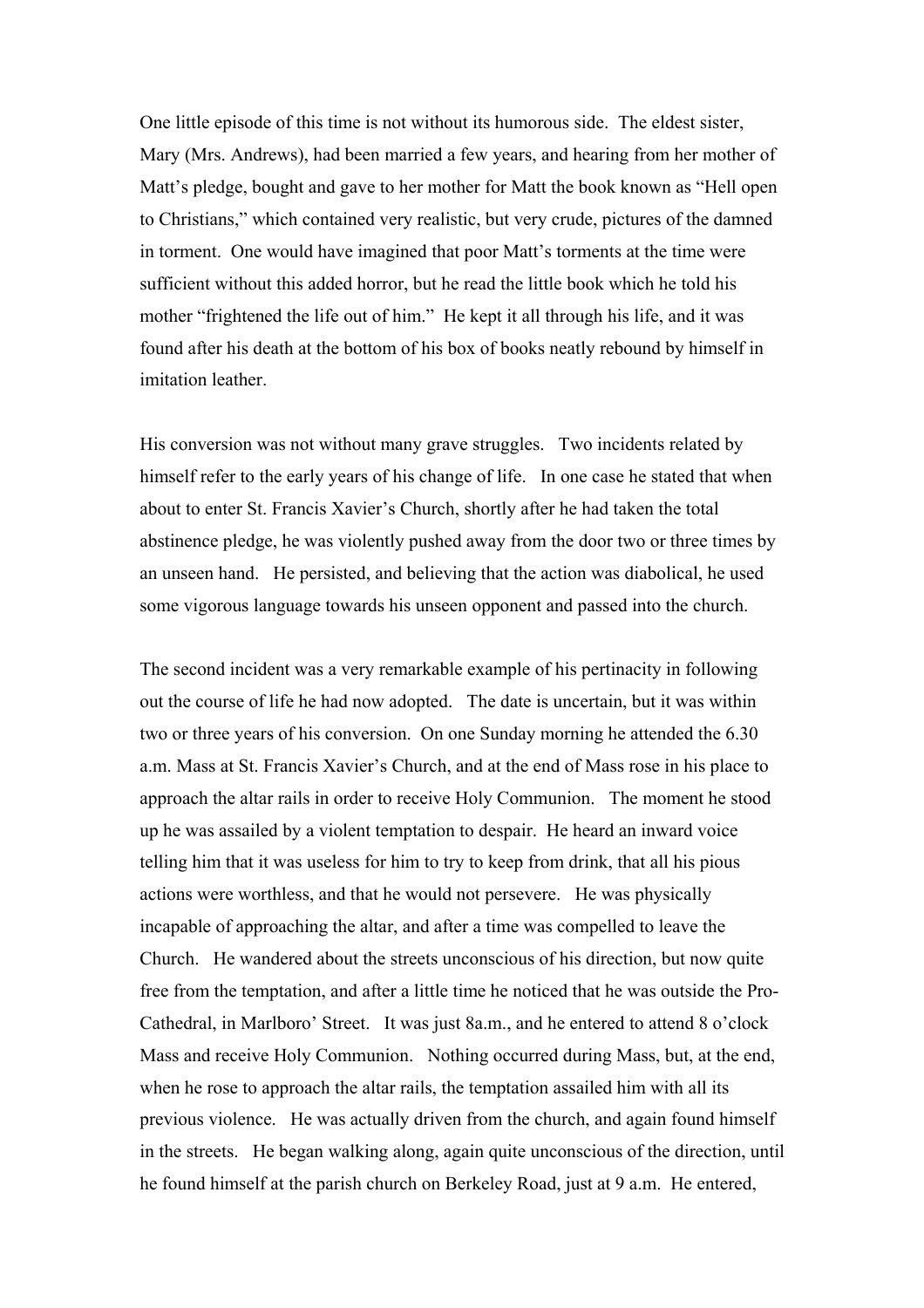attended the 9 o'clock Mass and endeavoured to go to the rails to receive Holy Communion. It was useless, the temptation returned, and he could not move. In great distress he left the Church and continued his course through the streets until, about 9.45 a.m., he was back at St. Francis Xavier's. Instead of entering the church he threw himself on his face on the steps, with his arms outstretched in the form of a cross and said, "Surely, oh Lord! I am not going to fall again into the habits I have left." He prayed very fervently to the Blessed Virgin to intercede for him, and after about ten minutes he felt the weight of depression suddenly lifted from him. He entered the church, attended 10 o'clock Mass and received Holy Communion at the end without any return of the temptation. The struggle had lasted from about 7 o'clock, the end of the early Mass, until 10 o'clock, and it was never repeated. The man, J.R., to whom Matt had related this incident, was a very close friend, with whom he had worked for years.

As already mentioned, one other bad habit which Matt had acquired was taking the Holy Name in vain. He found it by no means easy to correct this fault and invented a simple but ingenious method of reminding himself of his failing. He fixed two pins in the sleeve of his coat in the form of a cross so that he could not look at his hands without seeing the cross and being reminded of the Crucifixion. The sight of the pins conveyed no information to others, as it was taken for granted that they were kept there for use.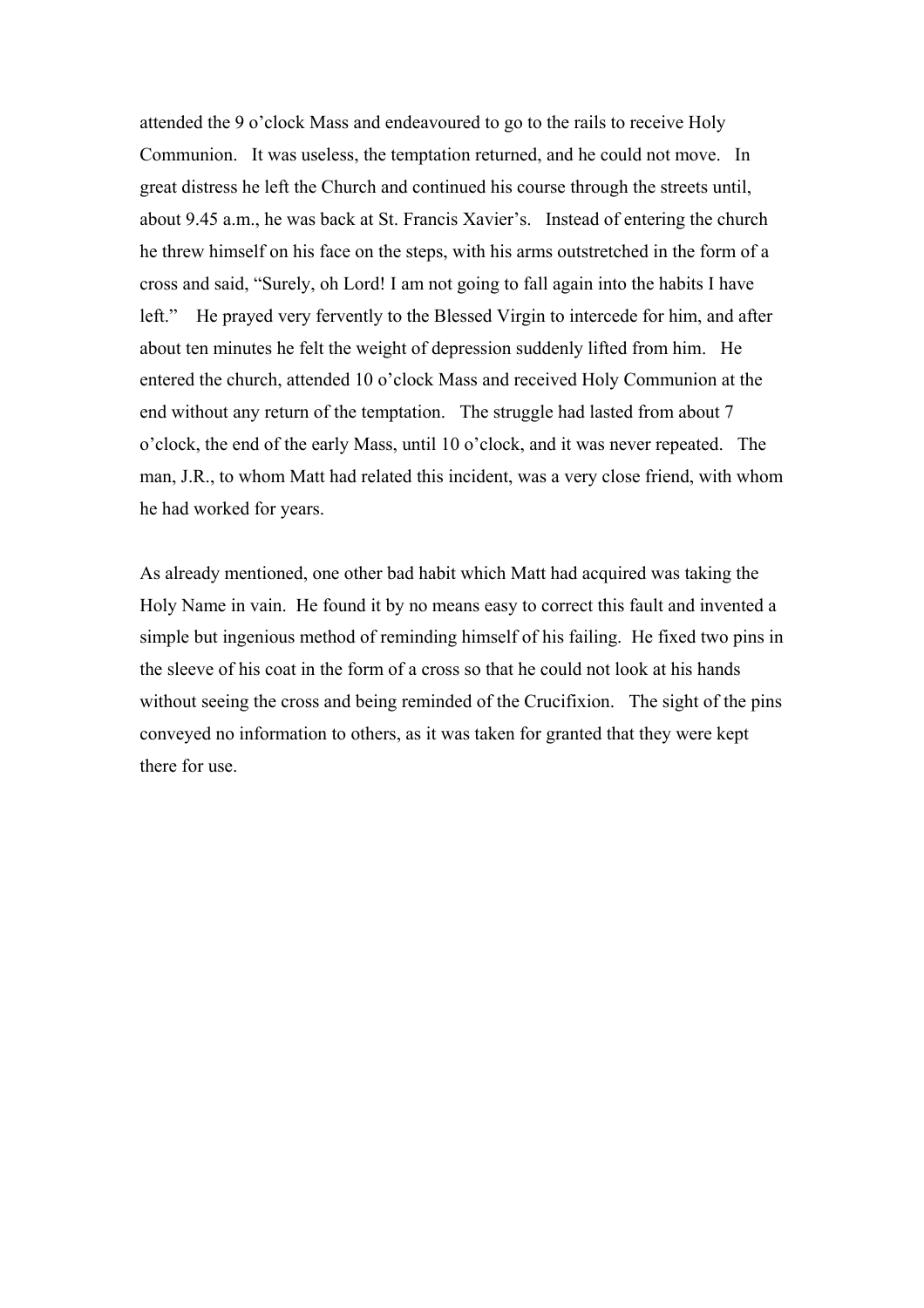#### *CHAPTER III.* GROWING IN HOLINESS

The year 1884 would appear to be the year of Matt Talbot's conversion. At that time his brothers were addicted to drink, and Matt endeavoured, but without success, to get them to take the total abstinence pledge. He saw that his parents were suffering from the strain of the presence in their little home of young men who were constantly coming there under the influence of drink, and expecting their father to feed them while they spent their wages in the public-house. When Matt's efforts at reform failed he announced that he would leave the house unless his brothers left, and as they refused to go, he took a room in Gloucester Street, which was not far from his old home. When living in Gloucester Street, his sister, Mrs. Andrews, who lived near, looked after his room and cooked his meals. It was during his stay in Gloucester Street that he first used a plank bed. His sister saw two planks in his room and asked what they were intended for. He replied "for a purpose," and gave her no further information. The planks were of rough, unplaned timber, and were nailed together. A little time later, coming into the room late in the evening when he was absent, she went to the bed to turn down the coverlet, and saw the planks under the coverlet, so that it was obvious that he used to lie on the boards without any covering over them. The bedstead and planks were the same as he had in his room at the time of his death. The bedstead, which is made of iron with strong iron laths, is six feet long and about two feet six inches wide. It looks small, but Matt was a small man and it fitted him.

When in Gloucester Street he fasted, but not to the same extent as when he went to live in Rutland Street. During this earlier period he abstained from meat on Wednesdays, Fridays and Saturdays, but at no time, nor any day, did he eat a full meal.

He continued to attend the 5 o'clock Mass, and spent most of his spare time in prayer. After some time, his brothers having left their parents' home, Matt returned there, brining with him his iron bedstead and planks, and continued to live with his parents, who then resided in Middle Gardiner Street, until the death of his father in 1899. Very little is known of his life during the period from 1884 to the time he went to work at Messrs. T. & C. Martin's, about the year 1892. One old lady, who was a lifelong friend, remembers him, because she was one of the few who went to Holy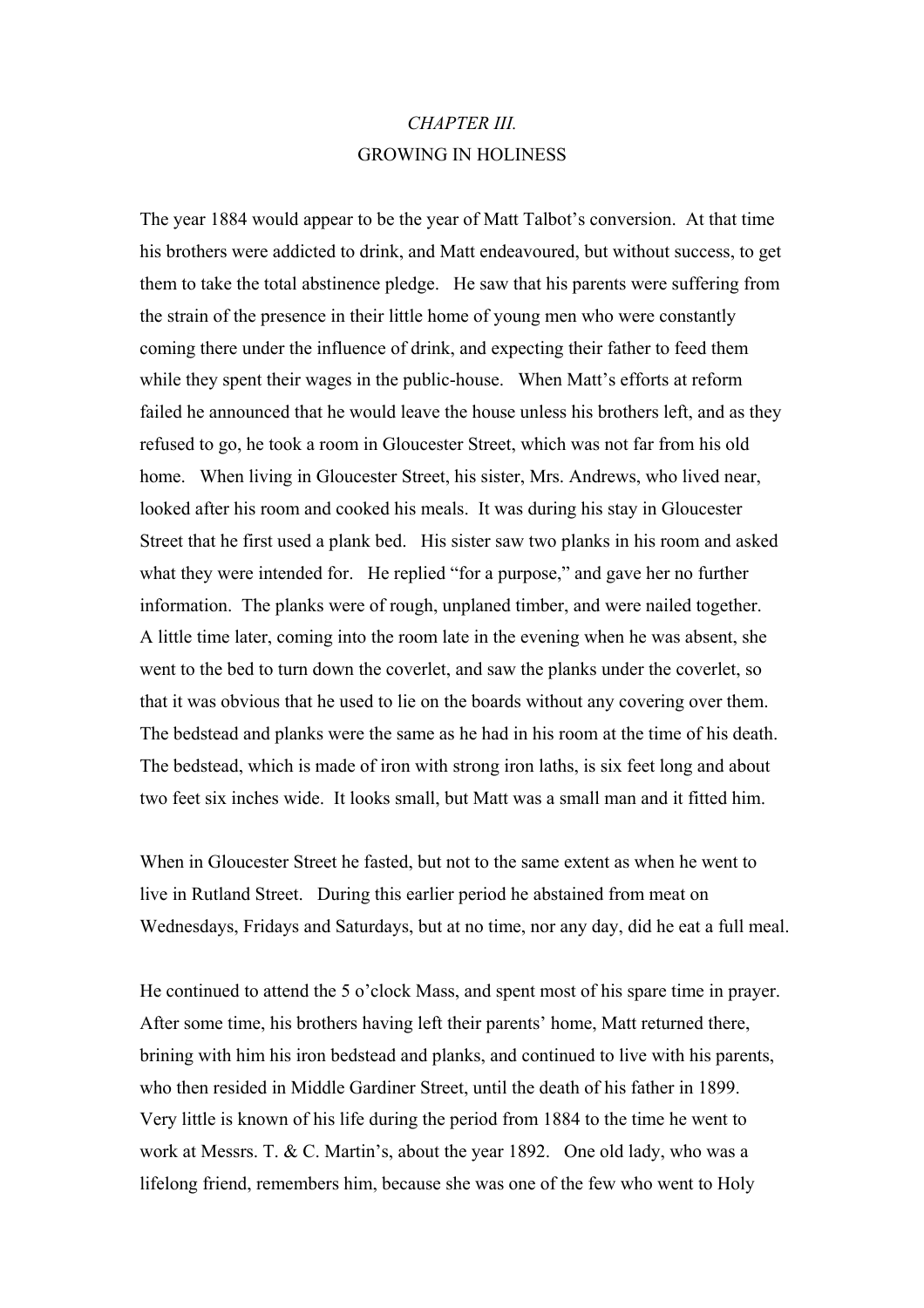Communion at the 5 o'clock Mass in St. Francis Xavier's. This Mass was discontinued in 1892, and the hour of the first Mass on weekdays fixed at 6.15 a.m.

It was during this period that the incident occurred which decided him not to marry. His mother related the story to her daughters. While working on a building job at the residence of a Protestant clergyman, Matt attracted the attention of the cook by his holiness. The cook, who was a pious Catholic girl, seeing that Matt did not speak to the maids as the other men did, decided to speak to him and finally suggested marriage. She informed him that she had considerable savings and was in a position to furnish a home for themselves. Matt said he would let her know his answer after he had performed a novena asking for enlightenment. This he did, and at the conclusion of the novena he told the girl that he had got an answer in prayer that he was to remain single. He was very firm in this resolution, as when some of his fellow-workmen, in later years, spoke of marriage to him he always said he would never marry, as it would interfere with the manner of life he had decided to live. To a confidant he said that "the Blessed Virgin told him not to marry."

During these early years he worked for several building contractors in Dublin besides Messrs. Pemberton, and in later life he often spoke of the men for whom he had worked when they were in a modest way of business, and who, subsequently, became well-known builders in Dublin. One who knew him well in these later years says he often spoke of the building trade with real interest, and discussed matters connected with the trade with great intelligence.

The change of the hour in the first Mass in St. Francis Xavier's brought about a complete change in Matt Talbot's life. The hours of a bricklayer's labourer, which was his trade, were from 6 a.m., so that if he continued at that trade he should give up daily Mass and daily Communion. He, therefore, looked for employment where the hours were later, and found what he required in the firm of Messrs. T. & C. Martin Ltd., North Wall, Dublin, where he was first a casual and afterwards a permanent labourer. This took place about the year 1892, and his employment with the firm lasted to the date of his death.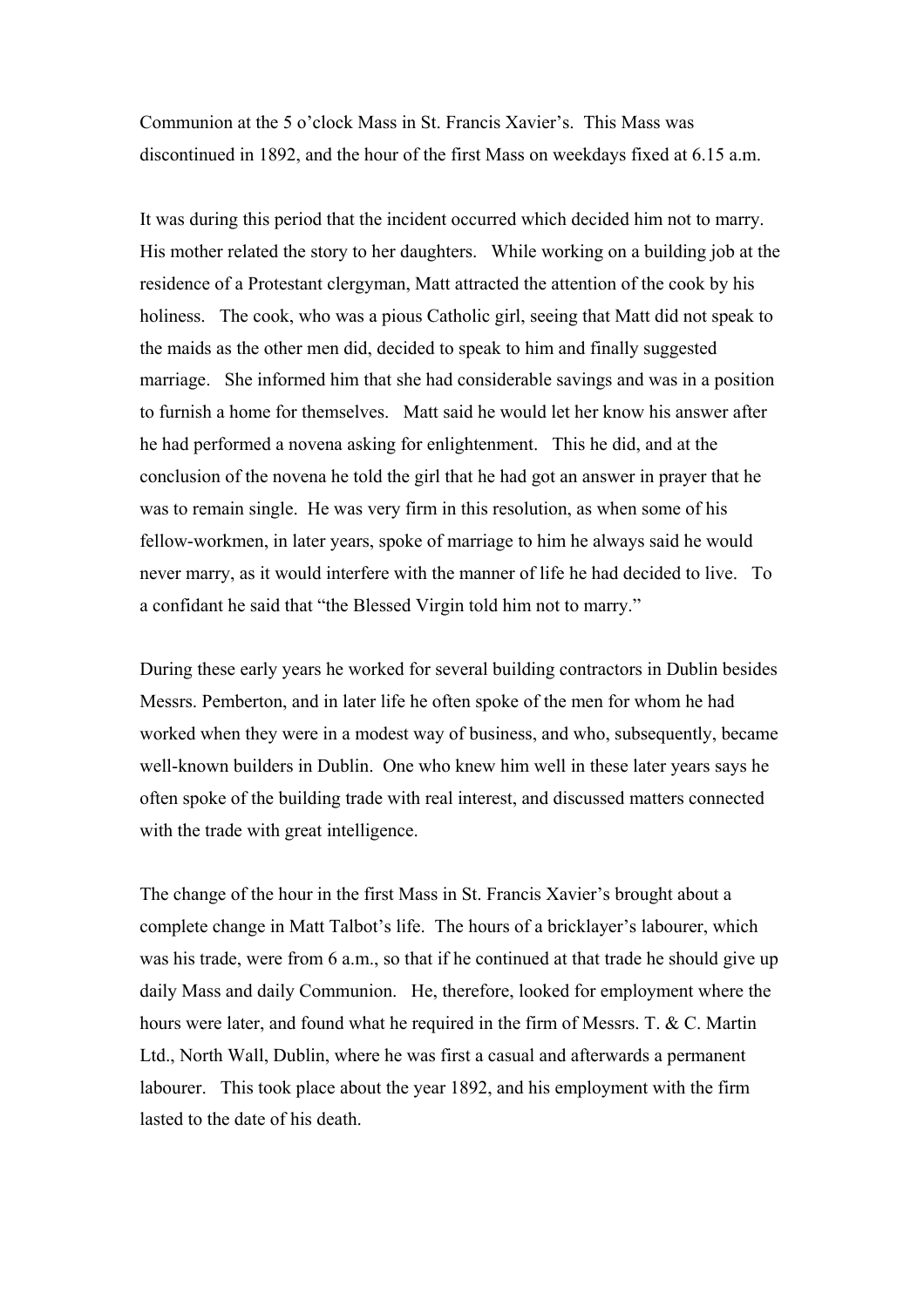As this well-known Irish firm bulks so largely in the life of Matt Talbot a short account of it will not be out of place. The founder was John Martin, who, in the closing year of the eighteenth century, opened a timber yard on the river Liffey, at the North Wall. In those days the timber business was carried on by means of auctions, and the time came, principally, from the Baltic. The firm had many vicissitudes during the Napoleonic Wars, owing to the interruption of trade, but on the declaration of peace, trade was resumed with all its former activity. The firm still possesses one of the old auction advertisements, dated  $27<sup>th</sup>$  May, 1817, which sets out the quantities of timber to be sold. Shortly after this date the firm became John Martin & Son, by the addition of James Martin, the son of the founder, and the business was changed to a different site, which is now part of the present extensive premises. In 1861 three of James Martin's sons started the saw mills at the North Wall, adjoining the storage years of John Martin & Son. The two firms were independent of each other until 1883, when they were amalgamated under the name of Messrs. T. & C. Martin, which, in 1886, was formed into a private limited liability company. The business of the firm was largely extended during the period 1861 to the present, and, besides being a very large importer of timber, it deals in all classes of building material; manufactures furniture, and has creosote works.

The day in Martins' began at 8 a.m., the men coming to work after breakfast, and ended at 6 p.m., there being, thus, only one break in the day, namely, the dinner hour from 1 p.m. to 2 p.m. The timber yards and offices during Matt Talbot's time were in two divisions. One section extended to the river front and was intersected by roads. This section contained a large drying shed, in which the timber for the joinery and furniture works was stored, and in which Matt Talbot was storekeeper for many years. Another section was known as Castle Forbes, from a mansion formerly erected on the side by the Forbes' family, the ancestors of the Earls of Granard. This section consisted of one large yard with a gate and gate-lodge, and with sheds around the walls in which timber was stored. Matt Talbot was transferred to this yard as storekeeper about 8 years before his death. In the corner of this yard, under a shed, was a small office made of timber, with a telephone which was put up during the Great War, when the timber and all other similar trades were controlled by the military authorities. This office, after the war, was taken possession of by Matt Talbot, and was known as "Matt's Office." In the drying shed in the first-mentioned section on the Quays there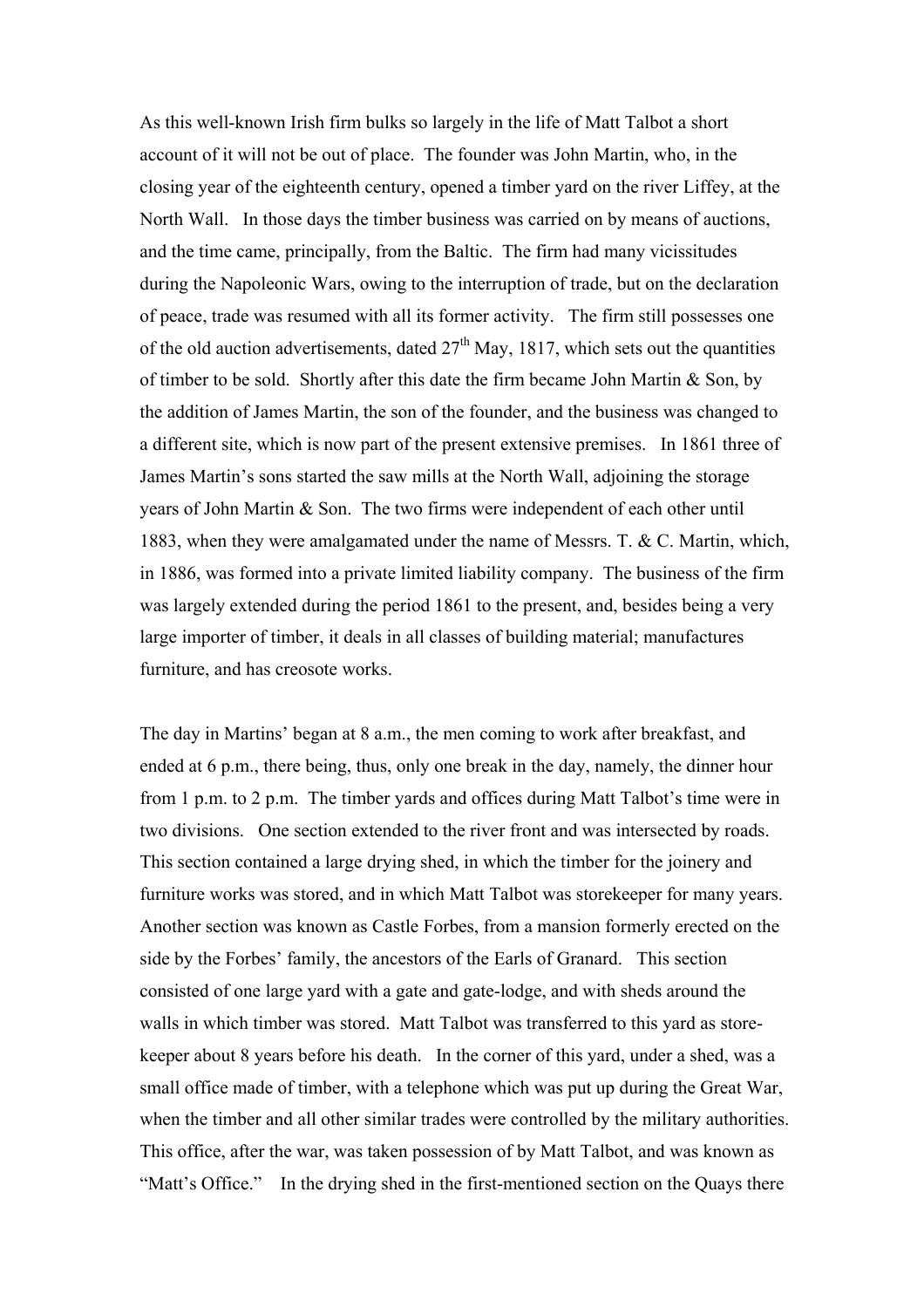was no office, but there was a space some six or seven feet high between the ground and the timber which was stored in one portion of the shed, and under which Matt Talbot used, when alone, to retire to pray. In the centre of the shed, quantities of the better quality timber stood on end drying, and were used for the furniture making. Practically adjoining Messrs. Martins' yards is the parish church of St. Laurence O'Toole, which Matt Talbot visited going to and coming from his work.

In the early days of his work in Martins', Matt Talbot worked as labourer and had to unload ships, load carts, and do the ordinary work usual to his class. He disliked the work of unloading the ships because of the profane language which, in those days, was not uncommon amongst quay labourers. He never heard the Sacred Name of Jesus pronounced without lifting his hat, and that was observed by some of the more irresponsible workmen, who, in a spirit of mischief and not from any real malice, used irreverent language in order to annoy Matt Talbot still more. He never openly rebuked the men except when something very exceptional occurred. He would then say, "Jesus Christ is listening to you." When the Angelus bell rang at noon, he ceased work, removed his hat and said the Angelus, simply and unostentatiously. When he was better known in the yards his example was so good that no bad language was hard in his vicinity. If he saw a young man, whom he knew to be leading a decent life, laugh at some coarse story or joke, Matt would call him aside when no one else was present, and would quietly rebuke him for laving laughed at what was said. "You cannot avoid listening," he said, "but you need not laugh at a dirty story." He would often, in such cases, follow up his chat with the loan of a book which he made his young protégée read. During all this time he was not morose nor a "spoil sport." He enjoyed a good story, provided it was clean, and laughed heartily at a joke. A carter (D.R.), who worked in the early years with Matt Talbot, states that Matt's work at this time consisted in filling the lorry with timber which was being removed from one yard to another. While the lorry was going back and forward (about 15 minutes) Matt was usually idle, and this spare time he spent in prayer behind the piles of timber. D.R. relates some interesting incidents of this period, one of which he was told by Talbot and one of which he witnessed. Matt Talbot told him that he used to smoke for some time after he had given up drink. One day, after he had bought a new pipe and an ounce of tobacco, he was going along the road with his purchases in his pocket, when he met a fellow-worker, who, being without tobacco, asked Matt for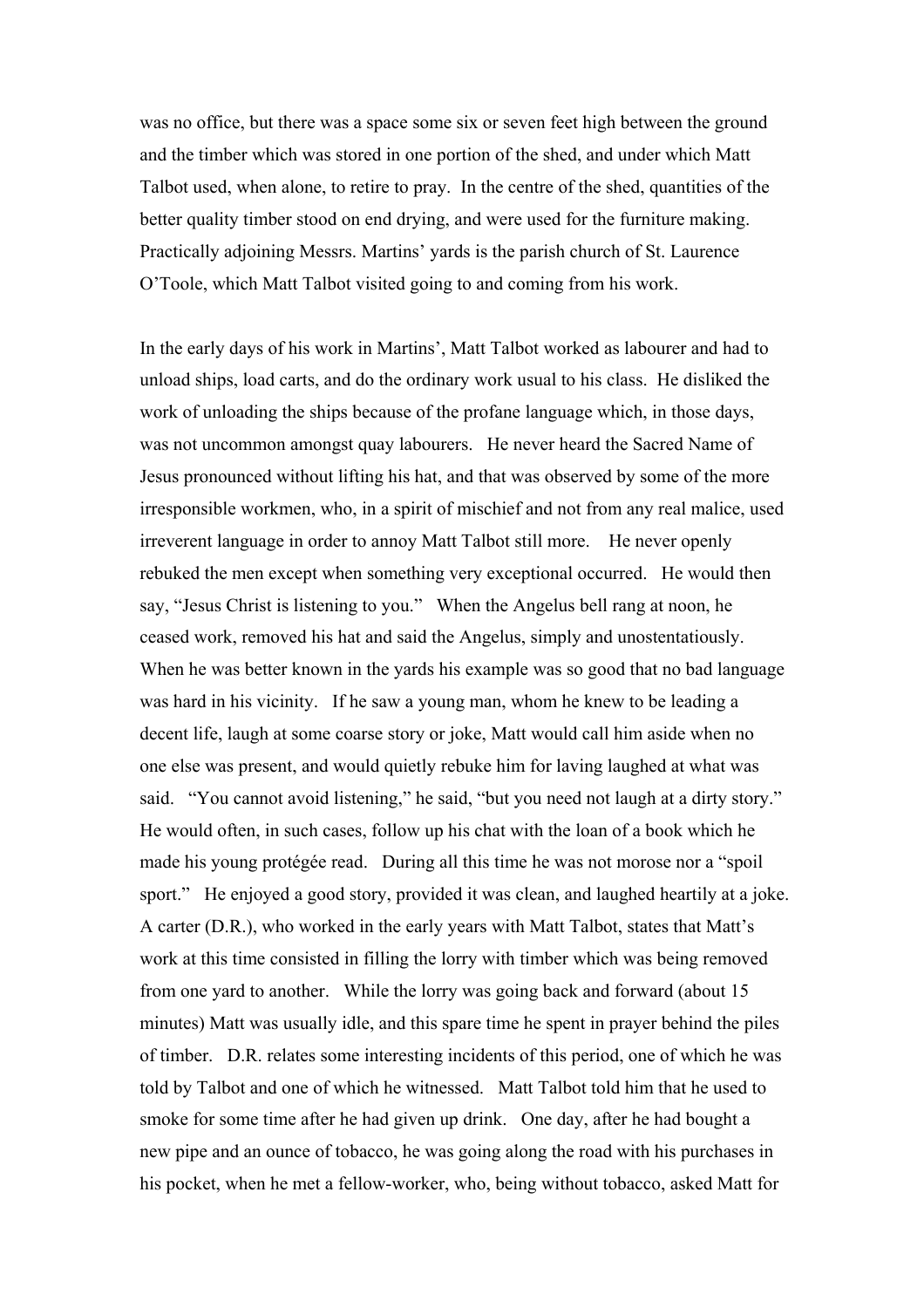"a fill." Matt took out the new pipe and the ounce of tobacco, gave both to his friend, and never smoked again. The second incident had to do with the use of bad language by a fellow-worker. The wife of the latter came during the dinner hour with her husband's dinner. An altercation took place between them, and the husband used very vile language towards his wife. When he had finished his meal, Matt Talbot went up to where the man and his wife sat, and producing from his pocket a large crucifix which was attached to his Rosary beads, he held it before the face of his fellow-worker and said, "Do you see Who you are crucifying?" No more was said; Talbot moved away and the man addressed hung his head and made no reply.

D.R. relates that Matt always got away from the yard a few minutes before 6 p.m. and ran to the Church so that he might be there when the Angelus bell rang. This was before he became storekeeper, as in later years he had to close the yards when the men left.

As already stated, he did not like to work on the quays, and after he had become a regular worker in the firm he asked his foreman not to send him to work there. "You know my little failing," his impatience at hearing bad language. He also asked the foreman not to send him to work at the guano or creosote yard, because he did not wish to have his clothes smell of tar. He explained that he went to Mass and Holy Communion every morning, and that "he did not like to go to Holy Communion with his clothes smelling of guano."

At the creosote yard where railway sleepers were made and soaked in tar, the sleepers when prepared were put into a press for a time. If this occurred just before the 10 a.m. Mass in St. Laurence O'Toole's Church, Matt ran to the church, heard Mass, and was back before the sleepers were ready for removal. Some of the men who resented Matt's disapproval of their conversation, reported to the manager that Talbot left the yard during working hours. The manager sent for Matt and asked him about the matter, but when he heard the explanation and realized that no time was really lost, he at once gave permission to Matt to go to Mass in similar circumstances.

After he had been some years working as a labourer he was appointed storeman, when his duty was to select timber required for special orders or for the joinery business.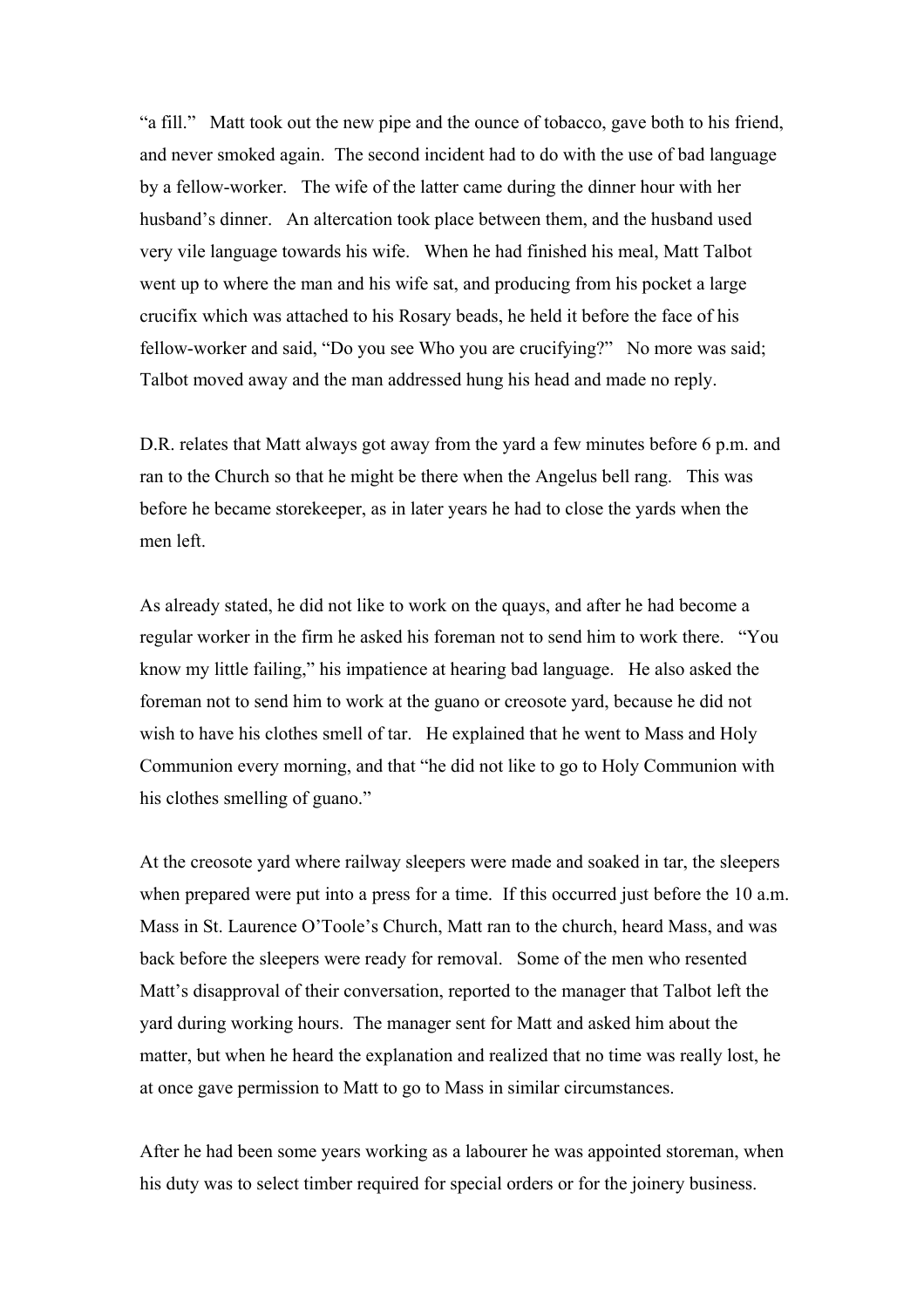These he loaded on to a handcart, and if there was no one else available he wheeled the handcart to the workshop. The post was a responsible one, as it required strict honesty owing to the many opportunities for petty thefts of timber. It was never known during the years Matt Talbot had charge of the store that he allowed even waste to be removed by any unauthorised person. On one occasion when he required a small portion of wood for his own use, he purchased some and got a formal receipt lest anyone should think he had taken it without permission.

Although his principal work at this later period was in the timber shed, the foreman, when there was a rush of work on the quay-side, sent Talbot to help. It was on some of these special occasions that the men were paid two shillings extra for their work. This incident was not correctly stated in the original little life, as it was there stated to be for overtime. The actual fact was more in keeping with Matt Talbot's character than refusing payment for overtime would have been. The correct story is: When a cargo of timber had to be unloaded within a limited time, and during the ordinary working hours of the day, so that the ship might catch the outgoing tide, the men were promised a bonus of two shillings each, provided they had the ship unloaded in time. If they failed they got nothing for the extra labour. It meant working at very high pressure for some hours, and was exhausting work. On the first occasion on which Matt Talbot was sent to this work he did not call at the office for the two shillings bonus, and on being questioned by the foreman the next day as to his non-appearance, he replied that he scrupled taking money for the extra labour as there were many hours of the week when he was idle waiting for lorries to arrive, and that he thought the idle hours should be set against the extra work. The foreman replied that he could not upset his accounts for Talbot's scruples and paid him the two shillings. Afterwards the foreman had to bring the money to Matt, who accepted it as a gift, but declined to claim it as a right.

All the foremen under whom Matt Talbot worked agree that they never knew him to be late in arriving at the yards. On one or two occasions he was missed from the gang which had to unload a lorry, and when called was seen coming from under the timber in the shed where he was known to retire to pray. He was asked why he was late and said he had not heard the lorry entering the yard. To this place under the timber he would retire after he had heard grossly irreverent language from any of the men, and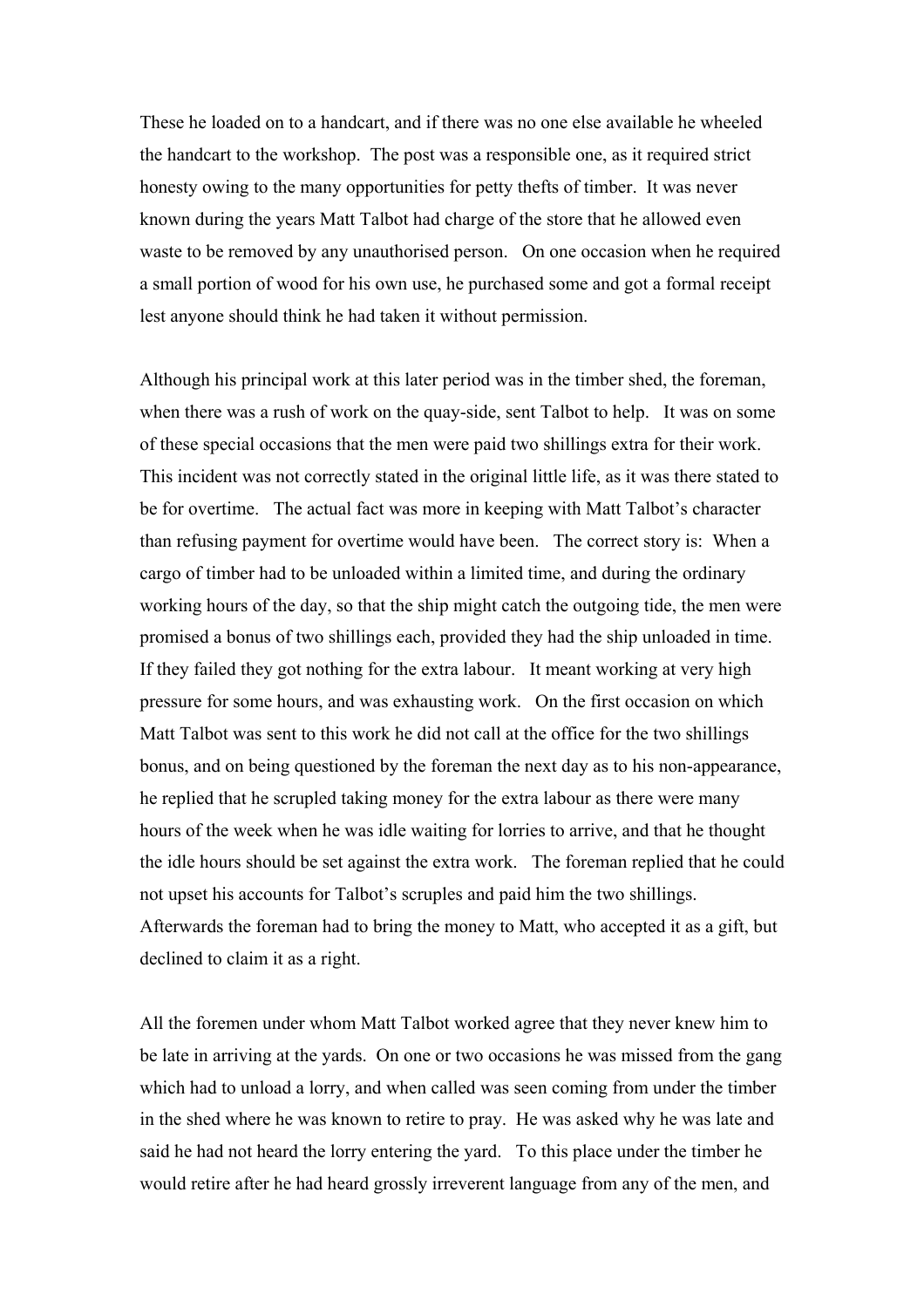there he would recite the Divine Praises. Sometimes he spoke to the men about the lives of the saints, and told them interesting stories he had read the evening before. He did not deliberately start a discussion on religious matters with the men, but should the conversation turn on such subjects he spoke openly and frankly about them. He was very friendly towards any men he saw leading pious lives; he encouraged them and lent them books. If they were married and required help owing to illness of themselves or of members of their families, he would give or lend them money. If the cause of the trouble was drink he would endeavour to reclaim the erring one, but he was never known to lend money to anyone who required it simply to purchase drink.

His demeanour towards his foremen and towards the heads of the firm was respectful but frank. He never tried to curry favour with anyone, and if he were in the right he spoke perfectly bluntly to all, high or low. He never lost his self-control, though he could speak vehemently on the point at issue. On one occasion the foreman thought that the men were not working hard enough and spoke severely to them, Matt Talbot being amongst the men and listening quietly. At the end of the talk one of the men lifted a scaffolding pole to carry it away, and, turning rather suddenly, struck Matt a severe blow on the head. The latter was hurt but did not make any comment, and proceeded to his work as usual. On another occasion he had a rather heated discussion with the same foreman in connection with subscriptions to charities and stated that the foreman, who had a good salary, could subscribe much more easily than he, Talbot, could. The foreman thought that Matt had exceeded the bounds of respect and told him so. Matt left without saying more, but returned a day or so later and apologised, saying that "Our Lord had told him that he should beg pardon for what he had said," and that he had come to do so.

On one occasion all the men in the yard got an increase in their wages except Talbot and another. They thought they should have got the increase as well as the others, and, on pay-day, Matt presented himself to the managing director and asked for the increase. He was refused and left the office without any comment; nor did he allude to the incident afterwards. When in charge of the drying shed, a workman, on one Saturday morning, came in just when the yards were about to close and hid himself in the timber to avoid meeting the managing director, who was looking for him because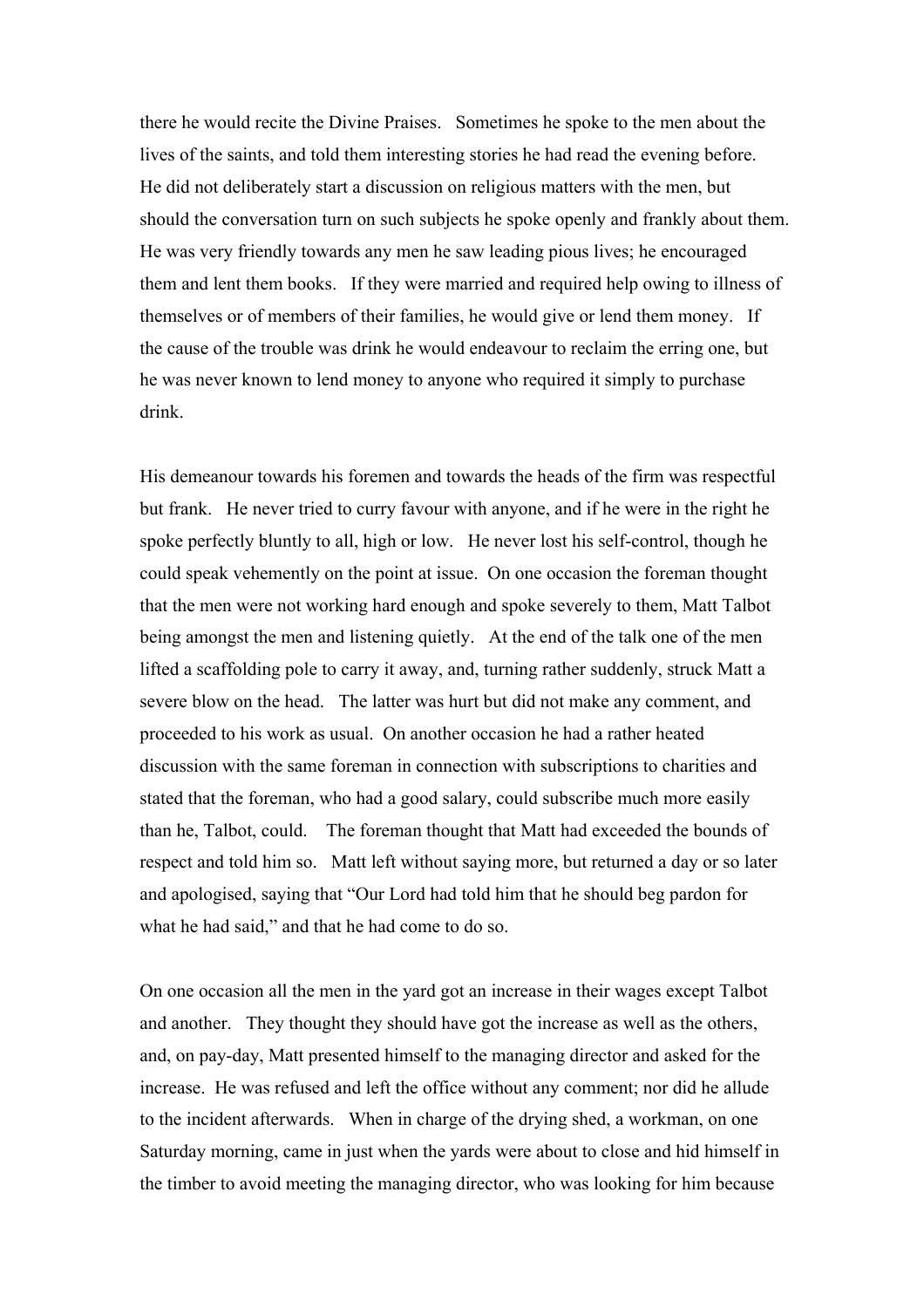he had gone away the previous Saturday without leave. Seeing Talbot, the managing director asked him had he seen X. Talbot, instead of replying, said, "I wish you would not ask me these questions. You know I do not want to answer them." As the managing director knew he would neither tell a lie nor give the workman away, he contented himself with saying, "Well, if you see X, tell him I want him." He then left the shed and Matt, calling to the delinquent, asked, "Did you hear that?" "I did," was the reply. "Well," said Matt, "attend to it, as I will not tell lies to save you." This incident was typical of the man. He hated untruths, and his bluntness came from the love of truth and his horror of prevarication. He told a friend that a curate in Berkeley Road parish church, Rev. J. O'C., had taught him to love truth and hate lies.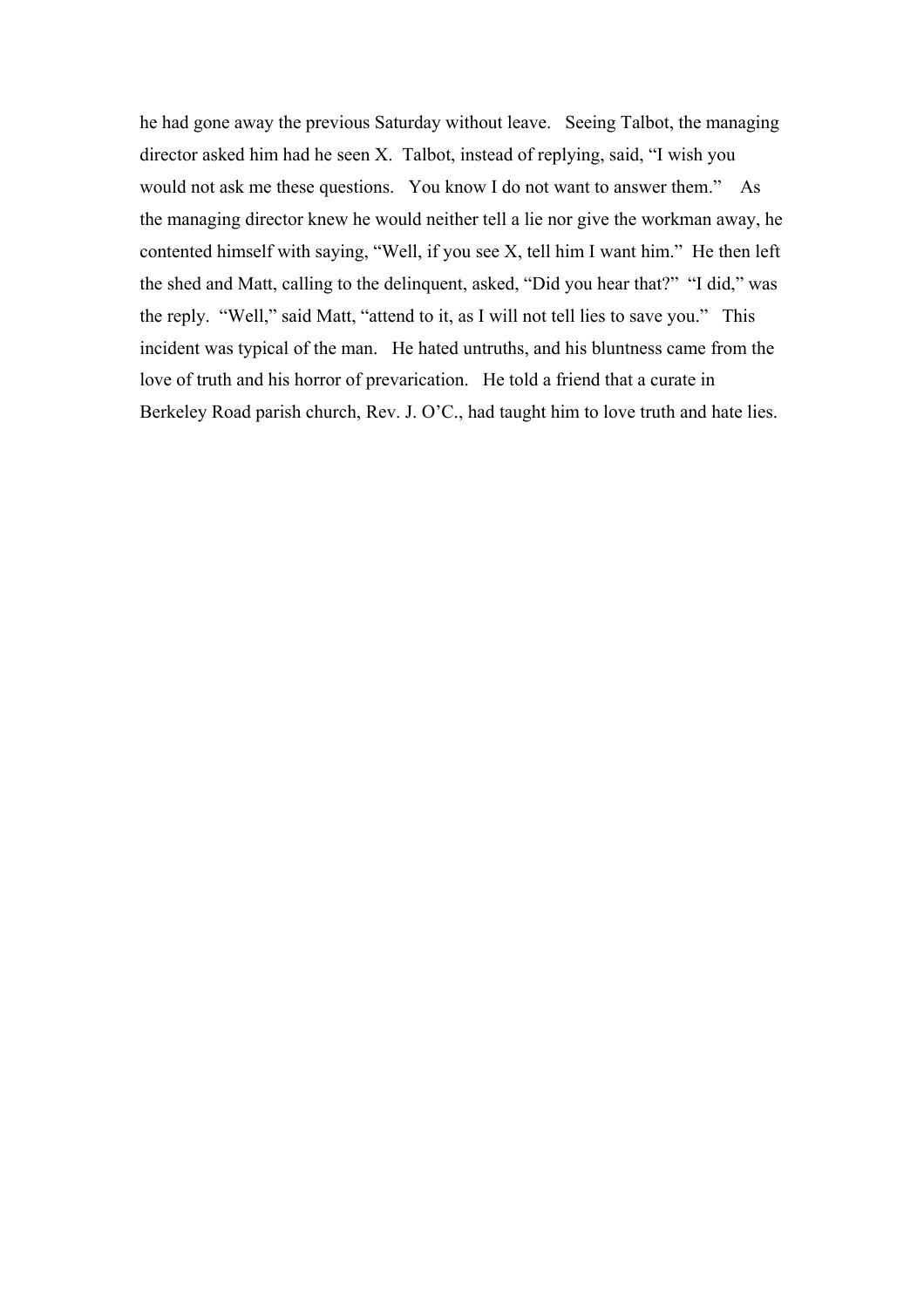#### *CHAPTER IV* LABOUR TROUBLES

It is not the intention of the writer to enter into a long discussion of the various Labour troubles which disturbed Ireland from 1911 to 1914, particularly during the great strike of 1913. It is necessary, however, to say something about these matters in order to understand the position taken up by Matt Talbot in reference to them.

Prior to 1908, Irish workers were, for the most part, members of trades unions which had their headquarters in Great Britain. They formed only a small percentage of the union membership, and their interests were altogether subordinated to the larger interests in England. Unskilled labour in Ireland was unorganised and the conditions of employment were, on the whole, bad. The housing conditions in Dublin were a disgrace to a Christian city, and the tenement houses with thousands of families each living in one room were, and to a great extent are still, the common form of home for the unskilled worker. Wages were low, and, for married men with families insufficient to provide the ordinary necessaries of life. Low as were the wages of the labourers, they were still further depleted by the system then prevalent on the quays, of paying dockers in public-houses. About the year 1908, all unskilled and casual labourers in Dublin, and indeed in Ireland generally, were being organised into one union, known as the Irish Transport and General Workers' Union. An immediate effort was made to improve the conditions of the workers, and strikes became common. A new and disturbing feature of these strikes was the introduction of what is known as "the sympathetic strike," where men who had no quarrel in regard to their own conditions of employment, were, with a view to forcing a settlement, called out in sympathy with their fellows who were on strike. By 1911 the crisis was approaching, as the success of the smaller strikes had encouraged workers to join the new union, and thus from attacks on small firms, the struggle spread to the larger industrial concerns. The industrial war was not confined to Ireland, as Great Britain was involved in the prevailing unrest, and on a scale which dwarfed the Irish troubles in comparison.

The importance of the struggle was recognised by the Catholic Church in Ireland, so much so, that at the meeting of the Maynooth Union, in July, 1912, a very far-seeing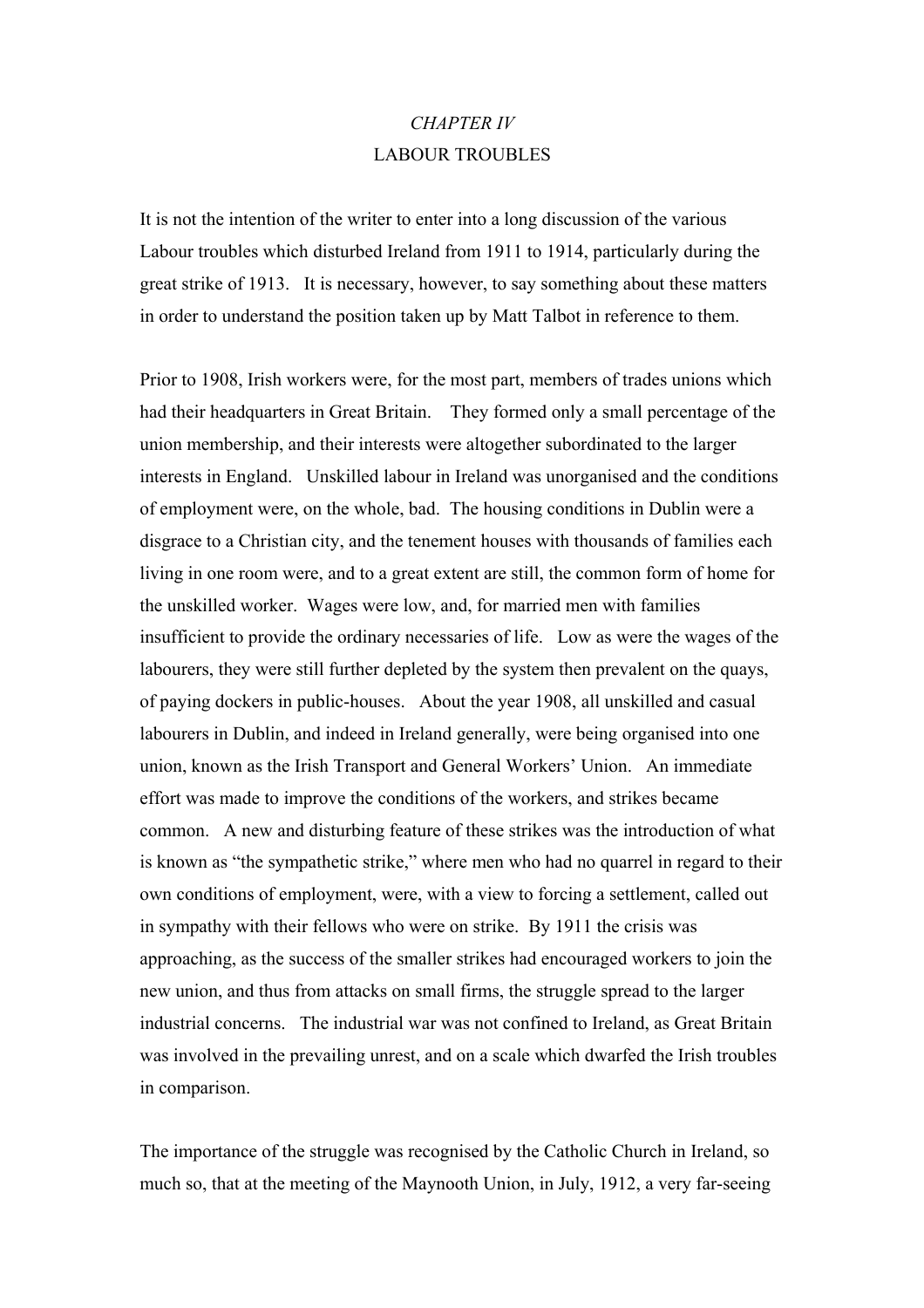paper was read by the Rev. M.J. O'Donnell, D.D., on "Strikes." It was a clear, impartial statement of the law of God and of his Church, and was filled with a deep sympathy for the worker in his efforts to improve his position. The paper met with the unanimous approval of the clergy assembled at Maynooth, and it called forth the warm thanks of some of the leaders of the Labour movement in the City of Dublin.

The issue, however, was knit. One employer of labour, the chairman of the Dublin Tramway Company, the late William M. Murphy, declared war on the Irish Transport and General Workers' Union, and, in August, 1913, the company, which was about to start new works, gave notice that no one would be employed who was a member of the Irish Transport and General Workers' Union. The employers now formed a union in defence of themselves, and both sides fought with all the energy of Irishmen. The employers refused to employ members of the Irish Transport and General Workers' Union. This declaration was followed by a "lock out" by many employers, with the result that the unemployed in the City mounted rapidly, first to 15,000, and eventually to 30,000 persons. The Press was hostile to the men, and eventually public bodies passed resolutions asking for a conference. This was called, but broke down almost at once. The employers now dropped the words "lock out" and a form of undertaking was prepared and submitted to the employees whereby they were to undertake to carry out all orders given by or on behalf of the employers; to handle and deliver all goods from any source whatever; and to work amicably with all other hands. This brought the trouble into the building trade of which Matt Talbot was a member, as some 300 men employed by the timber merchants refused to sign the proposed undertaking and were accordingly locked out.

Riots were common in the City, and prosecution of the Labour leaders followed. As is inevitable in times of such struggles, excesses were committed and weapons used which alienated sympathy from the workers in many cases. This was notably the case when it was proposed to send the children of the unemployed to England to be supported by the workers there. This proposal was as short-sighted as it was fatuous and raised a storm of protest amongst the workers themselves, with the result that it was not carried out.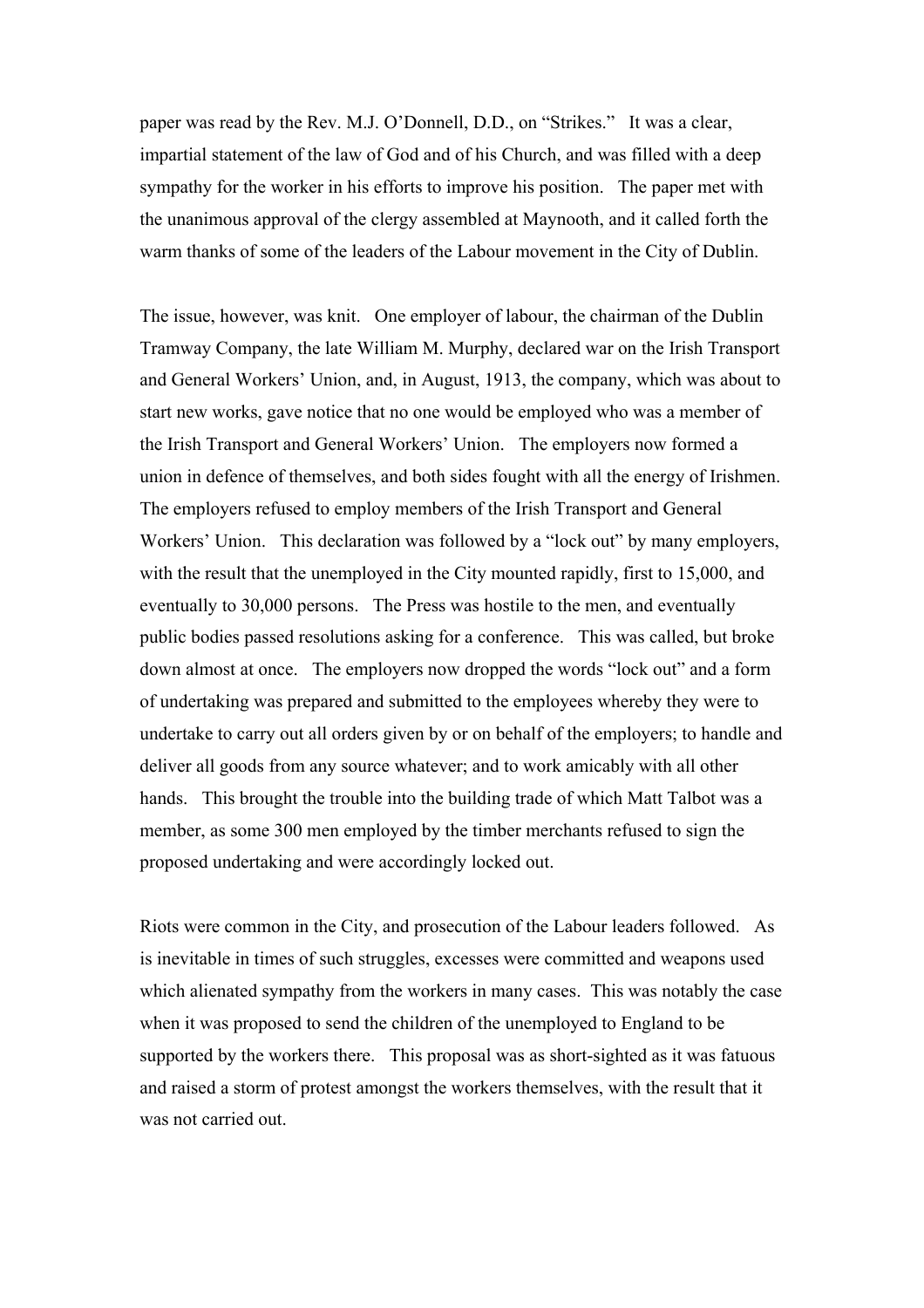Efforts at conciliation were made, and an official enquiry was opened, but broke down on the important question of re-instatement of all workers. The winter of 1913- 1914 saw the struggle intensified and the miseries of the workers increased. The end came when the English Union withdrew their financial support from the Irish workers, so that with no alternative to starvation except submission, the men returned to work on the employers' terms. Any men who had been publicly identified with the quarrel were refused re-instatement, amongst those being a brother of Matt Talbot, who had been particularly active in the fight.

The outbreak of the Great War changed the face of the world, and it also changed the conditions of labour in Dublin, but the old bitterness took many a year to die down, and the strike of 1913 is still, when it is referred to, a sore subject with employers and workmen. If one may venture an opinion after the years that have passed, it is contained in two pronouncements of the protagonists of the employers, when the fight was over and the men were beaten – the *Irish Times*, in February, 1914, declared in an editorial that "Larkinism was a revolt against intolerable conditions," and Mr William M. Murphy, at a Conference of Dublin employers, said that "their sweating wages and bad conditions had produced Larkinism." These two statements seem to the writer to describe the industrial conditions in Dublin prior to 1908.

In the meantime we have apparently parted company with Matt Talbot. How did all these strikes affect him? In fact he went through it all quite serenely. He took the view that he was not competent to judge the matter in dispute, and, therefore, left the decision to the men as a whole. He did not attend any meetings, but when the men left work or were locked out, he left with the others. He refused to march in processions or to picket the works, and on that account did not ask for strike pay. Some of his fellow-workers state that when the question of the weekly allowance which was to be made to the men who were out was under consideration, Matt's name was mentioned and it was unanimously agreed that he should share with the others although he had refused to picket. They recognised that Matt was on a different plane, and that argument or force was useless where he was concerned. Accordingly, every week he was paid the same as the others. One of his worker friends spoke to Matt during the strike and asked him what he thought were "the rights of it"? Matt replied that the strike had troubled him also, and that he had spoken to one of the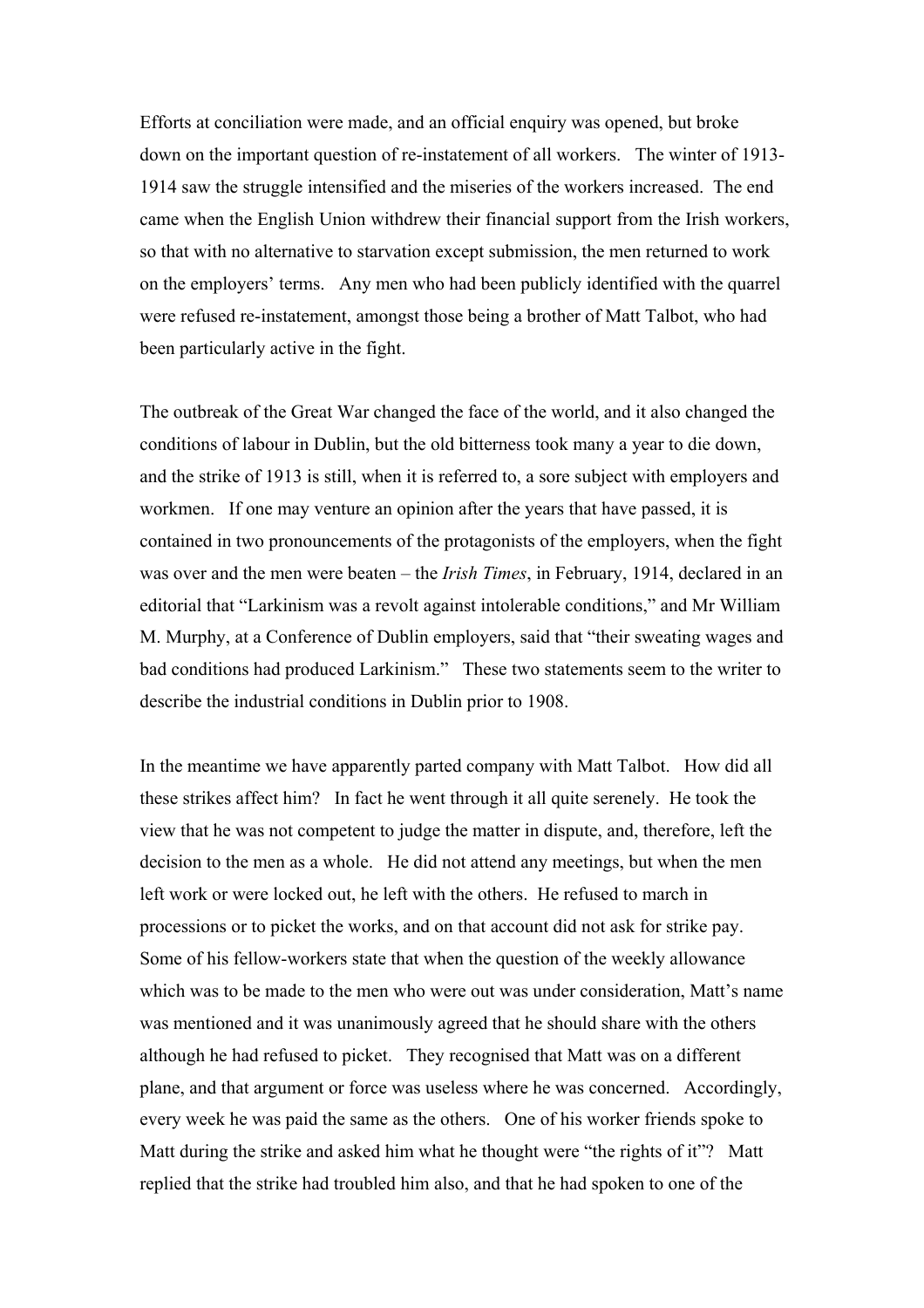Jesuit Fathers in St. Francis Xavier's Church on the question; that Father had lent him a book on the subject, and having read there that no one had the right to starve the poor into submission, it was enough for him and had settled his conscience. This answer shows that he considered the cause of the unemployment as a "lock out," and not a strike in the ordinary sense of the word.

There is no question about his sympathy with his fellow-workers, as he often stated that in his opinion the labourers, especially married men, were not sufficiently paid, and he expressed his sympathy with men who had children in their efforts to rear a family in decency on the scanty wages paid in those pre-war days. Frank and outspoken as he always was, he spoke with warmth on these matters, and was ever ready to assist from his own poor wages those who were poorer than himself.

Although it has nothing to say to the Labour question, a slight reference to Matt Talbot's attitude towards politics will help to complete the picture of this period. Parallel with the Labour war, 1908-1914, ran the political fight which centred round the Home Rule struggle and the preparations for arms resistance in the North of Ireland. In one respect they were intermixed, as the advanced wing of the Labour Party in Ireland formed what was called the "Citizen Army," which took an active part in the rising in April, 1916. In view of questions asked on this matter, the writer made inquiries from Matt Talbot's most intimate friends, including two sisters, a brother-in-law, and fellow-workers, all of whom agreed that Matt Talbot took no interest whatever in politics; that he was never known to vote at an election; and never discussed political events. During the Rising of April, 1916 popularly known as "Easter Week," he never missed attendance at morning Mass, and when others feared to pass the military cordons he went through them undaunted, day after day, until normal conditions were restored. Meeting a friend soon after, the latter questioned him on the subject of the Rising. Matt's reply was both shrewd and far-seeing. Referring to the executions of the leaders and the arrests and deportations which followed the failure of the insurrection, he said, "Our boys will all go into secret societies now." During the Anglo-Irish War of 1919-1921 he never was drawn into discussions on the subject. If anyone asked him had he heard of such and such a matter, he replied that he had not, as he did not read newspapers nor look at the placards. On one morning the North Wall Hotel, then a British military centre, and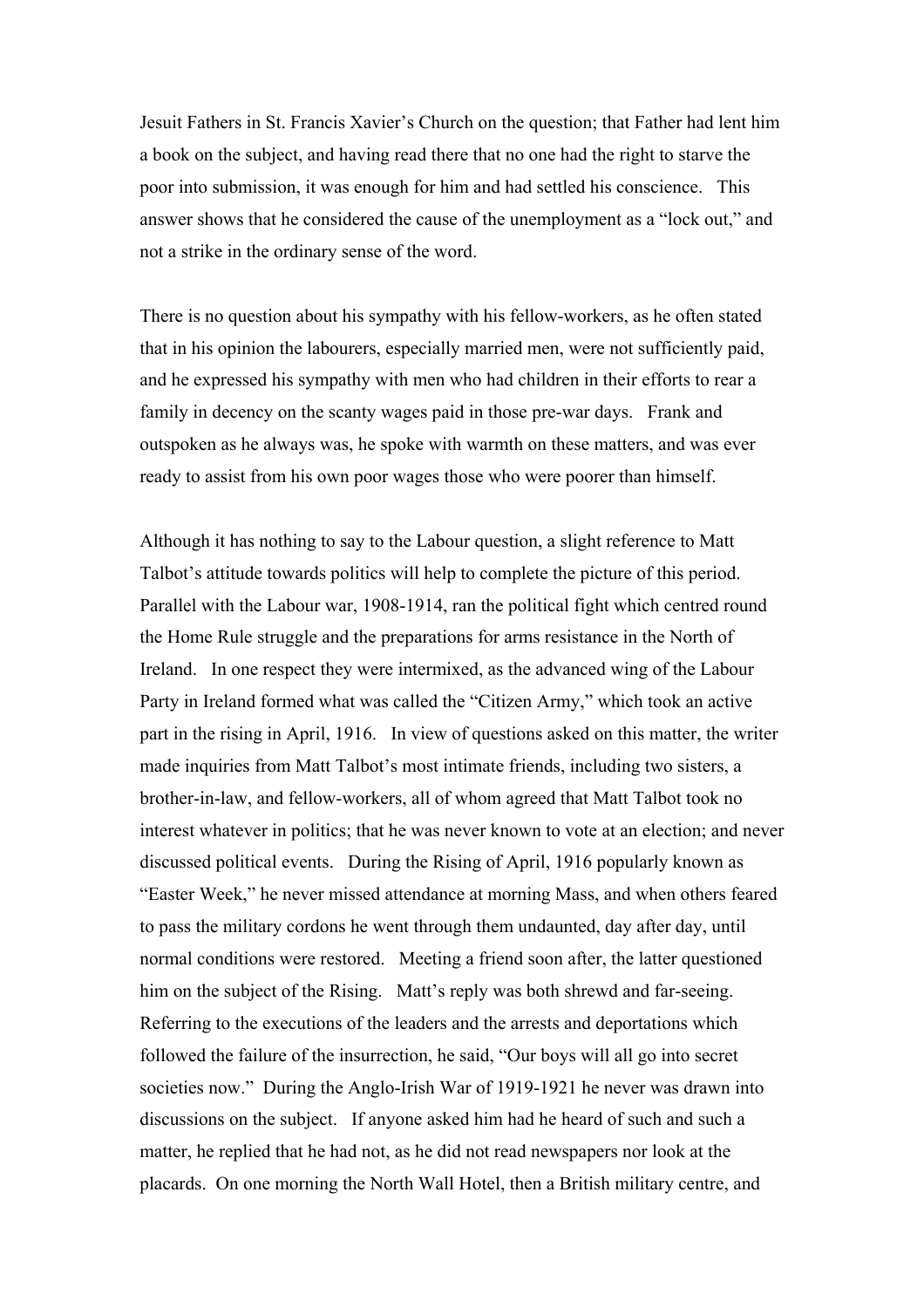which adjoins Messrs. Martins' yards, was blown up. The military immediately searched every place in the vicinity. It was just before the opening hour at Martins' - 8 a.m. – and Matt Talbot, who was then working at the Castle Forbes' yard, had arrived to open the yard. He was arrested in his little office, brought with is hands up, across the yard to the entrance gate, placed against the wall and searched. He was then released. Later on, when he met Mrs. M., who lived in the gate-lodge, he did not make any reference to his morning adventure, and when she tried to discuss the matter with him he turned the conversation.

During the later troubles, when, alas, our own people fought one another, he was equally reticent, and carefully avoided expressing any opinion on the merits of the dispute which occasioned the fighting. His friends were most emphatic in their denial of his having ever done more than express his sorrow at seeing Irishmen fighting amongst themselves.

To sum up his views on these two questions of Labour and Politics. In Labour matters he stood by his fellows when their action was in accordance with the laws and teaching of the Catholic Church, which for him was the voice of God. In politics of any description he took no part or interest.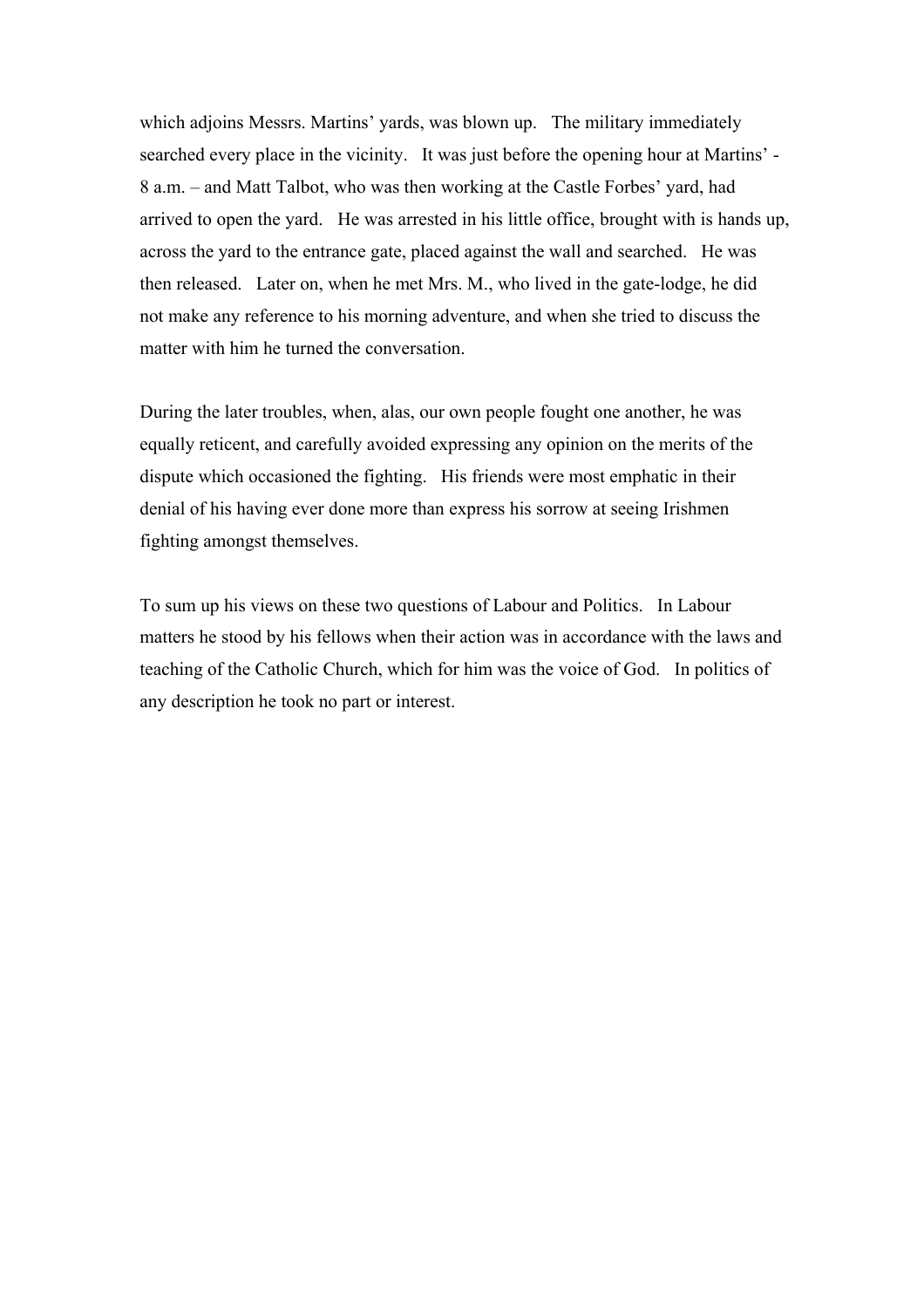#### *CHAPTER V.*  THE DAILY ROUND OF PRAYER

In the last Chapter it was necessary to anticipate a little in order to give a connected account of Matt Talbot's relations to his employers and his fellow-workers. It will now be necessary to retrace our steps in order to consider the day from the spiritual aspect.

Reference has already been made to his plank bed, his fasting, his attendance at Mass. Even at the risk of repetition, it will be necessary to reconstitute his daily life, so that a clear picture of the extraordinary nature of his devotions may be given.

From the death of his father in the year 1899 onwards, Matt Talbot lived with his mother in 18 Upper Rutland Street.

Matt retired to his plank bed about 10.30 o'clock and always slept with a statue of the Virgin and Child in his right hand, which he crossed over his breast, so that the statue rested against his heart. He found that the ordinary form of statue, in which the image of the Divine Infant was held on the right arm of the Blessed Virgin, prevented him from sleeping, because the image of the Divine Child hurt his side. Accordingly he got his sister, Mrs. Fylan, to search the shops until she found one with the image of the Divine Infant on the left arm of Our Lady, and this form he always used, his head resting on the wooden pillow and the statue firmly clasped in his hand, resting by his left side. He did not remove the chains which he wore, an account of which will be found later on, and he slept on the bare boards covered with half a blanket, which was his only covering except on very cold nights, when he allowed his sister to add an old sack. A small alarm clock awoke him at 2 a.m., when he rose to pray. A perpetual lamp showed a dim light through the room, so that his mother, at the other end of the room, could see what passed during the hours of prayer.

On the first occasion that his mother slept in their new home she was awakened sometime after 2 a.m., and saw Matt in his room kneeling up on his bed. She thought his face looked very strange, and asked, "Is anything the matter, Matt?" He did not reply, and after a little time she fell asleep again. During the ensuing years she often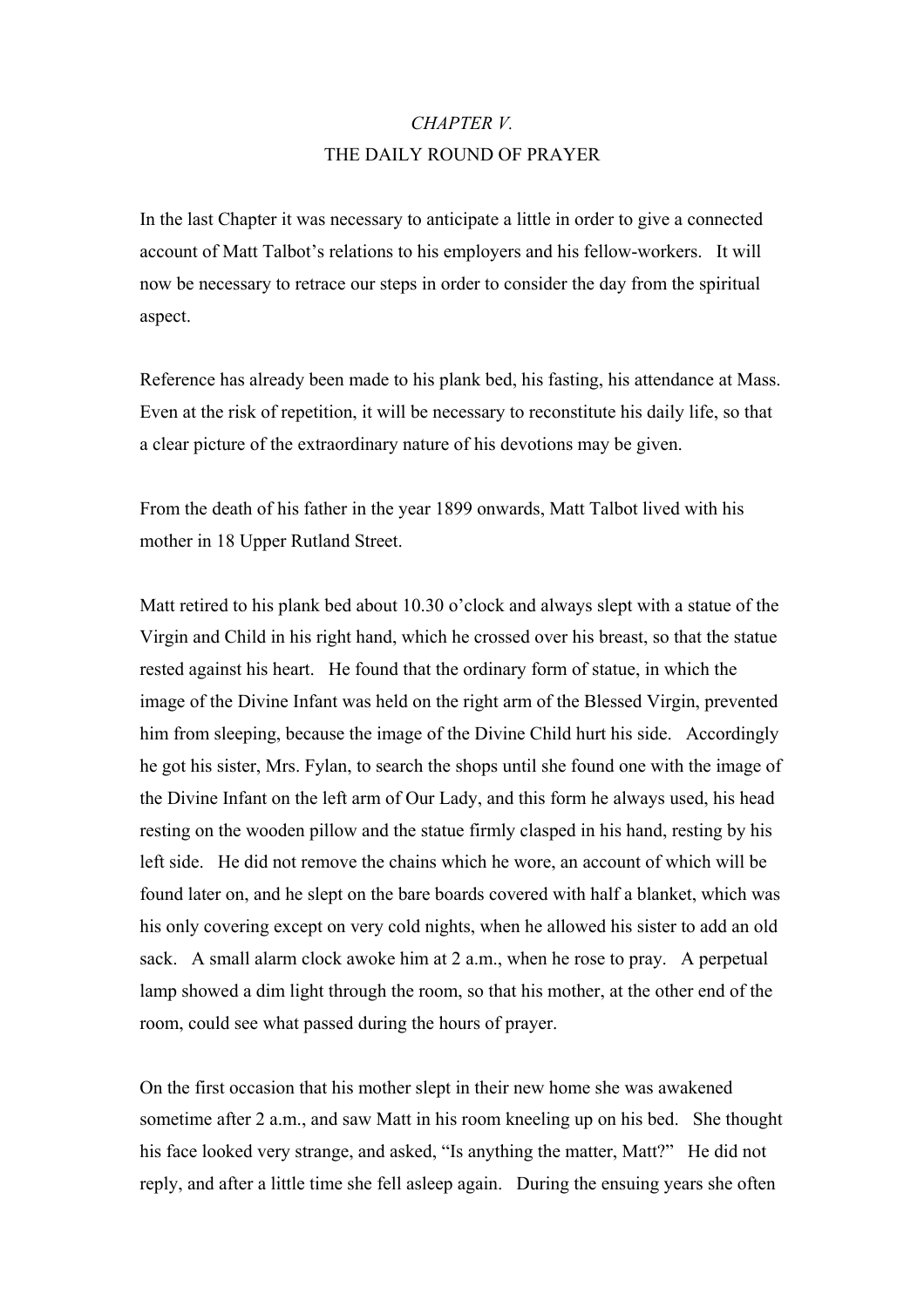watched him without his knowledge, and had no doubt in her mind that he was in a state of ecstasy. He knelt erect, either on the bed or on the floor, in his night-shirt, and prayed with his hands outstretched. Sometimes he fell or threw himself forward on his face on the floor, and remained in that position with arms outstretched praying in an audible voice. She heard him address the Blessed Virgin and speak to her for a considerable time; not as in ordinary prayer, but holding a regular conversation as if he was actually speaking to Our Lady face to face. His mother was fully convinced of this and said to her daughter afterwards, "There is nothing surer than that Matt used to see the Blessed Virgin." Matt never told her so, but she formed this opinion from the conversations with Our Lady which she overheard at night. He always seemed, on such occasions, to be looking at the Blessed Virgin. Though he never discussed these night vigils with his mother, he often said to her, "No one knows the good Queen that is to me"; when saying this he held the little statue in his hand and referred to it. If his prayers were finished before 4 a.m., he lay down on the planks to rest until 4 o'clock, when he rose, dressed himself, and resumed his prayers until it was time to leave for Mass, sometime before 5 a.m.

In later years, he usually went to St. Francis Xavier's Church to 6.15 a.m. Mass, but in his younger days he often went to St. Teresa's Church (O.D.C.), Clarendon Street. On one occasion when he arrived at the little laneway leading from Grafton Street to St. Teresa's, sometime before the house door was open, he heard the step of one of the night policemen coming along the laneway. He stood back into a doorway to avoid being seen, but this only attracted the attention of the policeman, who stopped and questioned him closely as to his reason for being there at such an unseasonable hour. As there were side entrances to business premises in the little passage, the policeman suspected Matt of loitering with intent to commit a burglary. The latter explained that he had come to Mass, but the policeman was sceptical and said the church would not be open until 6 a.m. and that it was now only 5 o'clock . Matt said that the sacristan would soon open the presbytery door and that he would be admitted. While this conversation was going on, another policeman, hearing the voices, came in from Grafton Street and seeing Matt, whom he already knew from having seen him waiting at the church door, called away his colleague and told him not to trouble more about his suspect. The door was opened almost immediately and Matt took refuge in the Church. He found the walk from his home to Clarendon Street, which was quite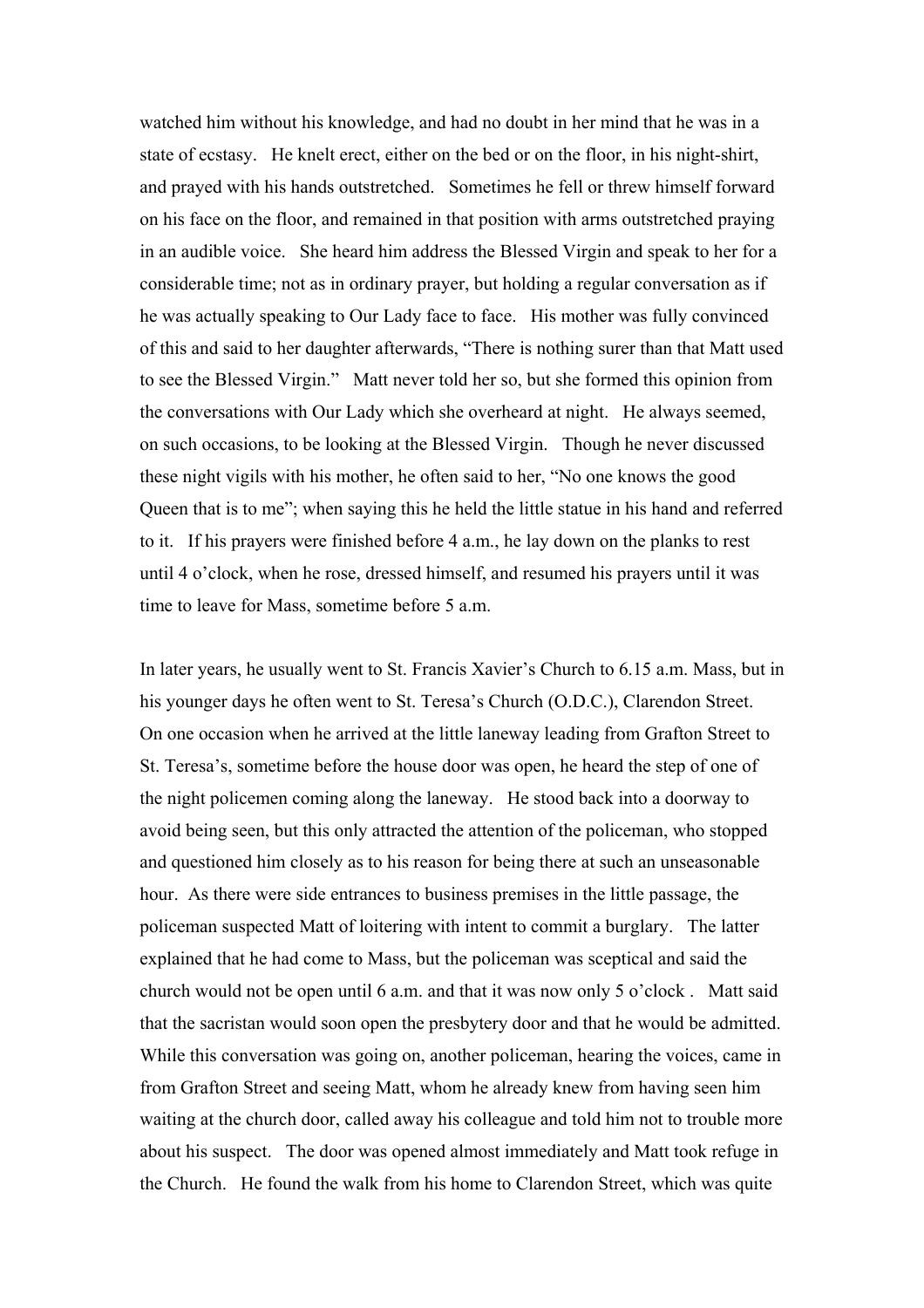a considerable distance, took up too much time to enable him to return home, have breakfast, and be at his work by 8 a.m., so he went to St. Francis Xavier's instead. This church opened at 5.30 a.m. and Matt usually arrived at the entrance about 5 a.m., if not earlier. He knelt in prayer on the steps of the convent adjoining, or at the iron railings of the church, waiting for it to be opened. Even if the morning were wet he did not take shelter in the doorway, although sometimes asked to do so. On some occasions, either before the opening of the church, or after Mass, he would chat with a friend for a few minutes. To one such friend who knew him very well, and who acted as his almoner on more than one occasion, he confided that he had asked for the gift of prayer and that he had got it in abundance. Whenever he knelt down he knelt on his bare knees. To do this without attracting attention he resorted to an ingenious device: he cut the knees of his trousers lengthways, so that when standing up or walking, the opening did not show, but when he knelt down he was able to pull the trousers aside and leave the knees bare. To hide this from the public he pulled his overcoat, which he invariably wore in the church, around his legs. The sharp eyes of the lay-brother who had charge of the church, however, discovered the secret which was so carefully concealed from all others.

On the church door being opened he knelt at the door and kissed the ground. He then went to the altar rail, and, having prayed for some little time, he performed the Stations of the Cross. In connection with this devotion a friend once said to him that he had seen a priest in the Passionist Church at Mount Argus going round the stations entirely on his knees without standing up to walk from station to station. Matt replied that he would like to perform the stations in a similar manner were it not that his doing so would attract attention. Having finished the stations, he knelt at the extreme right hand end of the rail in front of the high altar, where he received Holy Communion during Mass. He then returned to the rail which runs across the church, dividing the nave from the upper portion of the church and the transepts, and remained there until the end of Mass. After his illness he changed his place to the centre of the third bench opposite St. Joseph's altar. During Mass he never used a prayer book, but prayed with his eyes shut. He knelt erect in the bench, with his hands clasped in front of him, nor did he allow them to rest on the rail in front of him. He was, therefore, without any support whatever and remained in this position for the entire period he was in the church. This lasted on Sundays until about 1.30 p.m. He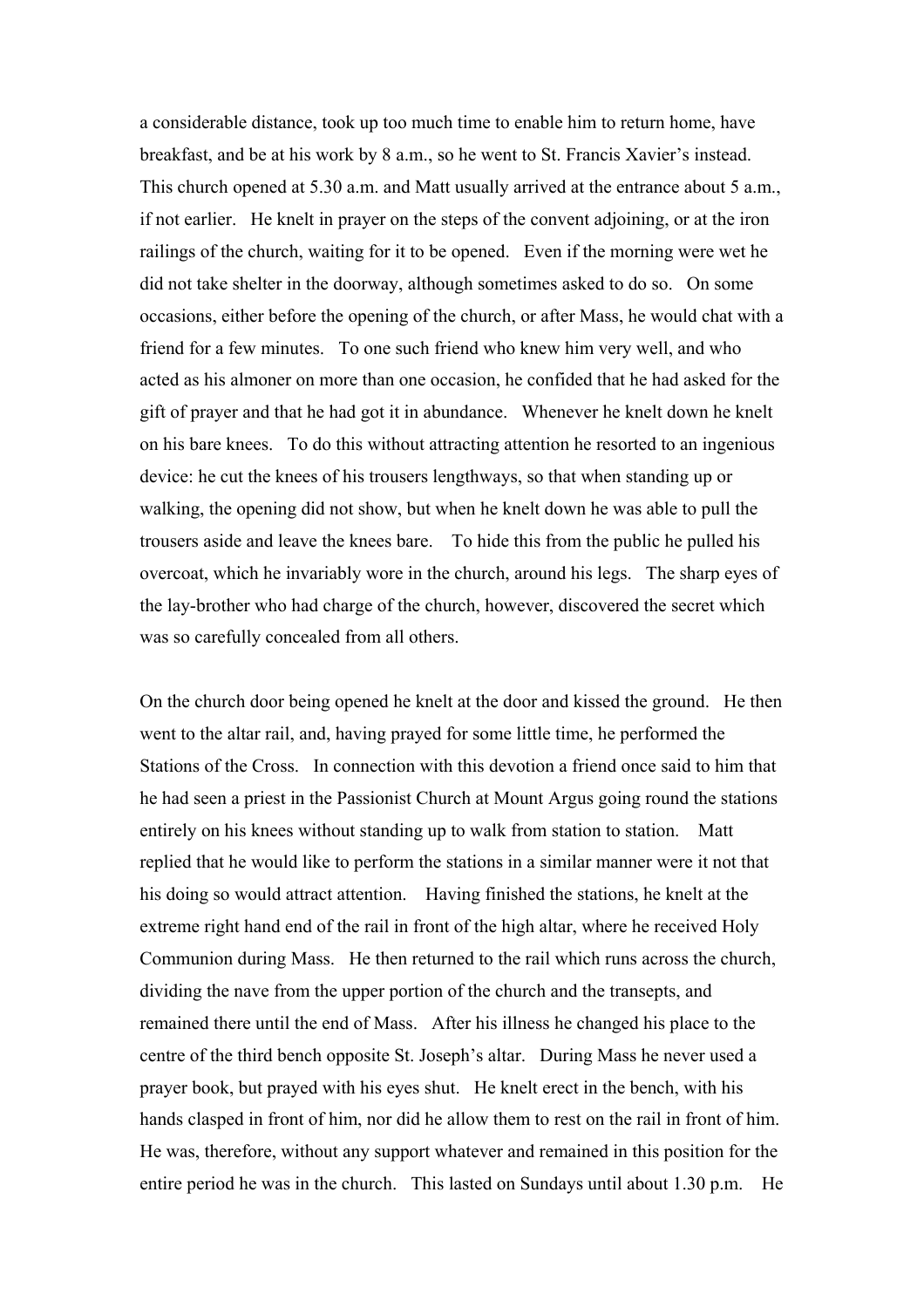did not stand up for the Gospels. This has been commented on as not in accordance with the usual procedure. He explained it by saying that he had read in the life of a saint that this saint had never stood up, so that he might avoid distractions. Matt had, therefore, a sound authority to guide him in the matter. He was most careful not to attract attention to himself, and the brother who knew him best at St. Francis Xavier's, states that except for his extraordinary spirit of recollection there was nothing to attract attention to him in church. One of the Jesuit Fathers who had given Matt Holy Communion remarked to some of the other Jesuits that there was a saint attending their church, so struck was he by the wonderful fervour with which he had received the Sacred Host. He did not know who the man was, but after the publication of the first life he learned that it was Matt Talbot, and identified him by the place he occupied at the altar rails. After Mass, Matt made no delay, but left the church, walking quickly out and not looking to the right nor the left. The only pause he made was to fondle a beautiful collie dog which lay in the outer porch waiting for his mistress, who was in the church. This lady who, through the dog, made Matt's acquaintance has later on some interesting facts to relate of the friendship thus begun.

On his return to his room he had breakfast, which consisted of cocoa prepared the evening before by his sister, and reheated by himself, and some dry bread. Sometimes if he were pressed for time he drank the coca cold, and then walked rapidly to Messrs. T. & C. Martins', halting on the way to pay a short visit to the Church of St. Laurence O'Toole, Seville Place, " to see Our Lord on the way down," as he told one of his foremen.

From about the year 1918 he was storeman in the Castle Forbes' yard. He arrived at the yard about 7.45 a.m., in order to open the main gate for the men and lorries at 8 a.m. On arrival he removed his coat and hat, which he hung up in the little office in the timber shed, which has been referred to already, and put on an old coat and hat. From that hour until 12.30 p.m. he did his ordinary work in the yard, receiving orders, selecting timber and sending out lorries. His dinner hour was 12.30 p.m., as he had to remain in the yard while the men were at dinner, from 1 p.m. to 2 p.m. Mrs. M., who lived in the gate-lodge at Castle Forbes, states that she only knew Matt Talbot to see him in the yard until she began to prepare his midday meal. One day, in the year 1920, at 12.30 p.m., he knocked at the back door of the gate-lodge, and when Mrs. M.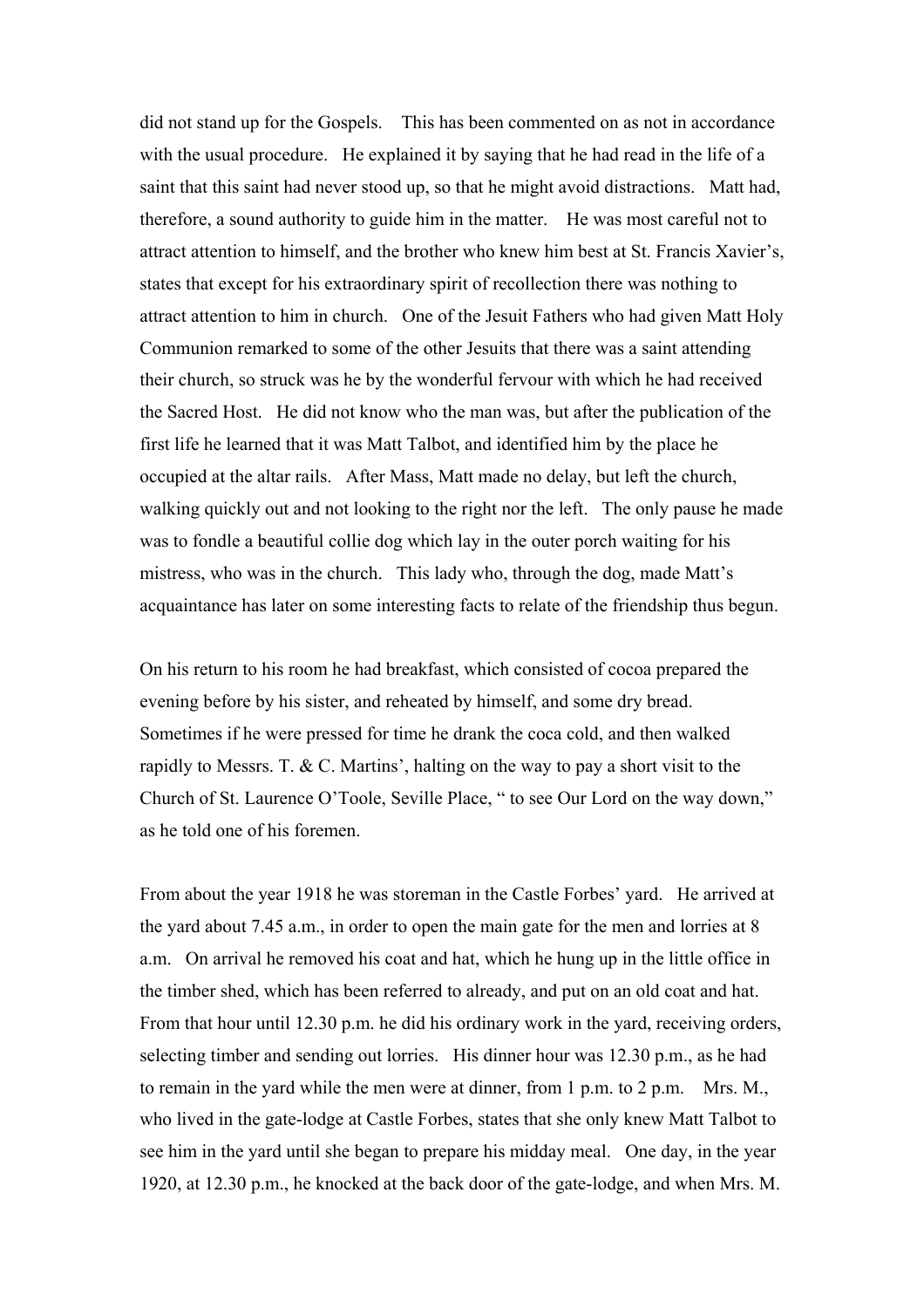came to the door he handed her a workman's can, and asked her to boil the kettle and put some boiling water in the can to make his "cocoa". She said "Yes," and he, thereupon, put a pinch of cocoa and a pinch of tea into the can and went away. When the kettle was boiled, Mrs. M. filled the can with water and closed with the cap, which was cover and cup combined. She noticed that the can was of tin and the cap of enamel, as if he had found old ones somewhere. She then left the can outside the back door. He did not remove it, however, until it was quite cold, and then went to the end of the yard carrying it in his hand. She never saw him take his meal, but she heard that he took a slice of bread with it. During the time from 1 p.m. to 2 p.m. his duty was to open the gate to admit the lorries, and if necessary to load them with the man in charge of same. When not so employed, he retired to the little office or to the end of the yard, where Mrs. M.'s children saw him praying. He did not mind the children, but if a grown person came in view he rose from his knees and came out of the office, or from behind the timber. Mrs. M. notices that the inside of the can and of the cap were coated with cocoa sediment and she asked Matt if he would allow her to wash them, but he refused to allow this to be done, and as he was exceedingly clean in his person, she assumed he did this from a desire of mortification.

When he called with the can she sometimes tried to enter into a conversation with him. He would not discuss news, but always brought the conversation round to the lives of the saints. He was most unassuming and gentle in his manner and when she spoke of some incident in the fighting which was going on in Dublin during this period (1920- 1922) he always said he never heard of it because he had made a resolution not to look at the placards. The incident of the blowing up of the London North Western Hotel was already been spoken of and his action in connection with same.

He often said to her that it was a pity men did not love God more; that he went to Mass every morning; and that others could do the same if they liked. When he spoke like this, it seemed quite natural to him, and he never gave Mrs. M. any other impression than that of a holy man who could only speak of God. Sometimes he found eggs which had been laid by Mrs. M.'s hens amongst the timber. These he always brought to her, and when she asked him why he did not keep some, he replied that they were not his to keep. When she offered him some, he declined to accept them.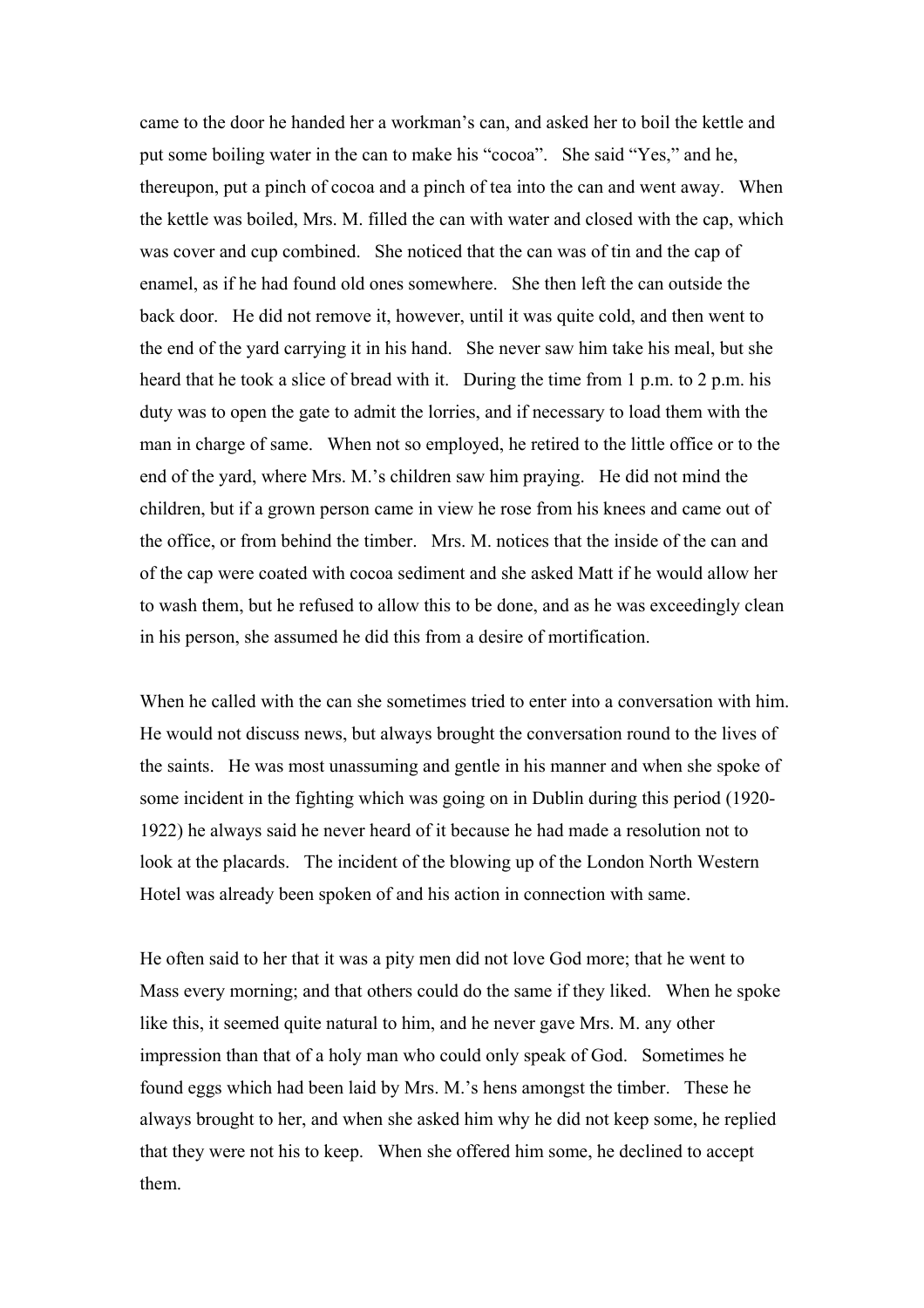He was very fond of Mrs. M.'s children, especially Teresa, because of his devotion to the great St. Teresa. He allowed the children to play near him when he was at prayer, and sometimes he would lead Teresa by the hand down the yard speaking to her of God and the angels. Teresa was then about eight years old, and Matt, when he wished to instruct her, would join her hands together and hold them in his own hands. He told her always to pray to St. Teresa for anything she wanted and that she would get it. When he spoke of her guardian angel he told her that when she was tempted to commit a sin to remember that her guardian angel and the devil were fighting together for her.

The children were never forgotten at Christmas. When work ceased on Christmas Eve, Matt arrived at the gate-lodge and asked for the children. A regular performance was then gone through while the children waited anxiously for their presents. First he proceeded to search his pockets most carefully, pretending that he found it difficult to find the money. He next produced three sixpences, each carefully rolled up in a number of bits of paper, which he solemnly unrolled until the sixpence was uncovered, and finally each child was presented with a sixpence. However, the number of children increased until there were seven, so Matt, finding it difficult to produce seven sixpences, reduced the amount to threepence, and went through the same procedure with the seven threepenny pieces.

At 2 p.m. on the ordinary work-day he resumed his work until closing hours. He then took off the old coat and hat, proceeded to the water-tap where he thoroughly washed his face and hands, drying them in a big red handkerchief, put on his out-of-doors coat and hat and went to St. Laurence O'Toole's Church to pay a short visit before returning home. He told Mrs. M. that he kept his working clothes in the yard as he did not wish to enter the House of God in them.

The foreman in this yard (E.C.) states that as Messrs. Martins' were Catholics they did not open the yards on Catholic Holy Days until 8.45 a.m., to enable the men to go to Mass before coming to work. As one of the foremen was a Protestant and could not be expected to know the dates of these Holy Days, Matt invariable went to him on the eve of the Holy Day and told him "not to forget that to-morrow is a Mass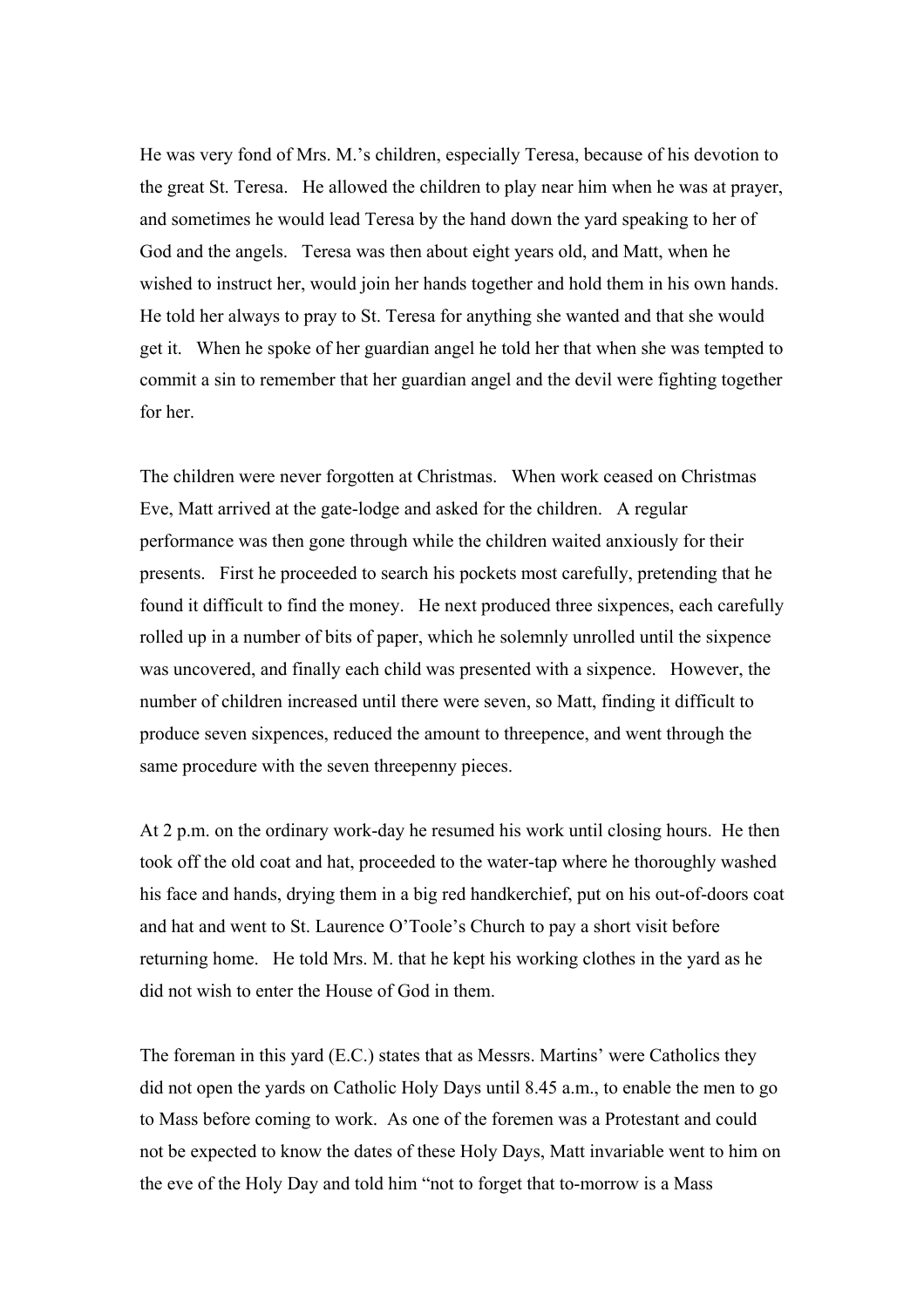morning." This was done to prevent misunderstanding in the morning when the men arrived late, and also to let the foreman know that he need not attend himself before the later hour.

It is of interest to know that "Matt's Office" was presented to Mrs. M., when Castle Forbes was sold by Messrs. Martins', and is now erected in her new home. She also possesses Matt's old cap and the "billy can" in which she so often made his cocoa, or rather the nauseous mixture of cocoa and tea which he partook of as his midday meal.

Having finished his visit to the Blessed Sacrament in St. Laurence O'Toole's Church, he returned home, where his sister, Mrs. Fylan, who lived near him, had his dinner ready. Of this meal we shall speak later. His procedure on entering his room was to remove his coat and hat, go to the dressing-table where the Crucifix stood, fervently kiss the foot of same and then, still on his knees, go to the table where his meal was ready and partake of same kneeling. Mrs. Fylan was present all the time, and when he had finished she tidied up the room, and having left the cocoa ready for the morning, went to her own home. Prior to 1915, while his mother was alive, either Mrs. Andrews or Mrs. Fylan looked after their mother as she was unable to leave the room, but after her mother's death Mrs. Fylan, who was then in charge, did not, as a rule, return again to Matt's room until he had gone to work next morning. When he was alone his prayers and spiritual reading began, and continued without interruption until 10.30 or 11 p.m., except on the nights when he had to attend at one of other of the churches where the devotions of some of the confraternities to which he belonged were in progress. Before 11 p.m. he retired to his plank bed and wooden pillow for the few hours sleep which he allowed himself.

On Sunday he had a very full day. If it were the first Sunday of the month he went to St. Francis Xavier's, because that was the Men's Sodality Holy Communion day. On the second Sunday of the month he went to the Franciscan Church (O.F.M.), Merchant's Quay, for the monthly Communion of the Third Order of St. Francis. He also belonged to the Confraternities of the Blessed Sacrament (Franciscan); Living Rosary (Dominican); Bona Mors (Jesuit); and to the Apostleship of Prayer. On other Sundays he went either to St. Francis Xavier's or the Pro-Cathedral, Marlborough Street. He liked the latter church because of the number of masses said there on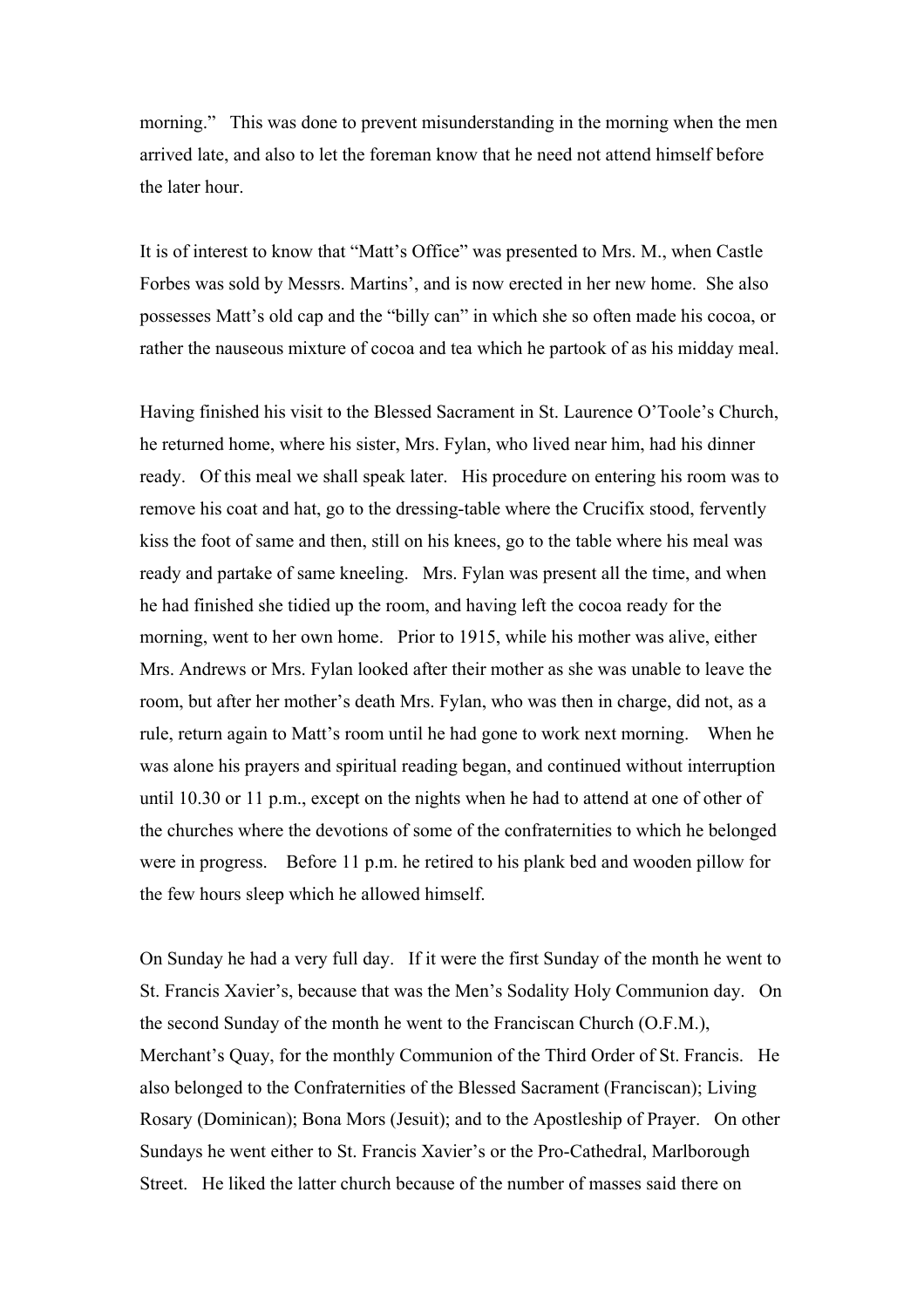Sunday by priests passing through Dublin. One of his books of devotion contains the following entries:- "On Feast of the Seven Joys B.V.M.,  $22<sup>nd</sup>$  August, 1915, I, Matt Talbot, was present at twenty-one Masses." On the following page is the entry that on the 15<sup>th</sup> August, being the Sunday previous, he had attended twenty-one Masses. When the first life appeared it was questioned if any church in Dublin has so many as twenty-one Masses on Sunday. The writer found the proof in the statement of J.G., who informed him that on one occasion Matt Talbot told him he had heard twenty-one Masses on the Sunday previous at the Pro-Cathedral. J.G. questioned the possibility of being able to attend to twenty-one Masses, but Matt corrected J.G.'s idea that they need be one after the other, and told him that so long as one had the intention of hearing the Masses which were being said, it was only necessary actually to follow one Mass. There was no difficulty whatever in twenty-one Masses being said in the Pro-Cathedral on a Sunday.

Before his illness he remained in the church from the opening on Sunday morning until the very end of Benediction of the Blessed Sacrament, which is given in the principal churches after the 12 o'clock Mass. In one case he left the church in order to go to an extra Mass. This was on the second Sunday when he attended the Franciscan Church, Merchants' Quay. The Third Order Mass was at 8 o'clock, and as there was no 9 o'clock Mass, Matt used to leave the church at 8.30 and go to the Augustinian Church, John's Lane, which was quite close, attend 9 o'clock Mass there, and return to the Franciscan Church for the 10 o'clock Mass.

He returned to his room about 2 p.m., when he broke his fast for the first time, having been without food from 6.30 p.m. on the previous day. In the last few years of his life he returned home after early Mass and had breakfast. He then returned to the church for the remaining Sunday Masses. It will be said that he was actually on his way to St. Saviour's, Dominick Street, at 9.30 a.m., when he dropped dead. The remainder of the Sunday was spent as usual, in prayer or reading, or at the Confraternity meeting.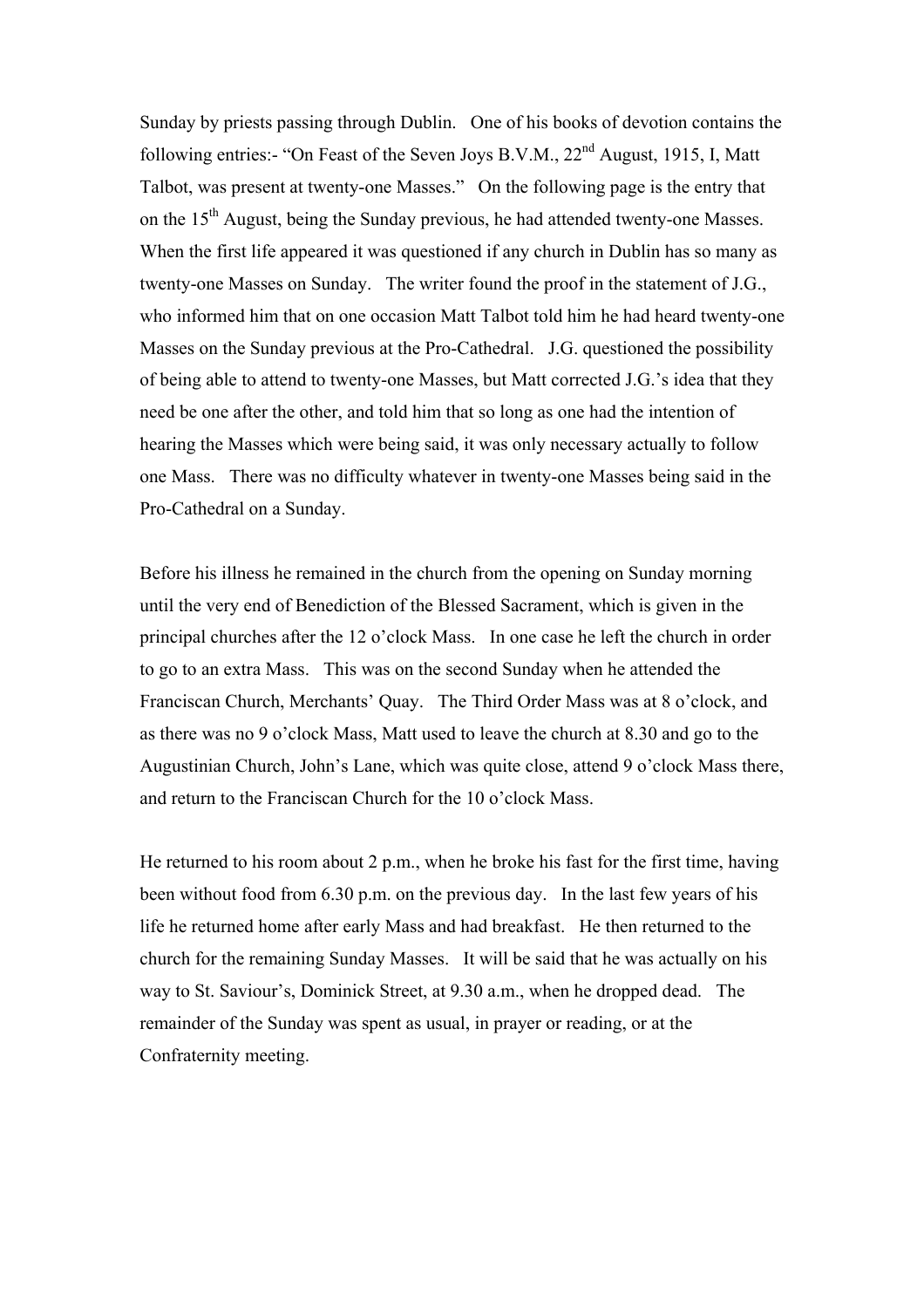#### *CHAPTER VI.*

#### THE EVENING PRAYER

We must now return to the hour, when, having partaken of his evening meal at 6.30 p.m., he prepared for prayer. While his mother lived they were together after his sister had withdrawn. On a chair beside the table were placed all the books of devotion required for the evening - the various prayer books containing the litanies recited each day, the manual containing novenas, and whatever spiritual books he was then reading. Kneeling at the table he began to pray, and continued until the various devotions were finished. He then either spoke to his mother on religious matters or read to her. If she were otherwise engaged he read in silence. It was a cheerful and happy room, as his devotion to his mother was very deep and tender. He joked and laughed when occasion demanded it, but their principal joy was to talk of their familiar friends - Jesus, Mary and Joseph and the Saints. Amongst the many saints whose lives he knew so well, he had a very great devotion to the saints who had been sinners. He spoke of St. Mary Magdalene, St. Mary of Egypt, and of their lives of penance, with wonder and admiration, and loved to call attention to their great works of mortification, which for women seemed well-nigh incredible. In his simple way he spoke of them as "great girls," and sometimes, when his sister was present, he would call her over to the table to admire the picture of one of the holy women whose life he might have been reading.

After his mother's death he lived alone, and generally prayed in the dark. As the window was without a blind the people who lived on the opposite side of the street knew when he was praying or reading by seeing the lamp being extinguished before he began to pray or being placed fully lighted on the table while he read. He was, of course, quite unaware of the interest his movements excited in his neighbours.

Amongst his regular prayers were fifteen mysteries of the Rosary of Our Lady; the Little Office of the Blessed Virgin; the Dolour beads; the beads of the Immaculate Conception; the beads of the Holy Ghost; the beads of St. Michael; the beads of the Sacred Heart; the chaplet for the Souls in Purgatory; the principal litanies; the prescribed novenas for each Church feast (these are marked in his notes in some of his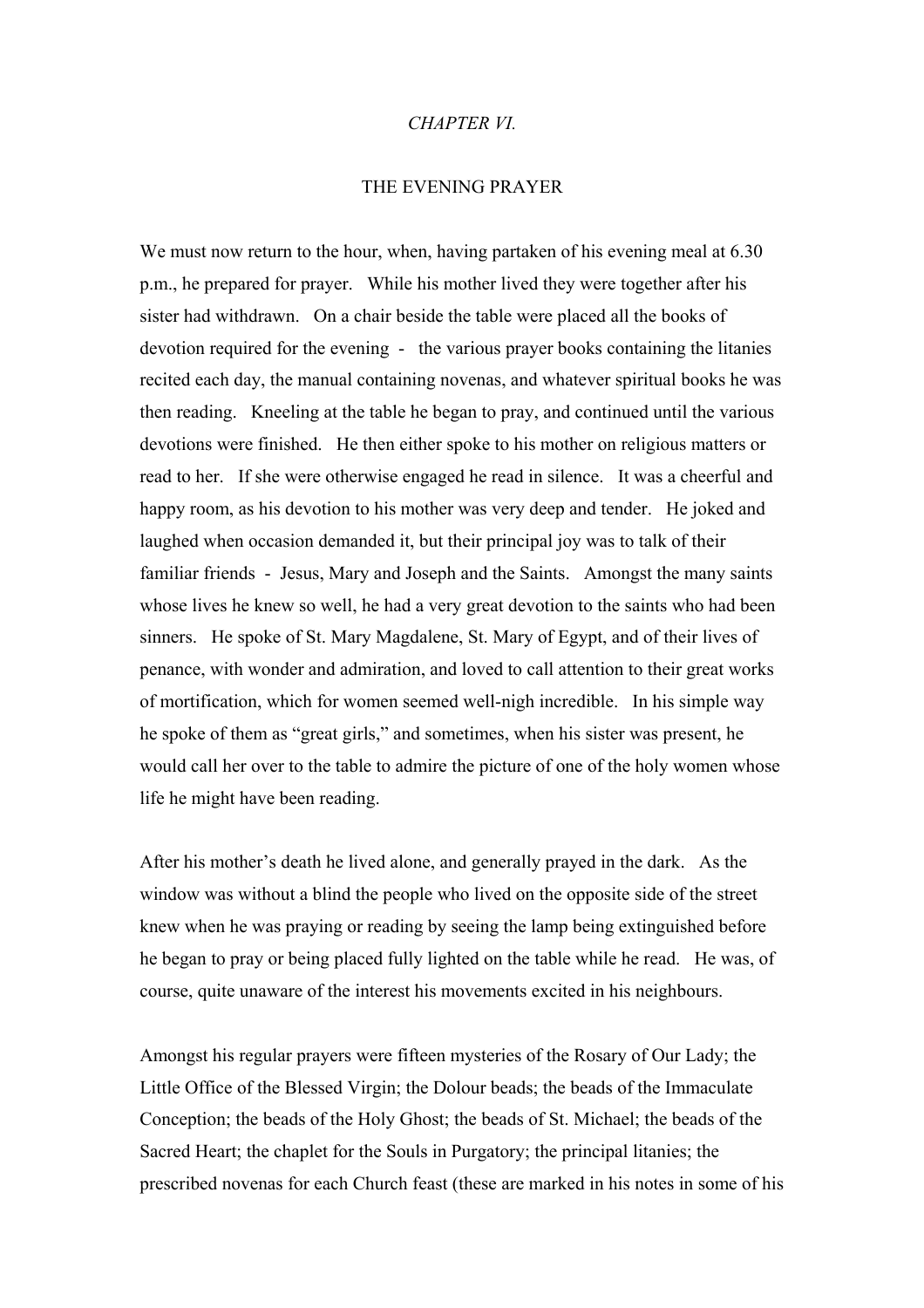books of devotion). Besides these, he recited in the Franciscan Church, after the meetings of the Third Order of St. Francis, which he joined on the  $18<sup>th</sup>$  October, 1891, taking the names of Joseph Francis, the round of the beads for each deceased member for whom prayers were asked at the meeting.

When reading aloud, he had a very pleasant, clear voice, and, at times, he would vary the reading by singing hymns. In connection with his reading it is important to remember that his education was very elementary, as he left school at the age of twelve years. One friend said to him that it was a pity he was not better educated, but Matt Talbot did not agree to this view and said that "God knew what was best." This same friend writes:- "As regards his spiritual life I think no person knew anything "about it except the late Father James Walsh, S.J., and it is doubtful if he knew very "much. He (Talbot) said to me on one occasion that he had prayed very hard for the "gift of prayer, and that it had been given to him in great abundance. Although he, of "course, said the ordinary prayers usual with Catholics, his prayer was usually mental "prayer, which he seemed a great master of." This view is borne out by the experience of a lady (Miss B.) who formed his acquaintance in his later years, and who owned the collie dog which has been referred to. She states:- "On a Saturday "evening in the early Spring of 1924 I called at his room in 18 Upper Rutland Street, "about 3 p.m., with a few eggs. He received me with great courtesy and set a chair "for me near his fire. When I sat down he sat down and we spoke of his health. "After a very little time he changed his conversation to religious topics. He spoke of "the Gospels, the Scriptures, of Our Lady in particular, as he had a great devotion to "her; of various saints, but especially St. Augustine, St. Ignatius of Loyola, St. Francis "Xavier, St. Francis Borgia and St. Alphonsus Rodriguez. He seemed to have a great "knowledge of and admiration for the Jesuit Saints. I was quite entranced with his "conversation, which was very beautiful, and did not realize how long I was with him "until I saw his clock. I asked if the clock was right, and he said it was. It was then "6 o'clock and I had been listening to him for three hours, though I did not believe I "was more than half an hour with him. As I apologised for my long stay, his face lit up with pleasure, and he thank me warmly for my visit. One thing he mentioned was that he had read in the life of a saint whose name I cannot recall, that he never got up from his knees in the church lest he should be distracted. Matt Talbot said that was why he did not stand up either. His little room was poor but clean and tidy. I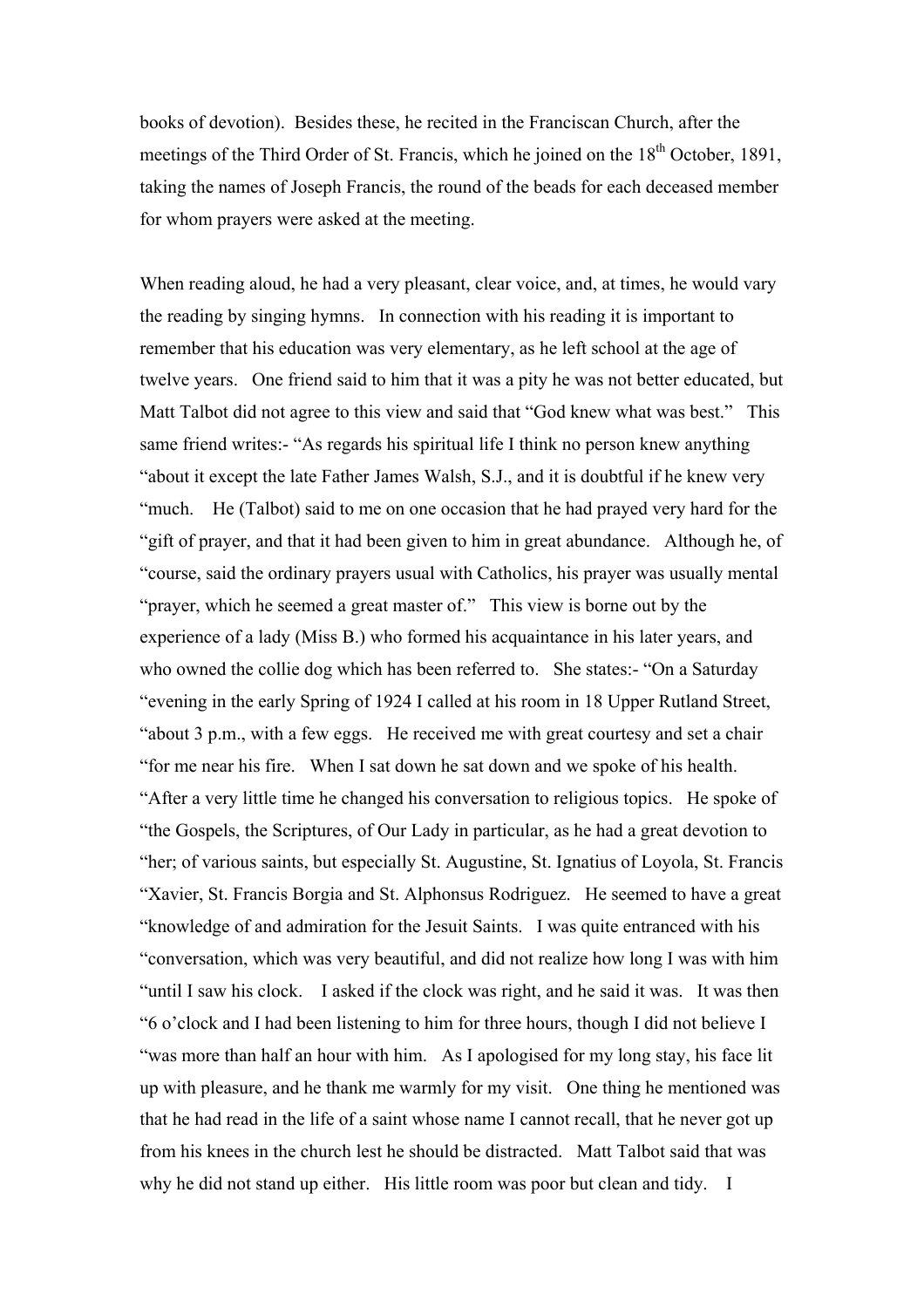noticed that the bed was very flat and was covered with a dark quilt which covered pillow and all. I often called at his room with a little present of eggs, which I asked him to beat up and eat. He always smile and said he would. I was usually accompanied by an Irish terrier dog, which he insisted on allowing into the room, saying he was very fond of dogs. On such occasions we did not speak on religious subjects, and I did not delay. He was very reticent until I got to know him, when he spoke quite freely."

We cannot pierce the veil which shadows the hours spent in the silence of his room alone with God, but from his books we may be able to reconstruct the scene and follow his thoughts. Scattered through his books were scraps of paper which he had carried home from the timber yard. As has been stated, his duty in his later years was to select certain classes of timber required for the furniture department, or for customers. The orders came on half sheets of notepaper, and these Talbot appears to have put into his pocket for his own use afterwards. Others of the notes are on bits of paper torn from a passbook, in fact the nearest scrap of paper was used to write down the extracts from his spiritual books or from sermons heard in church. Some are written in ink, some with an ordinary black-lead pencil, some with indelible or coloured pencil. All do not refer to religious subjects but to some fact which he had heard or read, and which struck him at the time as worthy of note. Thus we find the distances from the Earth to the Sun and to the fixed stars evidently taken from a book on the various heavens given in the old astronomies, the one now quoted being from Christopher Clavius. In connection with his reading he once told D.M., a clerk in Messrs. Martins', that he was reading Cardinal Newman's "Apologia." D.M. remarked that a book like that was too high-class for a man like him; that he (D.M.) had tried to read it and had to give it up as it was altogether above him. Matt Talbot replied that whenever he read a book he always prayed to God to give him light to understand it, or, at least, to understand the main points of the book; that he thought he got enough of light to understand most of what he read. Readers of the lives of the saints will remember that it is not an uncommon experience to find very holy souls who were without education able to read and understand books of the most profound mystical theology, and possessing an accuracy of thought and a precision of expression which could only be the result of knowledge directly infused by the Holy Ghost. We need not, therefore, be surprised to find a man so gifted with the spirit of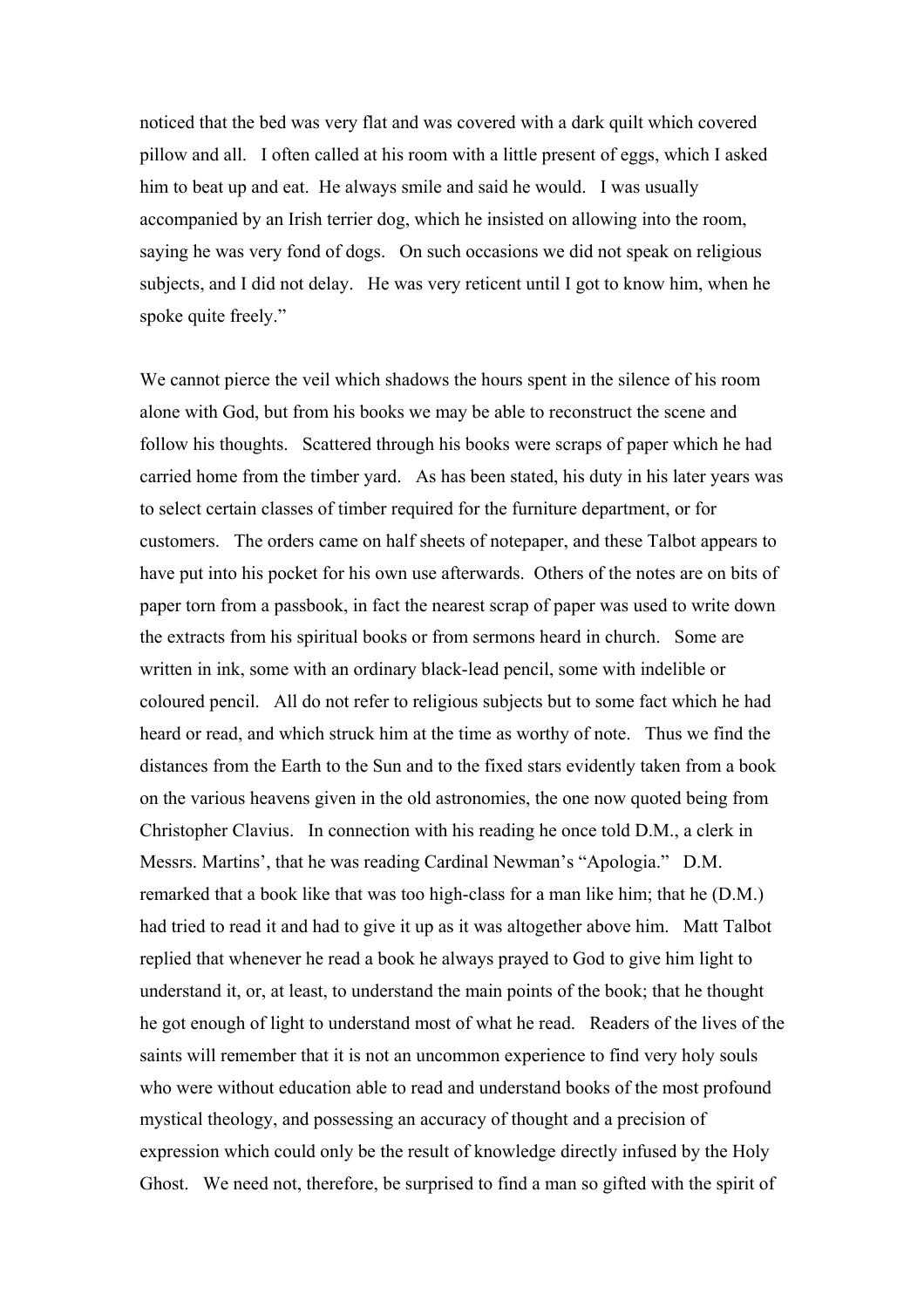prayer as Matt Talbot was, reading with full understanding the books found in his little library.

These little scraps of paper reveal the very soul of the man and show his own beautiful character much better than the words of a biographer can do. They shall be allowed to tell their own tale:-

From the note-book:-

"Speak not evil of the rich man in the private chamber because even the birds of the air will carry thy voice and he that hath wings will tell what thou has said. Book Cle. & C. 19V."

"Cursed be the deceitful man says God, who has a male in his flock yet sacrifices an infirm creature to me, because I am a great King says the Lord of Hosts and my name is terrible amongst the Nations. The Prophet Malachy the 1.C. & 14 V."

"1. Draw me after Thee of Heart of Jesus and I shall run in the odour of the ointments. 2. Grant me oh Jesus Thy Grace and Love and I shall be rich enough. 3. The Sparrow has found herself a house and the turtle dove a nest to deposit her young. Thy heart oh Jesus shall be my rest and repose. 4. May my eyes and my heart be always on the wound of The Blessed Heart of Jesus. 5. Who shall separate us from the Heart of Jesus. 6. Heart of Jesus be Thou the object of all the affections of my heart. 7. Lord give me of that water flowing from Thy Heart and I shall never thirst. 8. Heart of Jesus support the weak, clothe me with Thy strength. 9." (An abrupt stop).

Next follows the prayer for the beatification of the Little Flower, copied out in Matt Talbot's writing. As it is well known it is not given.

#### "St. Veronica

"The Blessed (sic) told her banish all anxiety for her to 3 letters:-

"The  $1<sup>st</sup>$  - Purity of the affections by placing her whole heart in God alone, loving no creature but in Him; and for her  $2<sup>nd</sup>$  - Never to murmur or be impatient at the sins or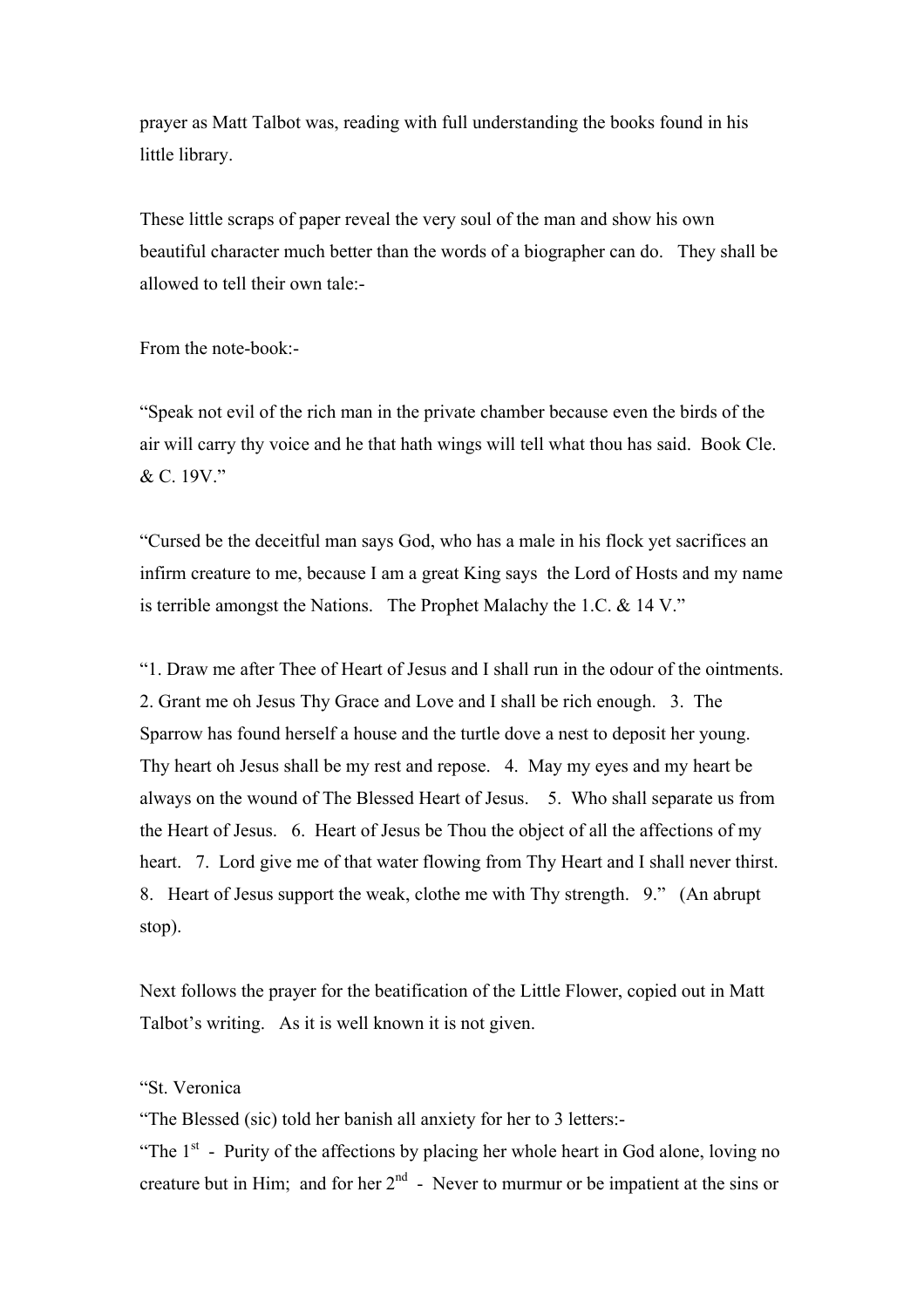any behaviour of others but to bear them with interior peace and patience and humbly to pray for them and  $3<sup>rd</sup>$  to set apart some time every day to meditate on the Passion of Christ."

"Liberty of Spirit means that freedom from self-love that makes the soul prompt in doing God's will in the least thing."

"Oh Most Sweet Jesus mortify within me all that is bad - make it die. Put to death in me all that is vicious and unruly. Kill whatever displeases Thee, mortify within me all that is my own. Give me true humility, true patience and true charity. Grant me the perfect control of my tongue my" (ends here).

"What is Mystical Theology. (It) is the science that deals with God and divine things; the truths revealed by God and all that results from revelations. The word mystical means secret, hidden, obscure. Mystical Theology, therefore, is that part of the General Science of Theology which treats about the secret and hidden things. Union of the Soul with God, it is also used as in the present treatise C. the 12 to denote ……"

"When Our Lord showed Sister Francesca of the Bleeding Sacrament, a Spanish Carmelitess, the loss of a soul and several times in a vision compelled her positively to study separate tortures of that place, upbraided her for weeping. Francesca why weepest thou ? She fell prostrate at the Sacred Feet and said Lord for the damnation of that soul and the manner in which it has been damned. He vouchsafed to reply, Daughter it hath chosen to damn itself I have given it many helps of Grace that it might be saved."

These end the notebook, except for a note which was only started and conveys nothing to the reader.

The scraps of paper found by the writer amounted to thirty-six, and for convenience are numbered 1 to 36:-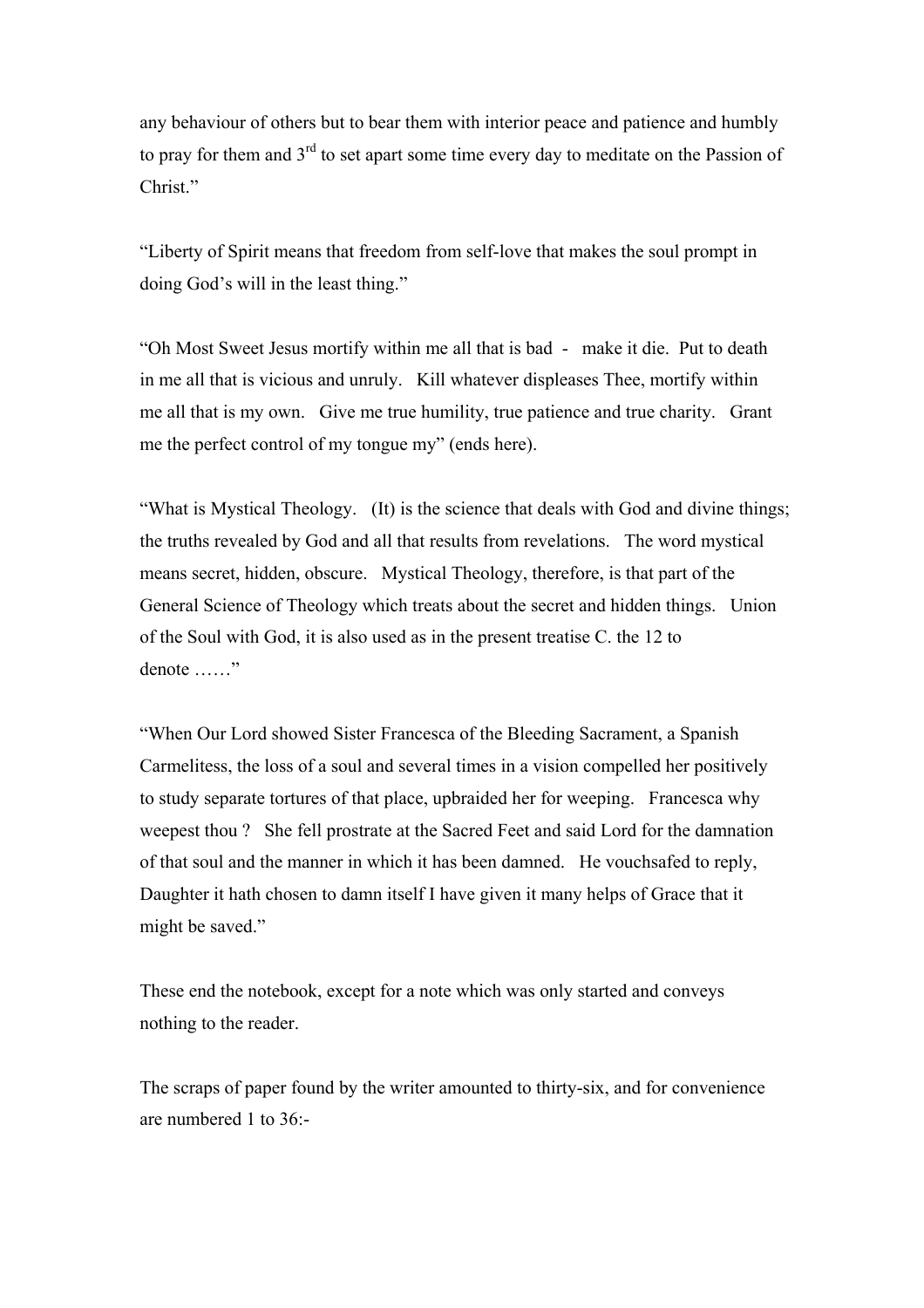- 1. As to nobility of blood, true nobility is to be derived only from the blood of the Son of God.
- 2. Love is a Sweet Tyrant, sweet to the person beloved but a tyrant to the lover that is Jesus Christ that is God.
- 3. The heathen philosophers when (they) knew God have not glorified him as God or given thanks but became vain in their thoughts and their foolish hearts were darkened wherefore God gave them up to the shameful affections and to the desires of their heart in uncleanness.

(N.B. - This note has been altered, as in the original it is slightly mixed up through misplacing some of the words).

- 4. He that oppresseth the poor upbraideth his Maker, but he that hath pity on the poor honoureth him. Prov. 14 C. 31 V.
- 5. God says St. Augustine can only be honoured by love.
- 6. How I long that Thou mayest be master of my heart my Lord Jesus.
- 7. Oh King of Penitents who pass for fools in the opinion of the world but very dear to you oh, Jesus Christ.
- 8. This is not in Talbot's handwriting but is in a woman's hand. It is the prayer of the Angel of the Agony from the Dream of Gerontius by Cardinal Newman, beginning:-

"Jesus ! by the shuddering dread which fell on Thee"

On the back of this prayer, in the handwriting of Matt Talbot, is a note about "St. Ignatius 846 and Photius, the Council of Constance 809, the death of St. Ignatius 878, 4 score years old. 608 St. Ulric the first Saint solemnly canonized by the Church 4<sup>th</sup> July 973."

- 9. The exterior acts of religion are 3 Adoration, Sacrifice and Vows.
- 10. Three Substances were united in Christ His Divinity, His Soul and Body.
- 11. Absolute miracle is from God alone, a miracle from an angel is an efficient miracle done by His own strength. Hume tells us that a miracle may be accurately defined a transgression of a law of nature by a particular volition of the Deity.
- 12. Should (you) ask me what is Grace, I answer you Grace as Divines (?) define it is a participation of the Divine nature that is God, Sanctity, Purity and Greatness by virtue of which a man rises from the baseness and filth he received from Adam.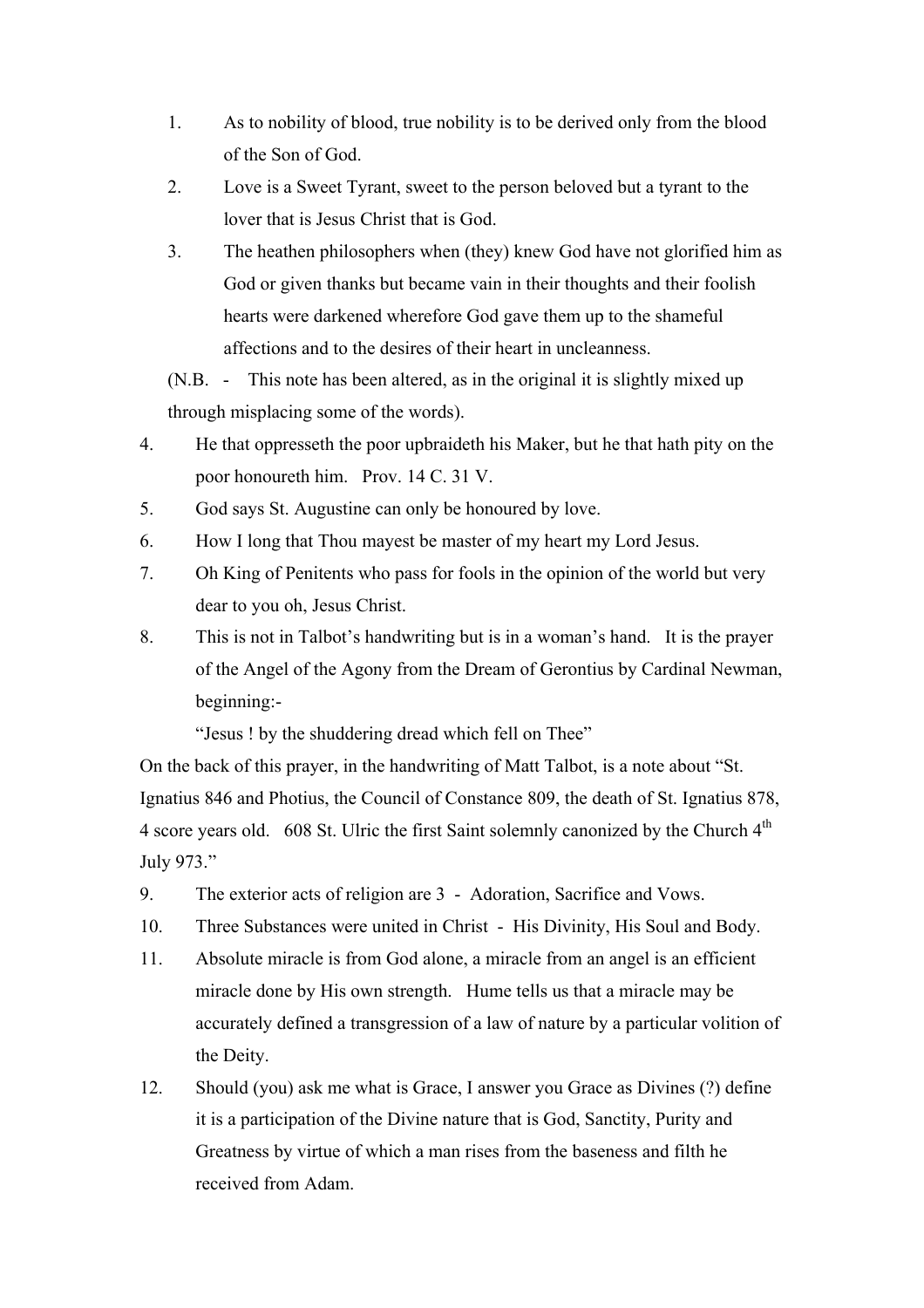- 13. The prophet Amos C. 8 v. 9 & 10. The sun shall do down at midday and I will make the earth dark in the day of Light and I will turn your feasts into mourning and all songs into lamentations.
- 14. All flesh have sinned and all flesh must suffer. St. Ambrose says without combat there is no victory and without victory there is no Crown.
- 15. Our Lord appeared to St. Gertrude pale, weary and bleeding and dirt stained and said open your heart my daughter for I want to go in and lie down. I am weary of these days of sin.
- 16. Sin is an excessive evil because it is an infinite evil.
- 17. Perfect happiness consists in the full activity of a perfect nature. The angels have it.
- 18. At present the human body is an animal body inasmuch as to preserve its life on this earth so it is (necessary) to nourish it with earthly food.
- 19. What do the letters I.H.S. mean. It means they are the first three letters of the name Jesus in the Greek language.
- 20. The word Canon signifies a rule or ordinance of prayer, human testimony to prove miracles (ends).
- 21. Jesus, says Origen, is the Sun of Justice arising with the Spring of Grace upon our hearts.
- 22. The Holy House 13 F. 3" hi (sic) 29 F. 4" length, 12 F. 8" width.
- 23. The Heart of Jesus is with me. Stop cease. The inhabitants of Antioch it is related once arrested a violent earthquake by writing on doors of their houses Jesus Christ is with us, Cease.
- 24. Sir Henry Wotton a great authority on the point, Ambassador at Venice, tells us that an Ambassador is one sent to foreign Courts to invent lies for his country's good.
- 25. O Blessed Mother obtain from Jesus a share of His Folly.
- 26. It is the will of God that man should have two lives, the one natural the other supernatural.
- 27. The sons of Man neither know what is the greatness of what is eternal nor the baseness of what is temporal. The time of life is but a career of death in which no man is permitted to make stay.
- 28. The Pope is subject to no human authority. This is his temporal power. Christ is not divided so neither is his Church divided ………after all the world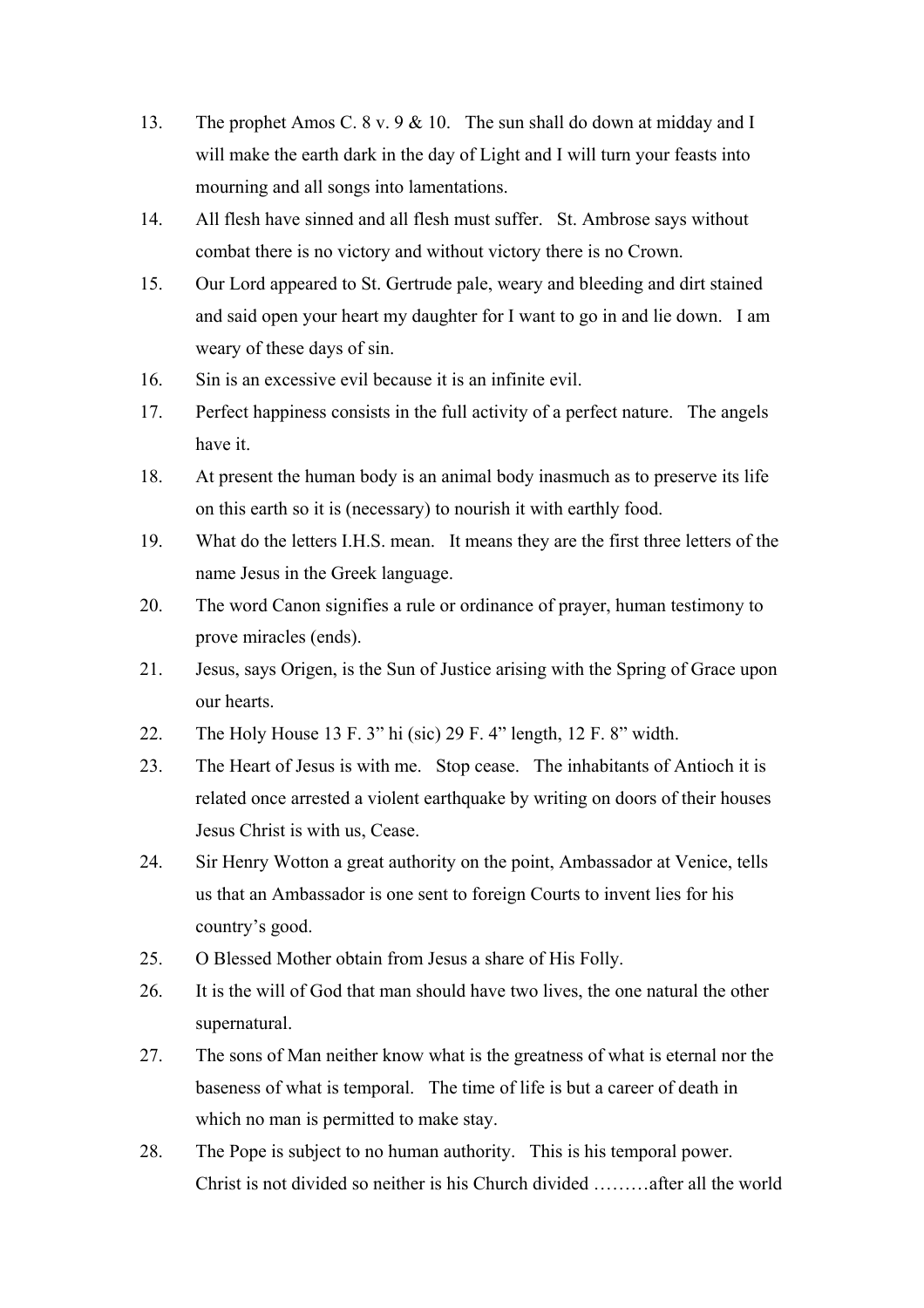can do God is still upon his Throne. The obedience of Jesus Christ to the will of God was the recognition of the Sovereignty of God over all the will of man.

- 29. The teaching of theologians that all venial sins with which a just man dies are remitted as to the guilt at the moment when the soul is separated from the body, by virtue of an Act of Love of God and the perfect contrition which it then excites over all its faults. In fact the soul at this moment knows its condition perfectly, and the sins of which it has been guilty before God, and all the stain of guilt has then disappeared but the pain remains to be endured in all its rigour and long duration.
- 30. To constitute a mortal sin three circumstances must be united (1) The matter must be grave and (2) the mind must have a full knowledge of the culpability of the act which it commits or of the omission which it permits or of the danger of the occasion of sin to which it exposes itself, (3) the will must decide with an entire consent and a criminal preference for the forbidden act, the culpable omission, or the dangerous occasion.
- 31. The Body and the Soul of Jesus Christ were united by the hypostatic Union, that is by the personal assumption of our manhood into God to the Person of the Eternal Son two natures in one person Jesus Christ. The use of the will is to do good but the abuse of the will is to do evil.
- 32. One Our Father, one Hail Mary in honour of life ignominy of Jesus offer yourself to God with Joy and Peace. Man enjoys by the Union of a God to his nature an advantage which the Angels never possessed.
- 33. The Kingdom of Heaven was promised not to the sensible and the educated but to such as have the spirit of little children.
- 34. Oh Virgin I only ask three things the Grace of God, the Presence of God, the Benediction of God.
- 35. In meditation, we labour to seek God, by reasoning and by good acts, but in Contemplation we behold Him without labour already found. In Meditation, the mind labours, operating with its power, but in Contemplation it is God Himself who operates, and the soul merely receives the infused gifts.
- 36. What do I want to speak to you when I have Jesus to speak to me.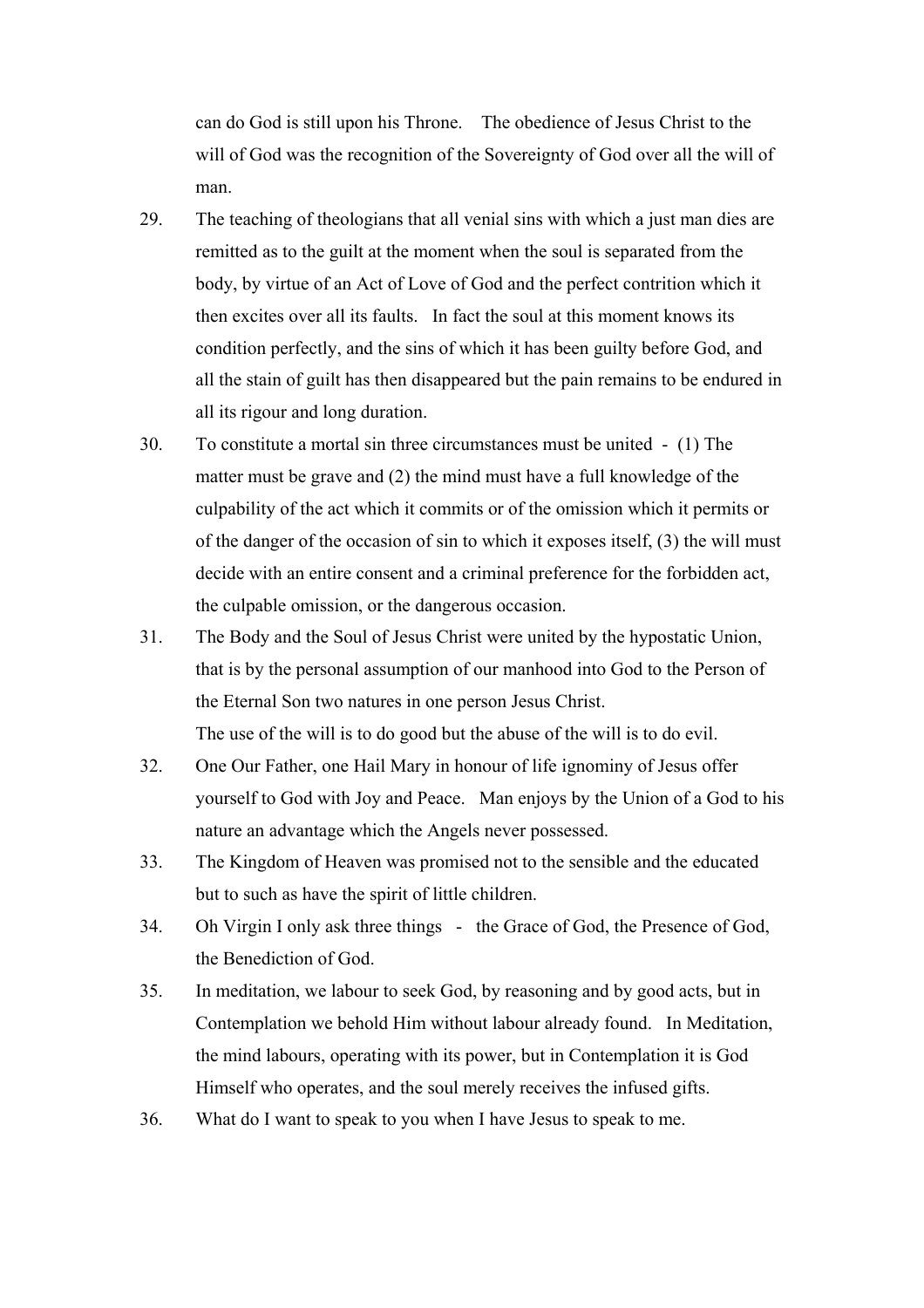Amongst these little extracts and prayers was a very beautiful prayer, not in his own handwriting, for his spiritual director. It begins, "Oh my God bless, guide and enlighten him amongst Thy Ministers to whom Thou has entrusted the guidance of my Soul ………," which would go to show that there must have been some priest to whom he confided his mode of life, but who pre-deceased him - this shall be referred to later on.

The high spirituality revealed by the extracts given above is further emphasized by the nature of the books which formed his usual reading. He had a large box filled with books ranging from the booklets issued by the Catholic Truth Society of Ireland and the *Irish Messenger* Office to large and expensive books which he bought or which were presented to him. His memory was so good that he could give the dates of the births, deaths and canonizations of almost all the great saints in the calendar. At the end of this chapter is given a fairly comprehensive list of his principal books. He had a very tender devotion to Our Lady, and his love for her followed close, as does the love of all spiritual souls, on his devotion to Our Blessed Lord. That he could read with full understanding a work such as the Mystical City of God, compiled from the writings of Mary Agreda, the Spanish Mystic, shows that he was himself deeply versed in the highest form of mystical prayer. This book he obtained with difficulty, having apparently to procure it outside Ireland, possibly owing to difficulty of importing books during the Great War, and he never parted with it. Another book on Our Lady which he highly prized was "True Devotion to the Blessed Virgin," by the Blessed de Montfort, from which he first got the idea of wearing chains.

During the ten years which elapsed between the death of his mother and his own death these evening hours are clothed in silence. To be alone with Jesus he had gone aside from the crowd, and what passed between him and the Great Lover of his Soul was known only to themselves. We have got a glimpse of his prayer in the early morning when his mother watched him in an ecstasy pouring out his soul to God and God's Mother. Once or twice he broke the silence: speaking to his sister, Mrs. Fylan, he complained of the lack of the love of God amongst men, and said, "Susan, if I could only tell you of the great joy I had last night talking to God and the Blessed Virgin." But such confidences were very rare, and should he think he had spoken too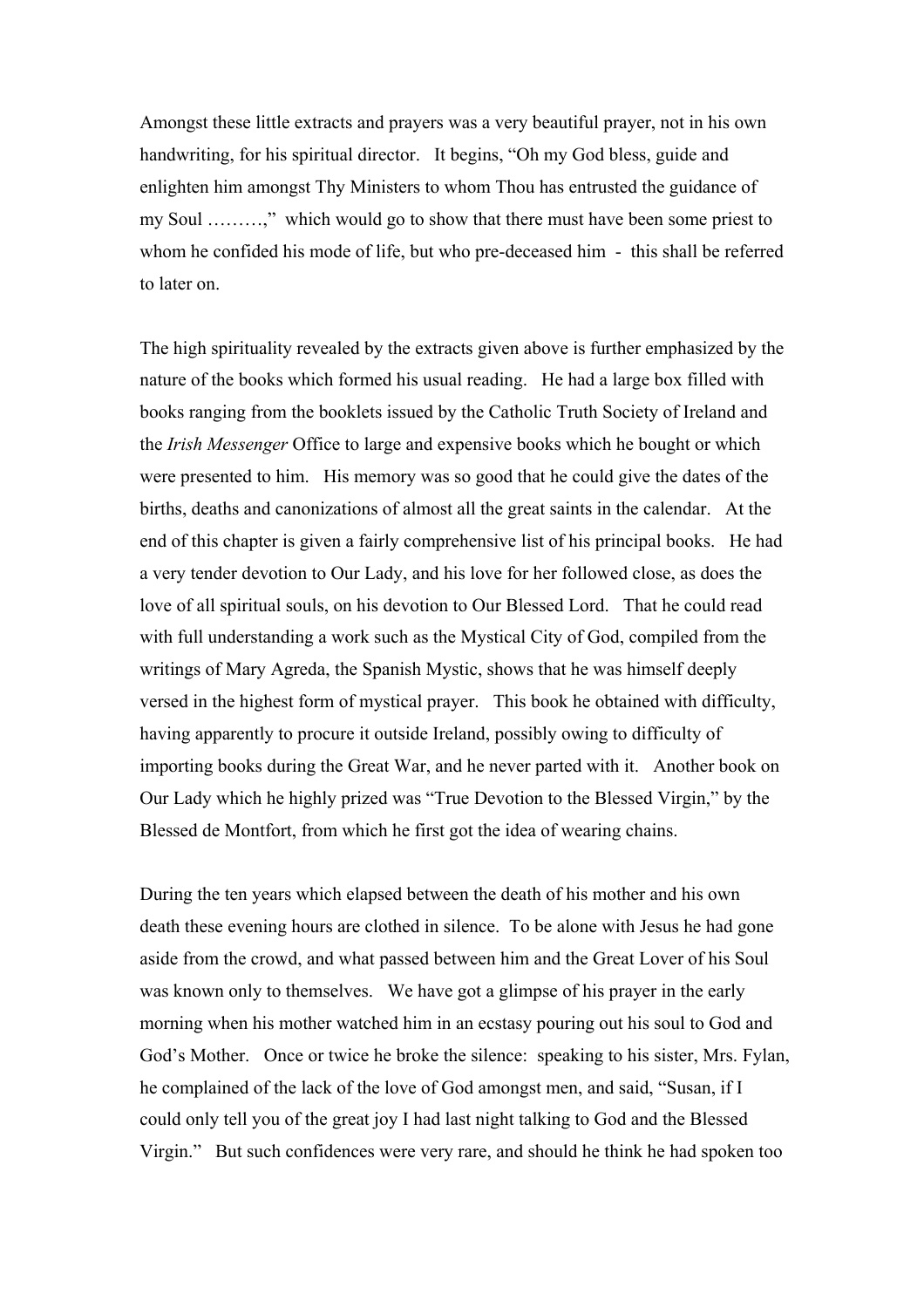much of himself he would at once say that there was no credit due to him but to God, Who gave him such grace.

We shall conclude this chapter with a list of some of his books, though they do not, by any means, represent all that he read. He borrowed books from friends, and from the libraries of religious houses. These were returned and therefore their names are unknown. The attached list is given merely to show the class of books he had trained himself to read with appreciation and understanding:-

The Holy Bible and the New Testament. "The Sufferings of Our Lord Jesus Christ ... ... ... By Fr.. Thomas of Jesus. "Imitation of the Scared Heart." "Our Divine Saviour." ... ... ... ... By the Bishop of Newport "The School of Christ." ... ... ... ... By Père Grou, S.J. "Christ among Men." ... ... ... ... By L'Abbé Sertillange "All for Jesus." ... ... ... ... ... By Father Faber "The Real Presence." ... ... ... ... ... By Père Eymard "Eucharistic Retreats." ... ... ... ... By Père Eymard "Manual for Interior Souls." ... ... ... ... By Père Grou "Spiritual Conference." ... ... ... ... By Father Faber "Spiritual Instructions." ... ... ... ... By Ven. Blosius "Introduction to the Devout Life." .. .. .. .. By St. Francis de Sales "The Science of the Soul." "Meditations on the Hidden Life." "The Precious Blood." ... ... ... ... By Father Faber "Loss and Gain." ... ... ... ... By Newman "Arians of the  $4^{th}$  Century." ... ... ... ... By Newman "Essay on Miracles." ... ... ... ... By Newman "Leaves from St. Augustine." ... ... ... ... By Allies "Life of St. Augustine." ... ... ... ... By Bishop Moriarty "Life of St. Elizabeth of Hungary." .. . .. .. .. .. By Jones "Life of St. Elizabeth of Hungary." .. ... ... ... By Montalembert "Lives of F.A. Talpa etc." "Lives of Fabrizzio del'Aste." "The Mystical City of God." ... ... ... ... By Mary of Agreda "True Devotion to the Blessed Virgin." ... ... ... By de Montfort "Social Value of the Gospel." ... ... ... ... By Carriquet "Democratic Industry." .. .. .. .. By Husslein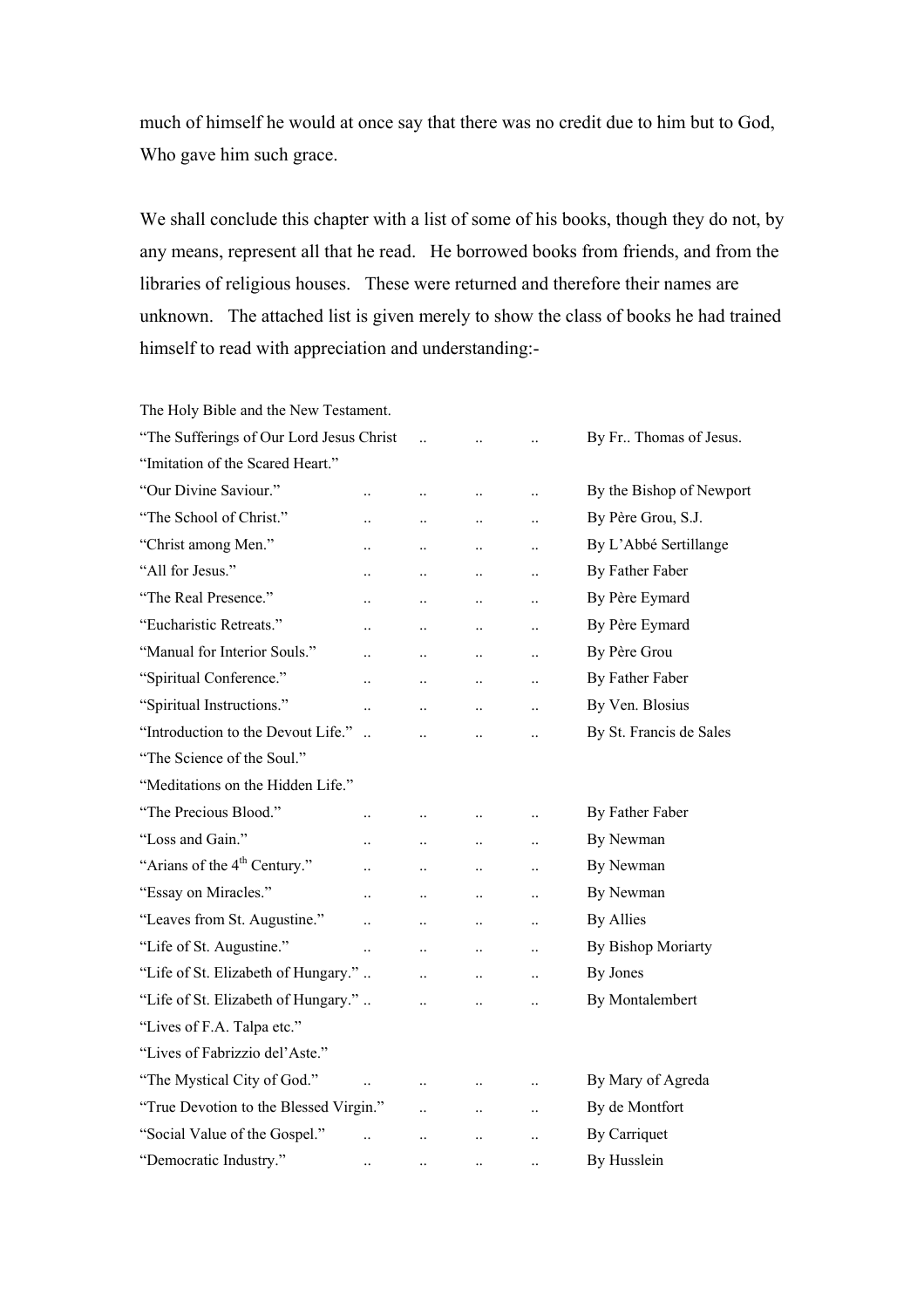"Butler's Lives of the Saints." - 2 Vols.

| "Behold Thy Mother."                                   |  |           |           |           | By Fr. Russell, S.J.     |
|--------------------------------------------------------|--|-----------|-----------|-----------|--------------------------|
| "Present Position of Catholics in England."            |  |           | $\ddotsc$ | $\ddotsc$ | By Newman                |
| "Course of Religious Instruction.".                    |  | $\ddotsc$ | $\ddotsc$ | $\ddotsc$ | By Fr. Schouppe, S.J.    |
| "Preparation for Death."                               |  |           |           |           |                          |
| "Old and New."                                         |  | $\ddotsc$ |           | $\ddotsc$ | By Rev. N.J. Walsh, S.J. |
| "History of Devotion to the Blessed Virgin."           |  |           |           |           |                          |
| "The Devout Pilgrims of the Ever Blessed Virgin Mary." |  |           |           |           |                          |

"Purgatory according to St. Catherine of Genoa."

"Life of St. John of the Cross."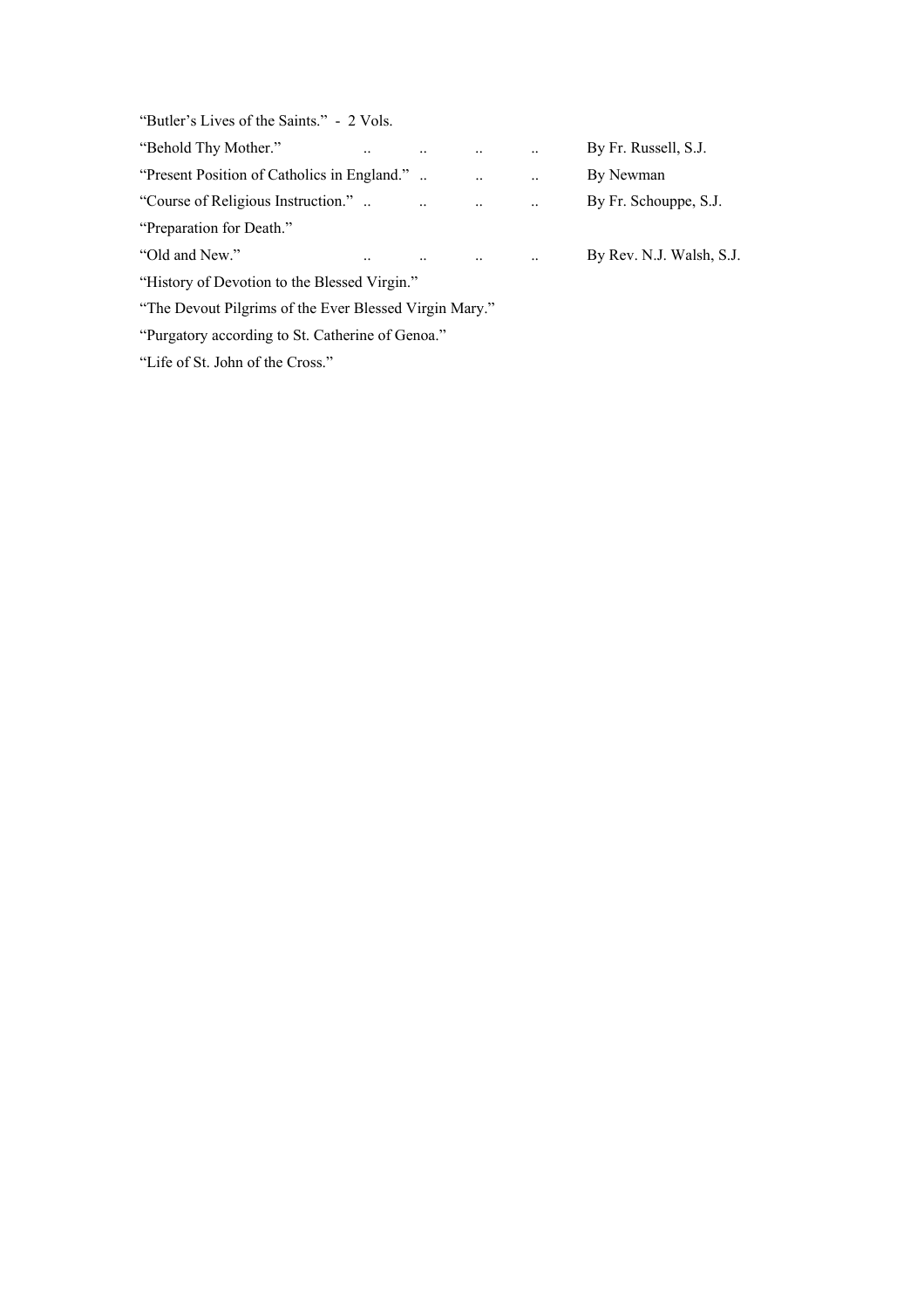# *CHAPTER VII.* HIS FASTS AND MORTIFICATIONS

The extraordinary severity of Matt Talbot's austerities has caused many inquiries as to the possibility of there being any error in the account given of them in the original little Life. So far from there being any error, the writer is convinced from all investigations since made by him that the Life contains an exact account of Matt Talbot's fasts. These began almost with his conversion, and continued, with increasing severity, until illness compelled him to make some small concession to his bodily health. His sister, Mrs. Andrews, as already stated, says that his fasts began while he lived in lodgings in Gloucester Street, some years prior to his father's death. He concealed his fasts very successfully from his fellow-workers and from friends outside his immediate family by a rule of not persisting in refusing food if pressed to partake of same.

M.D., a sawyer in Messrs. Martins', who was a very old friend of Matt Talbot, states that he prepared Matt's midday meal for many years, and that it consisted of a cup of tea and a slice of dry bread. If it were a fast-day Matt took no milk in the tea. The lunch, however, was a very hurried meal. Matt arrived about 11.15 a.m., when M.D. had the water boiling and the tea made. Matt then hurriedly ate the piece of bread which he had brought in his pocket, drank the tea and rushed back to his work. If M.D. had not the tea ready, Matt did not wait for it but left the shed. In the many years that M.D. prepared the midday meal he only saw Matt bring a little meat on three occasions. In 1920, M.D. met with an accident and was retired on pension, after 50 years' service. It was then that Matt asked Mrs. M. to prepare his tea for him. M.D. says that it was always tea he took prior to 1920 and the cocoa would appear to be a later addition. Matt's lunch hour being an unusual one M.D. has to accommodate himself to Matt's ideas and take his own lunch at the same time as Matt did. M.D. states that Matt Talbot during nine months of the year never ate meat.

When stocktaking was on, Matt was sometimes kept in the office on a Saturday with one of the foremen, W.G., to whom the housekeeper sent some tea and bread and butter. W.G, divided the bread and butter with Matt, who, having carefully scraped the butter off the bread, ate the dry bread without comment. In consequence of Matt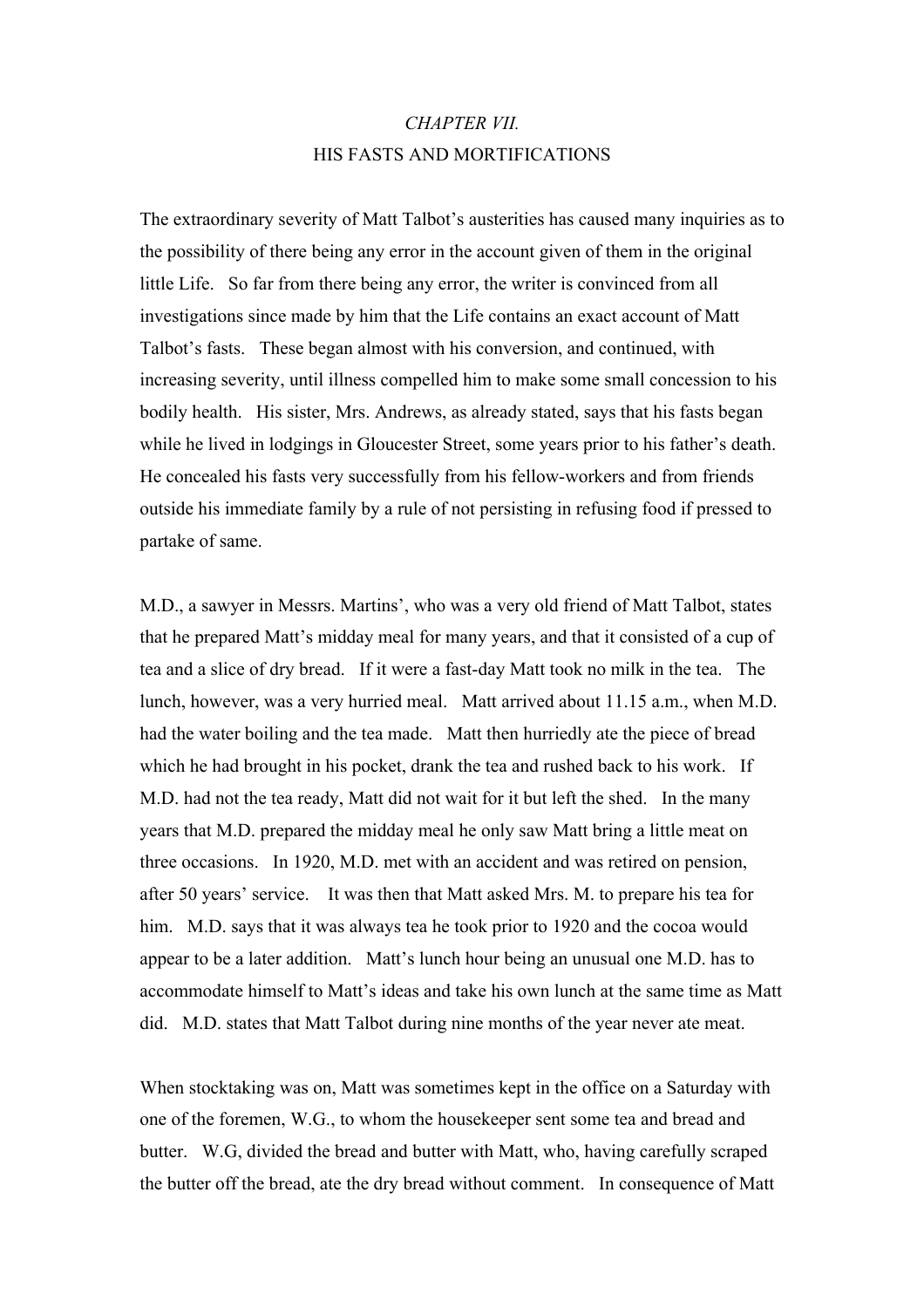Talbot's rule of not refusing food, a friend of nearly 30 years' standing did not realize the full nature of his fasts because when his friend invited Matt to his house to lend him books and persuaded him to wait for tea, Matt invariably made an excellent meal. Mrs. H., who knew of his secret, made use of her knowledge to make him take a meal in her house whenever he called to see her. To his friend he stated that a hearty meal did not agree with him owing to his abstemious habits. One old friend (J.G.), who had many interesting stories of Matt Talbot, said that Matt spoke to him about fasting and tried to get him to do severe fasts. J.G. replied that he could not do more than he was doing. Matt then mentioned some of his own fasts and told J.G. that he should punish his body and "not be studying the gut," that being his homely way of describing too much attention to matters of food.

The fasts which he performed when in his usual good health, that is until about two years before his death were as follows:-

During Lent complete black-fast every day on two slight meals without meat, butter or milk. During June, in honour of the Sacred Heart, a similar black-fast. Every Wednesday no meat, but, occasionally, a little butter. Probably the full Franciscan fasts after their abrogation by Pope Leo XIII. At other times of the year his routine was - Sunday his ordinary dinner at 2 o'clock, that being his first meal of the day; if this were fairly substantial, he did not eat again, but if it were a light meal, he partook of cocoa or tea and bread about 6 p.m. Monday, dry bread and black tea. Tuesday, if not a vigil of a Feast or in Lent, breakfast consisted of cocoa and bread and butter; dinner of a little meat. Thursday was as Tuesday, and Friday a full fast. When he was getting old he found a difficulty in swallowing dry bread and to enable him to eat it without butter he got his sister, Mrs. Fylan, to boil a whiting and to steep the bread in the water in which the whiting had been cooked. He did not eat the whiting itself, which Mrs. Fylan took home. Later on, to avoid the expense, he got Mrs. Fylan to bring with her some of the water in which she had boiled the fish for her own dinner and this he used with his bread. When his health broke down completely and he had to abstain from work, he ate whatever was recommended and would take meat, an egg, or bread and butter.

We have seen that every night he slept on a plank bed with a wooden pillow, covered with a half blanket, summer and winter, or with a few sacks in very cold weather.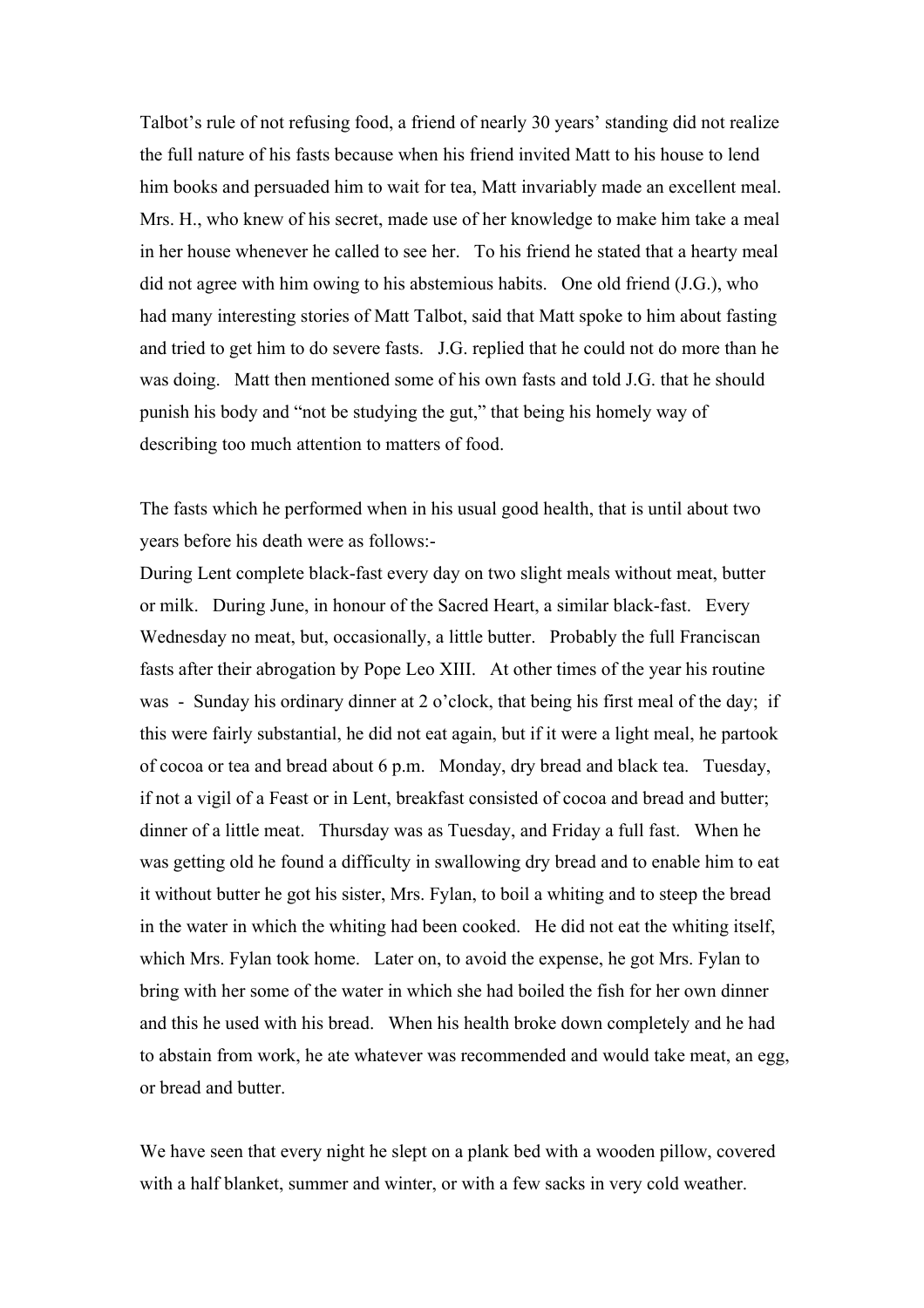This he had done for many years, as his sister, Mrs. Andrews, states that he first used the plank bed when he lived in Gloucester Street. The effect of the wooden pillow was that in later years his face became numbed and his hearing impaired. On his bed he slept in chains. These he appears to have worn for about fourteen years prior to his death, though some of his most familiar friends were unaware of the fact that he wore them, as he confided this information to very few and then only with the object of encouraging them to do likewise. One lady who greatly desired a spiritual favour for a near relative was advised to wear a chain and did so. J.G. tells the story of the chain with not a little humour. Matt and J.G. were good friends as they lived near each other in Middle Gardiner Street, and Matt often visited J.G. in the latter's room, J.G. being a bachelor. One Sunday, Matt informed J.G. that he had read of a devotion which lifted him from earth to Heaven, and, in reply to J.G.'s inquiry as to what it was, said it was wearing of a chain. J.G. asked if he had it on him and Matt said "Yes" and showed a small chain wound round his leg. It was the same class of chain as was used to hand the weights of a clock. Matt lent J.G. the life of St. Catherine of Sienna, and J.G. asked Matt if he had read in that life that St. Catherine wore a chain. He looked confused and said he supposed she did. J.G. then said that she wore it round her waist and that after her death it was found embedded in her flesh, an exact parallel of what happened in the case of Matt Talbot himself. It was, however, the book of Blessed Grignon de Montfort which caused Matt to wear chains. He induced J.G. to wear a chain and brought the latter to Clonliffe College, where he had him enrolled in the chain by one of the priests. At first, Matt wore the principal chain around his shoulders, but as this prevented him from carrying the timber he changed it to his waist. He told this to Mrs. X. when speaking to her about wearing a chain. The following is the statement made by those who undressed Matt Talbot's body in the mortuary at Jervis Street Hospital when he was brought in dead from the Street: "On Sunday, June  $7<sup>th</sup>$ , 1925, a dead body was brought in the Corporation "ambulance to Jervis Street Hospital. On the body being identified, it proved to be "Mr. Matt Talbot and when we the undersigned undressed the remains we found "chains, ropes and beads on the said body. Around the middle of his waist were two "chains and a knotted rope. One chain we took to be an ordinary chain used as a "horse trace, and the other a little thinner. Both were entwined by a knotted rope and "medals were attached to the chain by cords. Both were deeply embedded in the "flesh and rusted. Also on the left arm was found a light chain tightly wound above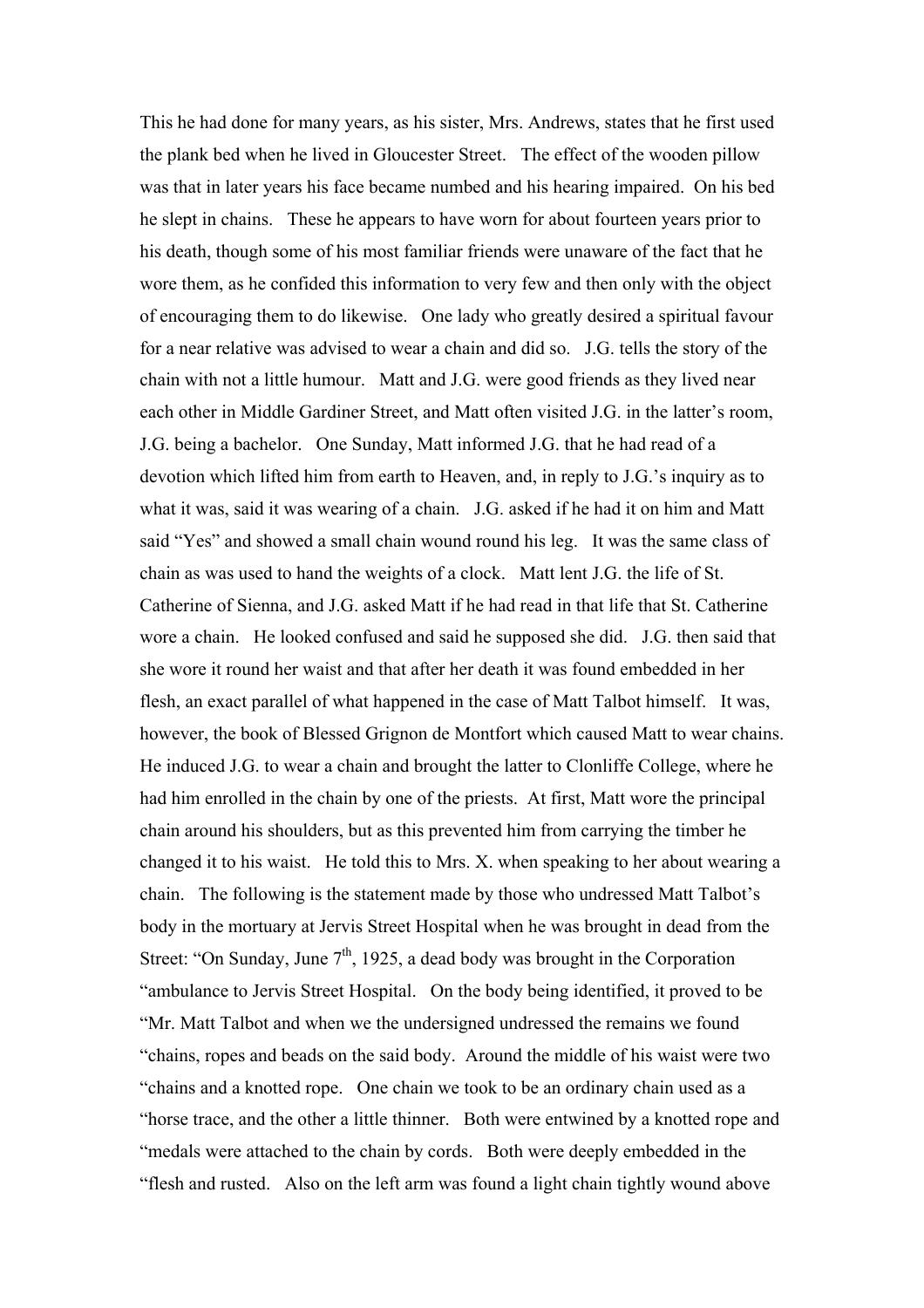"the elbow, and on the right arm above the elbow a knotted cord. On his left leg a "chain was bound round with a cord below the knee, and on the right leg, in the same "position, was some heavy knotted cord. Around his neck was a very big beads and "attached to same were a great many religious medals. Some of the medals were as "big as a half-crown and others ordinary sodality medals.

(Signed) - "Charles Manners, Laurence Thornton, "Jervis Street Hospital."

All his devotions whether in church, or at home, or even in the timber yard were, as we have seen, performed on his knees. Even for his spiritual reading he did not sit down. As he had, by the ingenious device of splitting the front of his trousers, bared his knees, it follows that he always knelt on his bare knees. Nor, as we have seen, did he rest his arms or hands on anything when praying, but knelt perfectly erect often for seven hours at a time in church on Sundays.

His eyes he mortified by keeping them fixed on the ground when passing through the streets, and by not reading either newspapers or placards. The ordinary news of the day he ignored, so much so, that the anti-conscription campaign of 1916-17 had gone on for six months before he heard of it from a friend.

How far all these fasts and mortifications were performed under spiritual direction we do not know as those priests who could tell are dead. Father James Walsh, S.J., knew Talbot very well and, possibly, knew of his mode of life. The Right Rev. Monsignor Hickey, D.D., V.G., when President of Clonliffe College, also was very well acquainted with him. Matt Talbot went frequently to Confession to Clonliffe College, and Monsignor Hickey was in the habit of visiting him in his room in 18 Upper Rutland Street. This was verified in an unexpected manner after the first life appeared. Monsignor Hickey had been appointed parish priest of Haddington Road parish and one of the Vicars General of the Dublin diocese, a few years before Talbot's death. He did not live long to enjoy his new position and died suddenly in 1924. Some three weeks before his death he was dining with a parishioner when the conversation turned on answers to prayer. Monsignor Hickey stated that when he wanted a very particular favour he always got a poor old man named Matt Talbot to pray for it and that his prayers had never been refused. When the person in question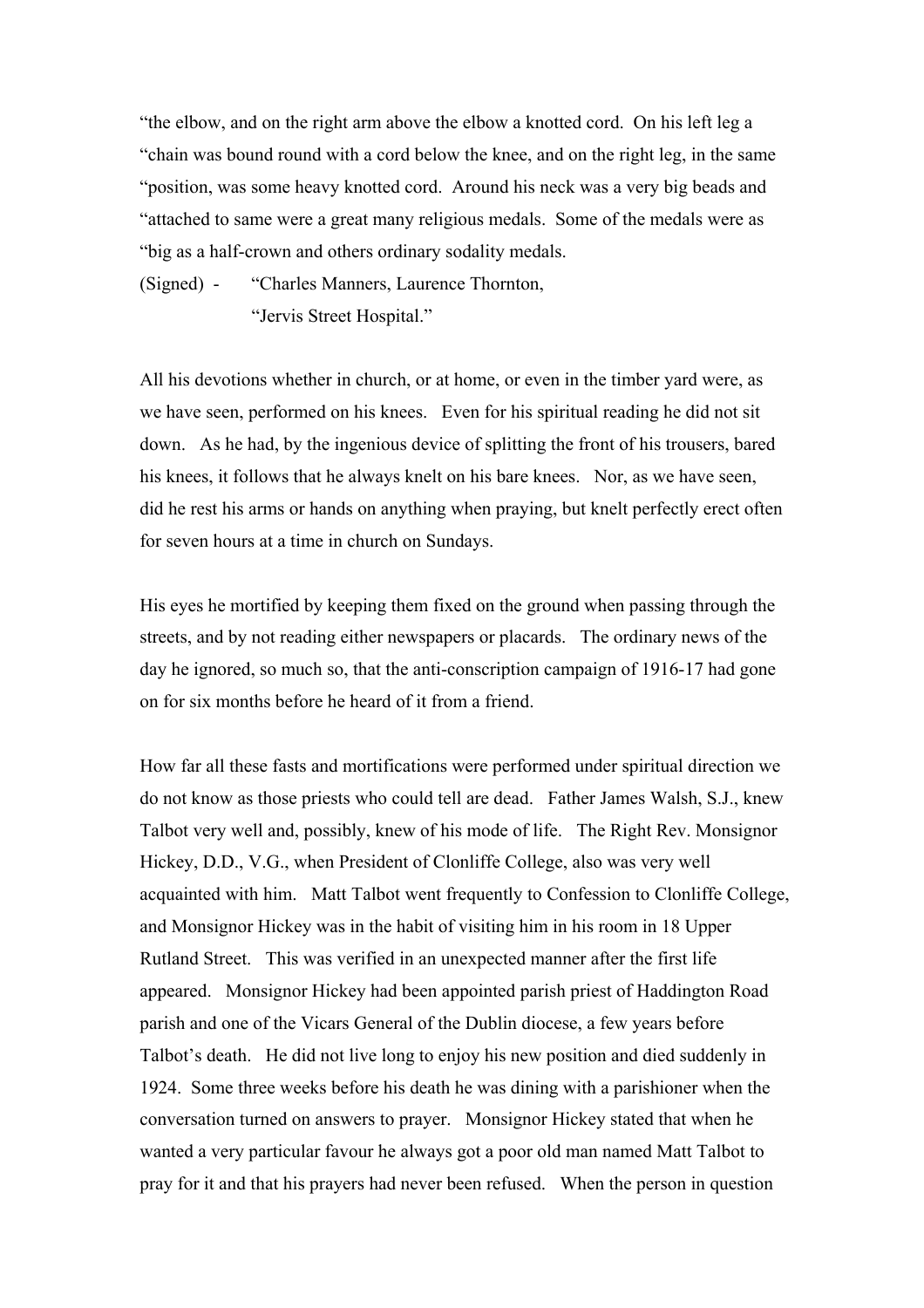had read the life of Matt Talbot the conversation with Monsignor Hickey came back to her memory and she communicated the incident to the present writer.

Talbot was very shy of speaking to priests, and Brother F., of St. Francis Xavier's Church, states that he never disclosed his identity to the priests there but went in and out unobtrusively. Even with Brother F. he would only speak when addressed. The same statement holds good for the Franciscan Church, Merchants' Quay, as the spiritual director of the Third Order did not know him by name. This is not remarkable when it is remembered that in both churches the men at their meetings filled the churches to their utmost capacity. Although Father M., the spiritual director of the sodality of the Immaculate Conception at St. Francis Xavier's Church, could not recall him by name, when asked by the present writer, yet Matt Talbot was recalled to his memory by a very characteristic action of Talbot's which was related to Father M. by Mrs Fylan, after the appearance of the first life. She asked Father M. if he remembered a man who had handed him a substantial sum of money in the confessional on a certain date. She knew the amount as she was in the habit of keeping Matt's money for him, and he had asked for £5 which he said he intended to give to Father M. for charity. Father M. then remembered a poor man asking him to take some money for charity. Father M. took it casually and the seeing that it amounted to some pounds asked his penitent what he wished done with it. The latter told him to do what he wished with it, and Father M. said he would give it to the poor. As he turned to inquire as to the identity of the donor the latter got up and left the confessional at once. This occurred only a few weeks before Talbot's death. Although he never revealed himself to Father M., he had a very great love for him and spoke to the head of his section in the sodality of Father M. with sincere affection and respect.

His action in this and in other matters was typical of his very great humility. People who thought they knew Matt Talbot intimately were astonished to learn after his death of his chains, his fasts and the various other mortifications which he had successfully concealed from them. In fact, when he did reveal any of them it was for a definite purpose affecting the person in whom he confided. He certainly spoke openly of God amongst his friends and this, on one or two occasions, led them to feel uneasy lest there was anything of self-complacency in his action. One very great personal friend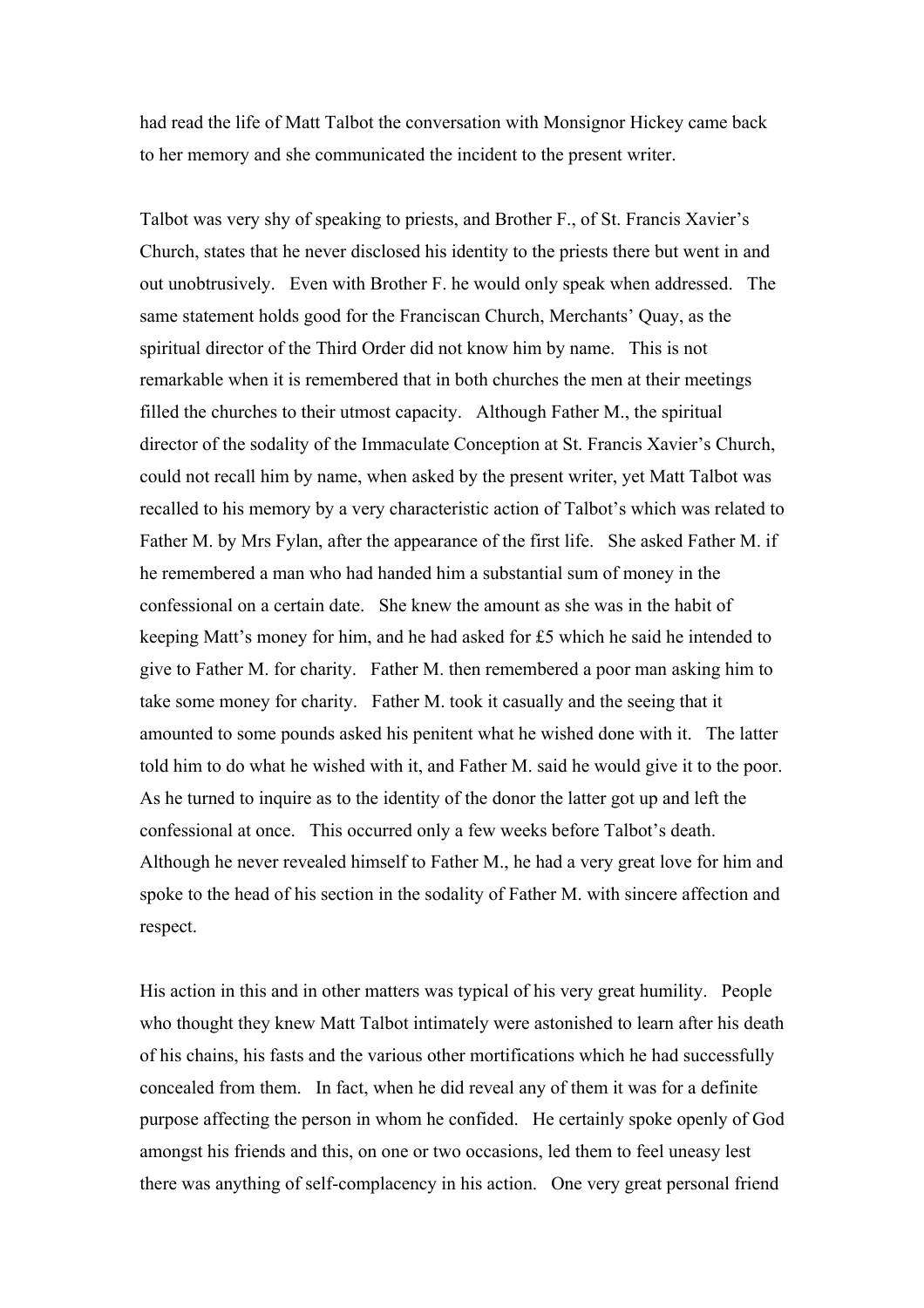stated that he once spoke to Matt Talbot on the danger of feeling any pride in his great spiritual gifts. Talbot listened very respectfully and then simply said that he could not feel pride in anything he had done when he thought of the actions of the great saints. He was not hurt by the remark of his friend, and, indeed, afterwards referred to this conversation. This same friend gave an interesting note on Talbot's mode of life which is worth quoting:- "Those who read the smaller Life were puzzled as well as amazed, that a poor fellow like Matt could have set his mark so high and then consistently worked up to it. The explanation seemed to me to lie in his clear logical mind. He was convinced that if the truths of Revelation, as regards the Incarnation and Redemption were accepted as true, there should be no limit to our service save the impossible. It was this view, in my opinion, that urged him on to his life of extreme penance and enabled him to persevere to the end."

This statement seems to the present writer to contain the true explanation of Matt Talbot's whole life from the day of his conversion to his death. Neither the present writer, nor his correspondent, mean to convey that such austerities as were practised by Matt Talbot are essential to true sanctity, nor, indeed, that they are the things which in Matt Talbot's life are most worthy of praise and exact imitation. A saint has been well described as one, who, in order to please God, does his ordinary duties well. This definition was fulfilled in every respect by Matt Talbot. His life shows, apart from his extraordinary penances and long hours of prayer, the resistance to temptations, which is the duty of everyone, and the perfect fulfilment of the simple duties of his daily life which should also be our aim. The motive with which he performed these duties made them perfect, and in the end led him to the heights of sanctity to which it is given to few to attain. If we cannot imitate him in his austerities we can, at least, look up to him with the admiration which lives such as his compel in all men of good will.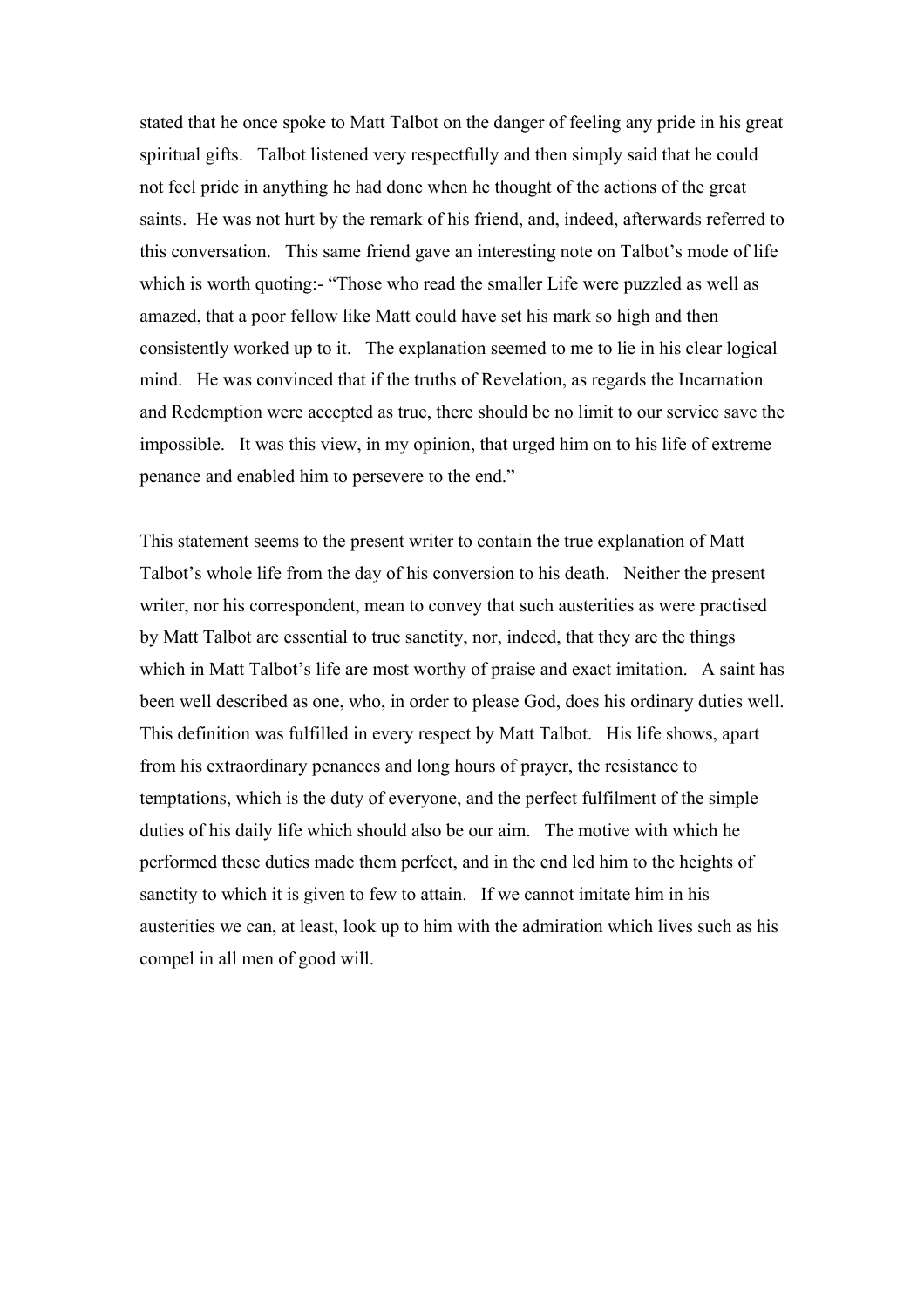# *CHAPTER VIII*  HIS CIRCLE OF FRIENDS: HIS CHARITY

We may begin this Chapter with a description of his personal appearance. He was below the middle height, of slight but wiry build. His face was long with slightly prominent cheekbones, which had some colour in them; nose straight; eyes large and lustrous, with drooping lids; forehead high and temples rounded; head in later life, bald except for a fringe of hair below his hat. His expression was serious and thoughtful and became very animated when he spoke on a subject which moved him to emotion, at which times he could show very great indignation. He walked along the streets rapidly with long strides and a loose swinging gait but quite simply and naturally with his eyes fixed on the ground, and an air of deep recollection. To those with whom he spoke he appeared a shrewd and practical man, full of commonsense. In his conversation he was plain and blunt, but the description "Rough-spoken" quoted in the original life brought several protests to the writer. These letters described him as very gentle and sweet-mannered with a very sweet smile. The fact is that the word "blunt" would have better described him. He was blunt in his speech when occasion called for bluntness and at times hot-tempered and a little impatient if there was what he considered unreasonable delay; but his habitual manner was one of good humour and kindliness towards all who met him.

No one knew him intimately though many knew him either at work or in the Church. His penitential mode of life forbade close intimacies and his constant state of recollection and prayer made him avoid human companionship except when the claims of family or of charity called for it. Thus he would spend a quiet hour, now and again, in his brother-in-law's house chatting on their personal affairs, or he would visit the home of a friend who had a little library in order to borrow books. Many came to him for advice and all were received with kindliness and advice was given or prayers promised according to the request of the visitor. Persons who had heard of his holiness used to write for prayers without disclosing their identity, and when the prayers were answered a letter of thanks was sent, often accompanied by a money offering which, as it could not be returned because the donor was unknown, was given in charity. One of the foremen in Messrs. Martins' (E.C.) relates two incidents which struck him at the time as somewhat remarkable because of the nature of the replies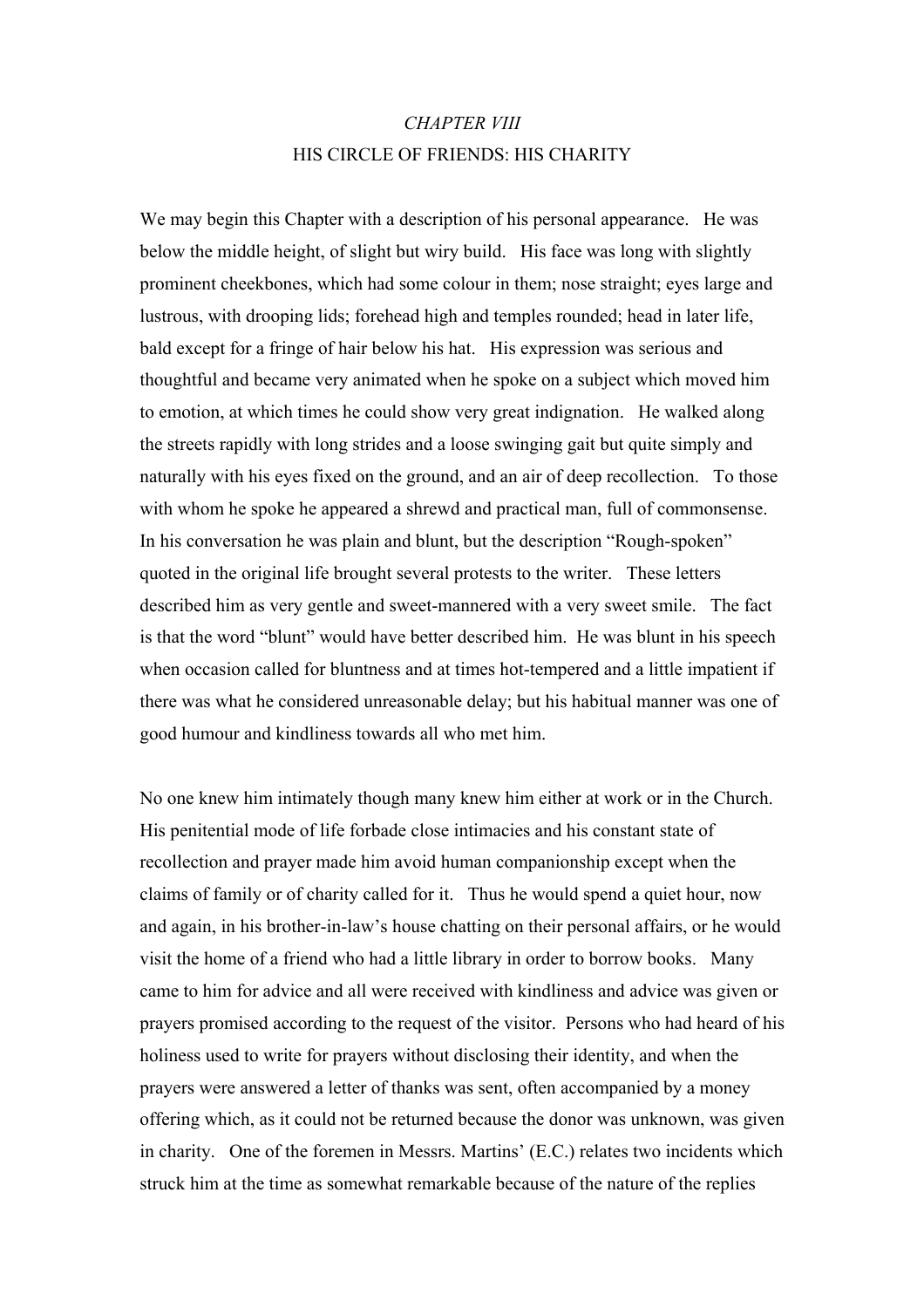given by Matt Talbot to E.C.'s request for prayers for persons who were ill. In 1922, E.C.'s wife was very ill and he was very worried, on her account. He spoke to Talbot and asked him to pray for her recovery. Talbot promised to do so and also got a novena of Masses offered up for her in Mount St. Joseph's Abbey (Trappis), Roscrea. He told E.C. not to worry as she would recover, and in fact she was quite well in three weeks. What struck E.C. was Matt Talbot's firm statement that E.C.'s wife would recover and the contrast it made to the reply to a similar request for prayers for the recovery of E.C.'s brother-in-law, who had met with an accident on his farm, and who, after a long illness, was removed to a Dublin Hospital for an operation. This man had several children and his friends were very anxious that he should recover. When Matt Talbot was asked to pray for his recovery he promised to do so but always told E.C. that he should be reconciled to God's Will and never held out any hope that his prayers would be answered. Although E.C. and Talbot spoke of the patient on many occasions the burden of Talbot's conversion was always the same - resignation. The patient died after a few weeks.

Another foreman (G.) had a daughter who at the age of 15 years was dying of tuberculosis. As her name was Teresa, Matt constantly enquired about her because of his own devotion to St. Teresa. He, eventually, called to see her, and during the visit spoke to her about the Saints. She was very anxious to find out whether she was dying and, as her father gave evasive answers to her questions, she asked Talbot if she would recover. Talbot hated an untruth but as he felt that he could not tell the girl that she was dying, preferring to allow her father to choose his own time for doing so, he got out of the dilemma by saying - "He had heard it laid down that the patient was the best judge of that." In one of his books of devotion is a note of her death and age.

Another friend (J.T.) attributed his restoration to health to Matt Talbot's prayers. J.T. was suffering from a gastric ulcer and was advised to undergo an operation which he declined. He decided to consult Talbot and went to 18 Upper Rutland Street about 1.30 p.m. on a Sunday so as to meet Talbot coming from Mass. He told Talbot that he was very ill and asked his advice. Talbot replied, "Go to the same Doctor that I do. I never went to any except One. Go to Him." J.T. said he would, as he knew Talbot meant God. Talbot promised to pray for him and told him to pray with confidence and to tell him how he was getting on. J.T. went every Sunday to the Passionist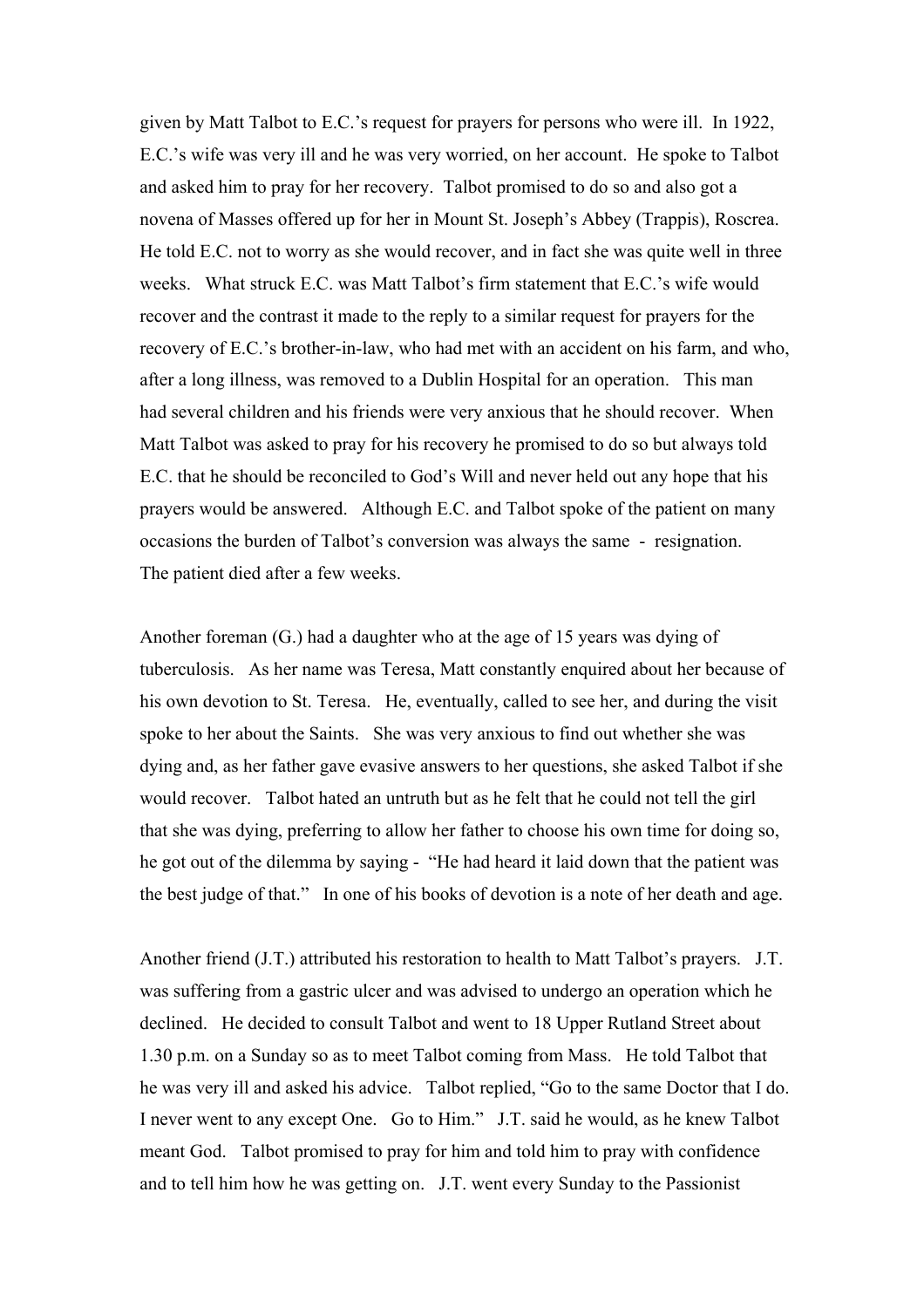Church at Mount Argus to be touched with a relic and whenever he met Talbot, the latter always told him to continue praying. After some time J.T. completely recovered from his illness and never had any further gastric trouble. J.T. was in the habit of consulting Talbot on many matters and had the utmost confidence in his advice and prayers.

J.G., who use to meet Talbot at early Mass and whose account of the chains has been already told, used occasionally to miss the 6.15 a.m. Mass if the weather was very bad and would, in such cases, go to a later Mass. Talbot did not approve of this at all and replied to J.G.'s excuses, "It is constancy God wants." During the strike of 1913, J.G., with very considerable difficulty, persuaded Talbot to accept loans of money, amounting in all to about  $\epsilon$ 5. These sums were repaid at the rate of five shillings a week when work was resumed. Some years afterwards J.G. lost his regular work because of the decline in his trade owing to the Great War, and Talbot gladly lent him money which was repaid when J.G. got temporary employment.

As Talbot lent quite a considerable amount of money at various times to fellowworkers who had families, it is interesting to learn his reason for lending rather than giving money in such cases. One very old friend, the M.D. already spoken of, who had been at school with Talbot and who worked in Martins' from 1870 to 1920, constantly got the loan of money for clothes for his children. He knew that Matt Talbot never refused a loan where there was genuine need and where the money was not wanted for drink, but Matt told his old friend that it was better to make the men pay it back by instalments and thus prevent them spending the amount in the publichouse. Those who tried to tell a piteous tale on a Monday morning, after having spent their wages in drink during the week-end, got a very vigorous refusal of their requests.

Although he was shy of women's society, he had several women acquaintances whom he had met at the Church or in connection with the various sodalities of which he was a member. One of these had a brother home from the United States on a visit, and when he returned to America, she told Talbot that she was very lonely. His answer was "Lonely! How could you be lonely? That's nonsense, and Our Lord in his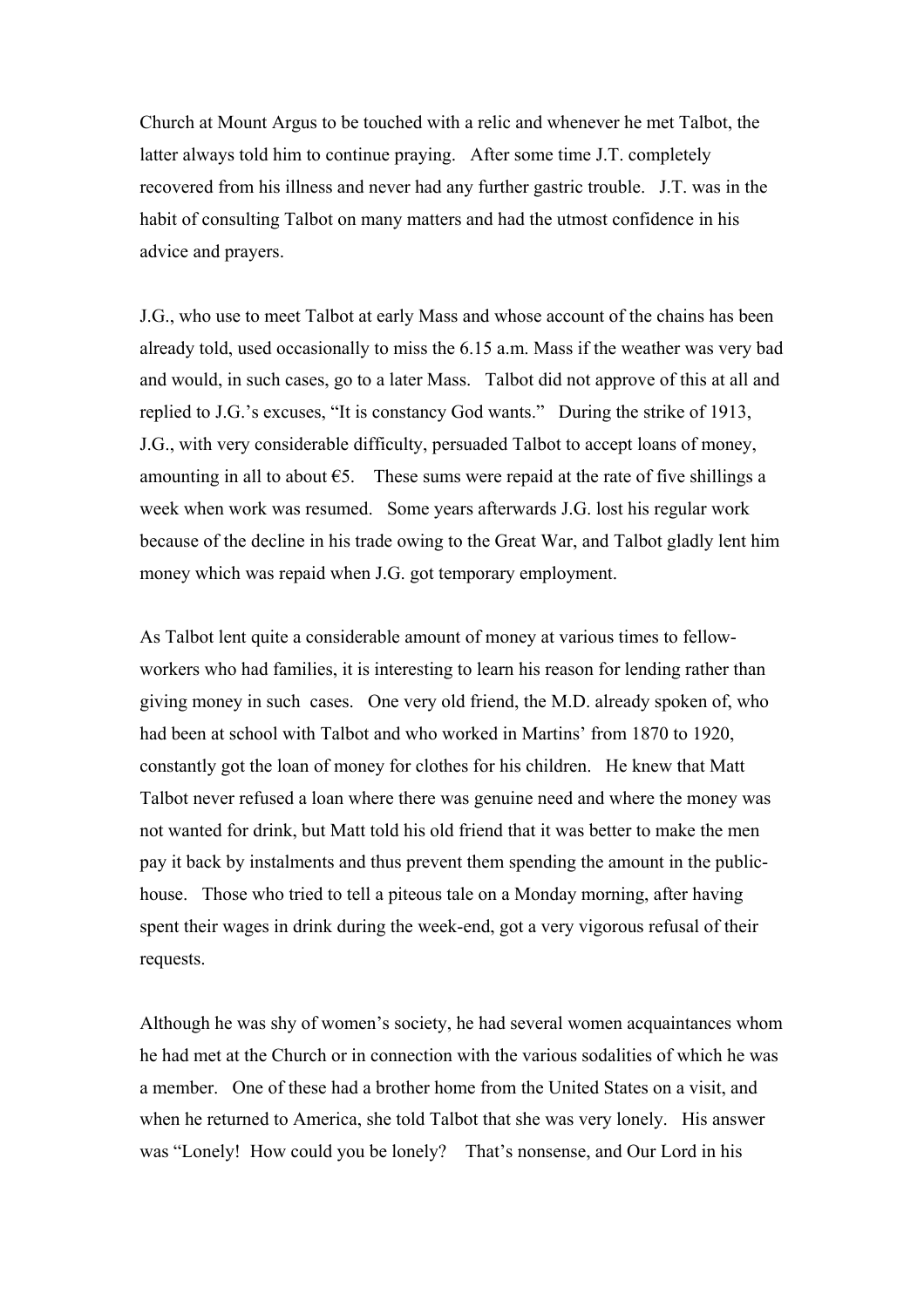Tabernacle." The reproof brought her more consolation that any form of sympathy could have done.

Some of Matt Talbot's women friends observed that he was always poorly dressed, and went to Father James Walsh, S.J., about it. They offered to buy clothes for Talbot and asked Father Walsh to undertake the delicate task of speaking to Matt about the matter. Father Walsh sent for Matt after the meeting of the Sodality in St. Francis Xavier's and the following conversation took place:- "Talbot, you have very bad clothes." "Yes, Father, Matt replied, "I promised God I would never wear good ones." "Go down to ----------------------," said Father Walsh, "and get a suit." "I'll do no such thing," was the reply, "I promised God I would never wear good clothes." "Well," said Father Walsh, "God has sent them to you. Get them." "If God sent them I'll take them," replied Matt, and without further ado he got the clothes. Another person who gave him a good suit was not so lucky, as Matt gave it away. He usually got his clothes from a gentleman who was a very great personal friend, and who gave him his own old clothes. In fact Matt had only one suit for Sunday or weekday or as he said he had no "Sunday clothes."

The lady who told the story of her conversation with Matt Talbot in his room on a Sunday evening relates that when Talbot was in bad health and very poor she got five shillings for charity from a man who asked for prayers for a special intention in return. This lady asked Talbot to take the money, as he wanted it. He took it, thanked the lady and promised to pray for the intention, which was granted in a most unequivocal manner. Amongst his friends was one who, though a life long total abstainer, had for 30 years been absent from the Sacraments. During a conversation with Matt Talbot on the question of temperance, the latter suddenly asked him about his soul. Matt spoke seriously of the danger his friend ran of dying without the Sacraments and, eventually, made an appointment with him for the following Saturday afternoon, when Matt brought him to Holy Cross College, Clonliffe, and after he had made his Confession introduced him to the Sodality of the Immaculate Conception of which he subsequently became a very prominent member. He was, several years later, killed by a fall into the hold of a ship on which he was working. He often spoke to Matt Talbot with gratitude for having brought him back to the Sacraments.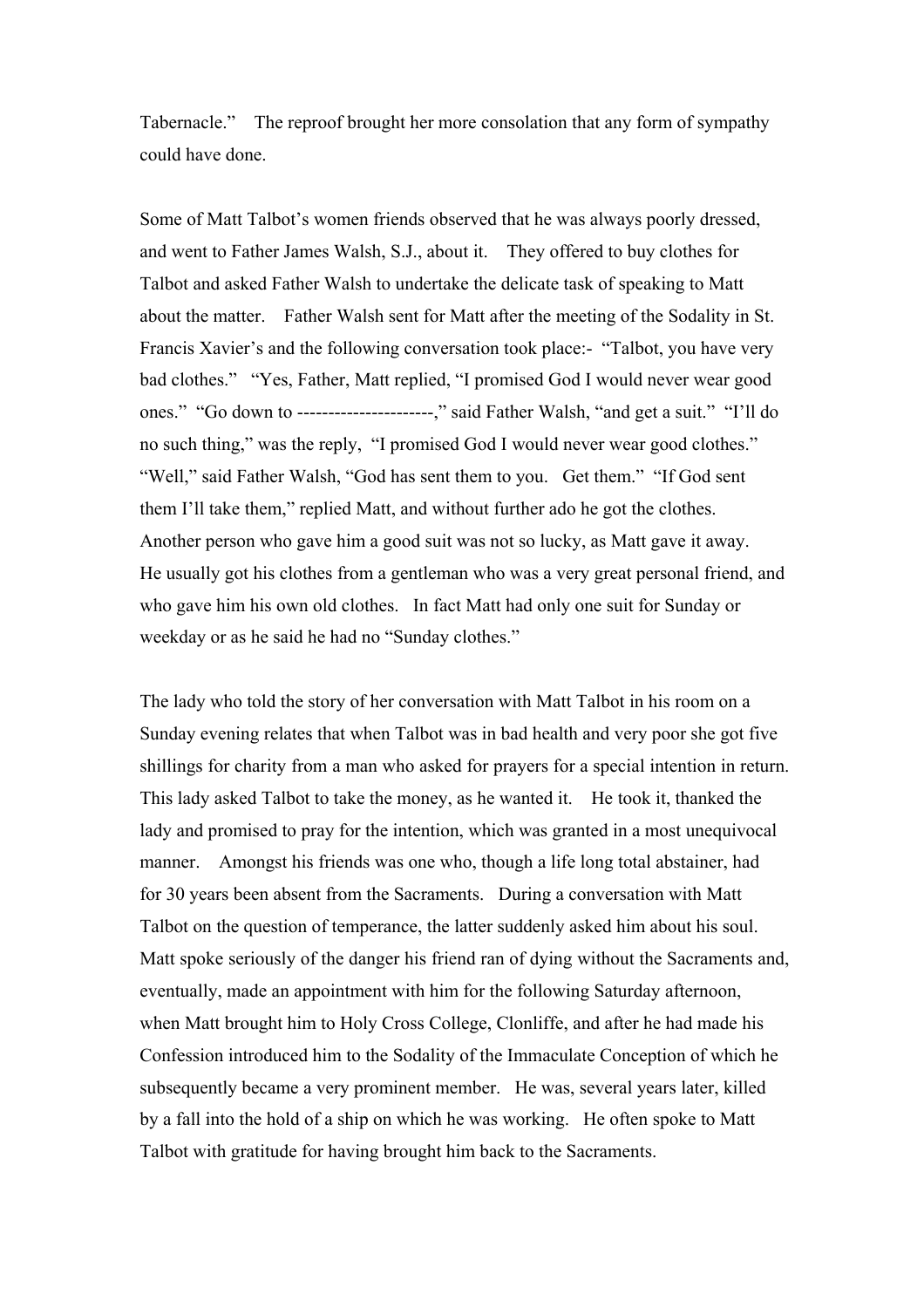These little stores could be multiplied indefinitely but the few given will show that in all his dealings with his fellowmen, Matt Talbot was actuated by Christian Charity. His actual money gifts to various charities and to the poor sound incredible; yet the writer has taken every possible pains to verify the statements made. When Talbot earned less than a pound a week he lived on six shillings including rent. He was scrupulous in fulfilling his duty and for that reason he always allowed whichever of his sisters looked after his mother and himself a few shillings a week for their trouble; but everything else was given away. He had a habit in his later years of placing on the chair under one of his books, the housekeeping money for the week. On Friday he told his sister to take it. At times he gave her his wages to keep for him, especially if he was gathering up a sum for a special purpose. When it had reached the requisite amount he got it from her and disposed of it. We have seen that he gave a sum of five pounds to Father M. in the confessional. This was no isolated donation, as Brother F. relates that he often saw Matt Talbot hand sums of money in the corridor of the church to Father M. merely stating that they were for charity. One woman who was collecting for the Shrine of the Little Flower, in the Carmelite Church, Clarendon Street, told him about it and got a pound. She asked him to give it himself but he excused himself on the ground that he did not understand these things and asked her to hand in the contribution. Several collectors from religious houses knew him well and got regular subscriptions from him.

In the original life a statement was made that Matt Talbot had contributed £30 a year towards the Maynooth Mission to China. It was also stated that it was not possible to verify this statement in full because the Card Index of the Mission only started in September 1921. The foundations for the original statement were two-fold: Firstly, Mrs Fylan, Talbot's sister, was told by him that "he had finished three priests and was at the fourth." Secondly: he told his foreman (G.) that he had given £30 a year towards the Chinese Mission. The foreman remembers the conversation well because it was caused by Matt Talbot stating that the foreman, who had a good salary, should give more to the Mission than he had done, when he, Talbot, a poor labouring man, gave £30 a year. Inquiry from the authorities of the Maynooth Mission to China brought the following letter:- "I had gone thoroughly into the question of the "amount of money he sent here, but I am afraid you will not find the results quite "satisfactory from the point of view you have mentioned - namely of verifying the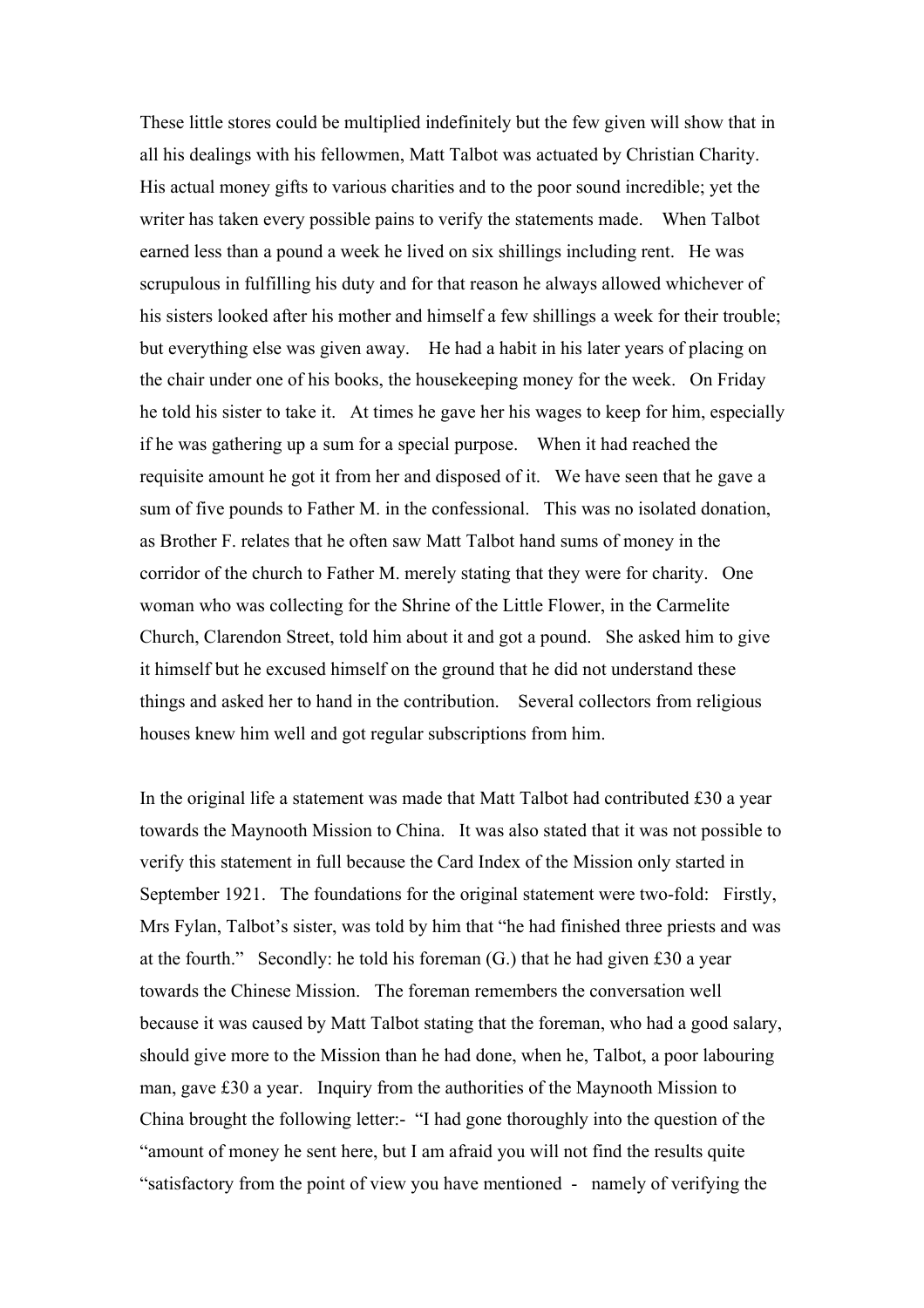"statement about his having educated three students. We have gone through all the "letters in the Dublin file and have picked out those written here by Mr. K. This man "it was who sent on all Talbot's donations with the exception of £1.10s.0d. sent by "Talbot himself in December, 1924 - £1 being his own gift and 10/- from his sister. "This is the only letter we ever received from him:-

" 'Matt Talbot has done no work for the past 18 months.

" 'I don't think I will work any more. Here is one pound from me and ten 'shillings from my sister.'

"The total sum we received from Talbot through K. is £40, to which you should add "the £1.10s.0d. mentioned above, or £1 leaving out his sister's share. I have no "hesitation in saying that these figures are as accurate as we can possibly arrive at. "He began to contribute towards this Mission in December 1920, and I have no doubt "we have here the first letters in which K. mentions Talbot. The tone of them implies "this for he introduces him to us as 'an extremely pious holy man who, when not "engaged in work, spends his time in prayer.' The next letter, February 1921, speaks "of Talbot in the same manner, but afterwards K. takes it for granted that we know all "about our benefactor." With this letter was enclosed a sheet of paper giving the various sums which were identified by them as coming from Talbot: December 1920, £2. During the year 1921, £23 in 8 different sums. During 1922, £11 in 7 different sums. In 1923 to the date of his illness in June, £4 in four sums and then December 1924, £1 and 10/- sent directly by himself. In January 1923, a sum of £5 was sent on Matt Talbot's behalf by his brother-in-law, W. Fylan, but as the letter did not state that it was sent on behalf of Matt Talbot, £5 was credited to W. Fylan. Mrs Fylan, Matt Talbot's sister, still maintains that Matt had told her he has finished three priests and was at the fourth but as we cannot get any further evidence we must assume either that Talbot had been mistaken in the sums he sent or had sent money anonymously. The pound sent in December 1924 was almost the last of his little savings as he always kept a little money with Mrs. Fylan for any sudden emergency. A few of his friends insisted on his accepting gifts of money from them during his long illness and the £1:10s. was taken from these sums. Mrs. Fylan says that he paid the 10s. for her as compensation for her attention to him. His reason for sending it to the Maynooth Mission was because he had got a letter from the Bursar stating that they had missed his generous gifts for some time. Hence his letter in reply informing them of his illness and unemployment.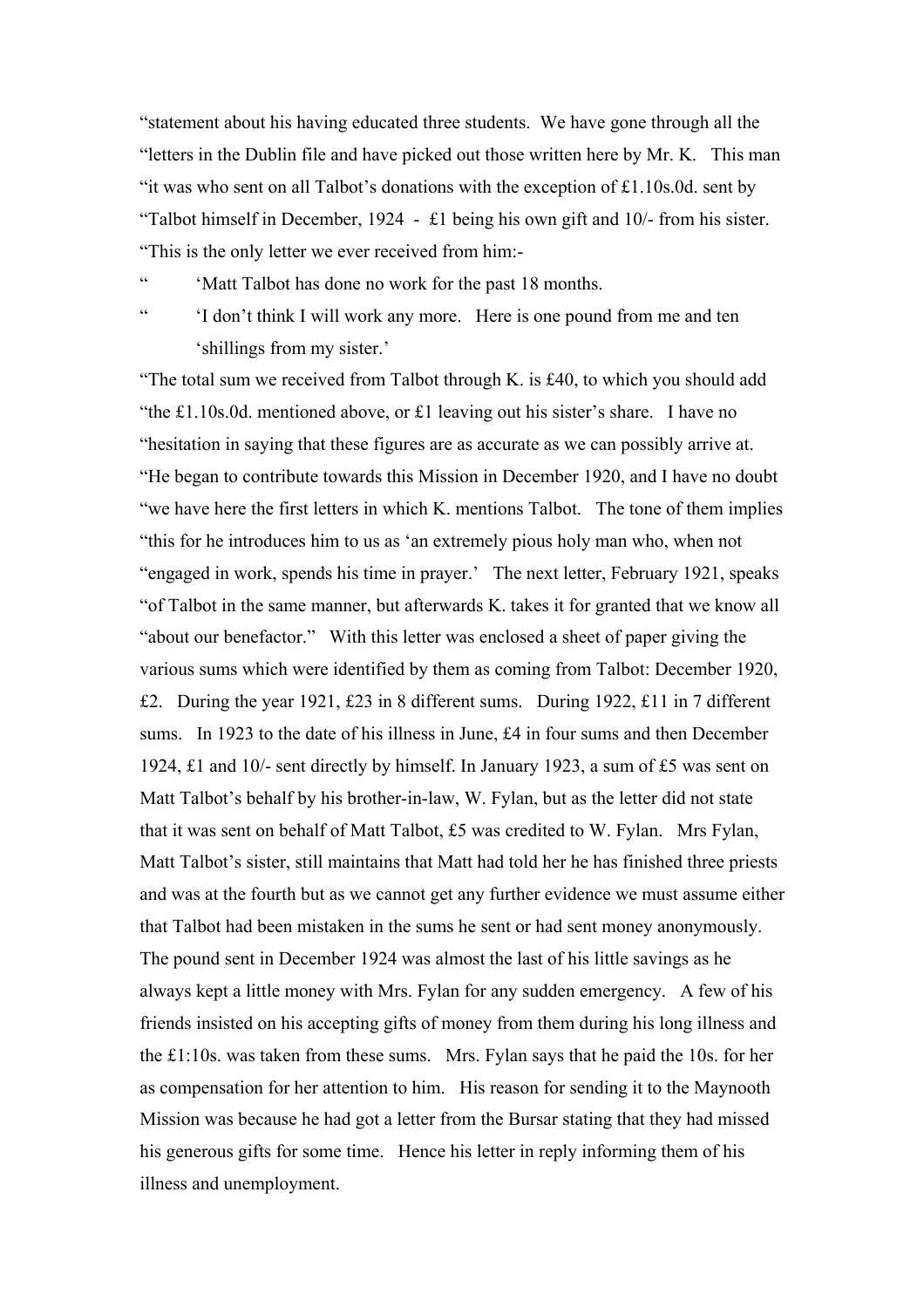One of the foremen (E.C.) relates an incident which occurred in 1921 or 1922. A South of Ireland priest came to the Castle Forbes' Yard and asked permission to make a collection amongst the men. E.C. told him to put up a notice stating the day he would collect, namely pay-day, so that the men might be prepared for his visit. The men were always generous in such cases, and gave a shilling each, or more, quite willingly. When the priest had finished the collection E.C. told him that there was another man at the end of the yard and directed him to go there and ask for Matt Talbot. The priest did so and on his return remarked to E.C. that he had never met so generous a man and that he had scrupled taking what Talbot gave him. E.C. asked how much that was and the priest replied, "All he had about him." As Talbot had just drawn his week's wages, which in those years were £3: 1 : 6 a week, it would appear that the greater portion of this sum was given for the church for which the collection was being made. The same priest called again in 1923 and asked about Talbot who was then ill in the Mater Misericordiae Hospital. Having got his address the priest promised to all on him.

The only change which the increase of wages made in Matt Talbot's circumstances was to increase his gifts to charity. Ten shillings a week, during the Great War and afterwards, supplied all his wants, for food, rent and subscriptions to his trade union, including the premium for his burial expenses. It was no wonder that one of his oldfellow-workers said, "The men love him"; adding, "Matt had no use for money."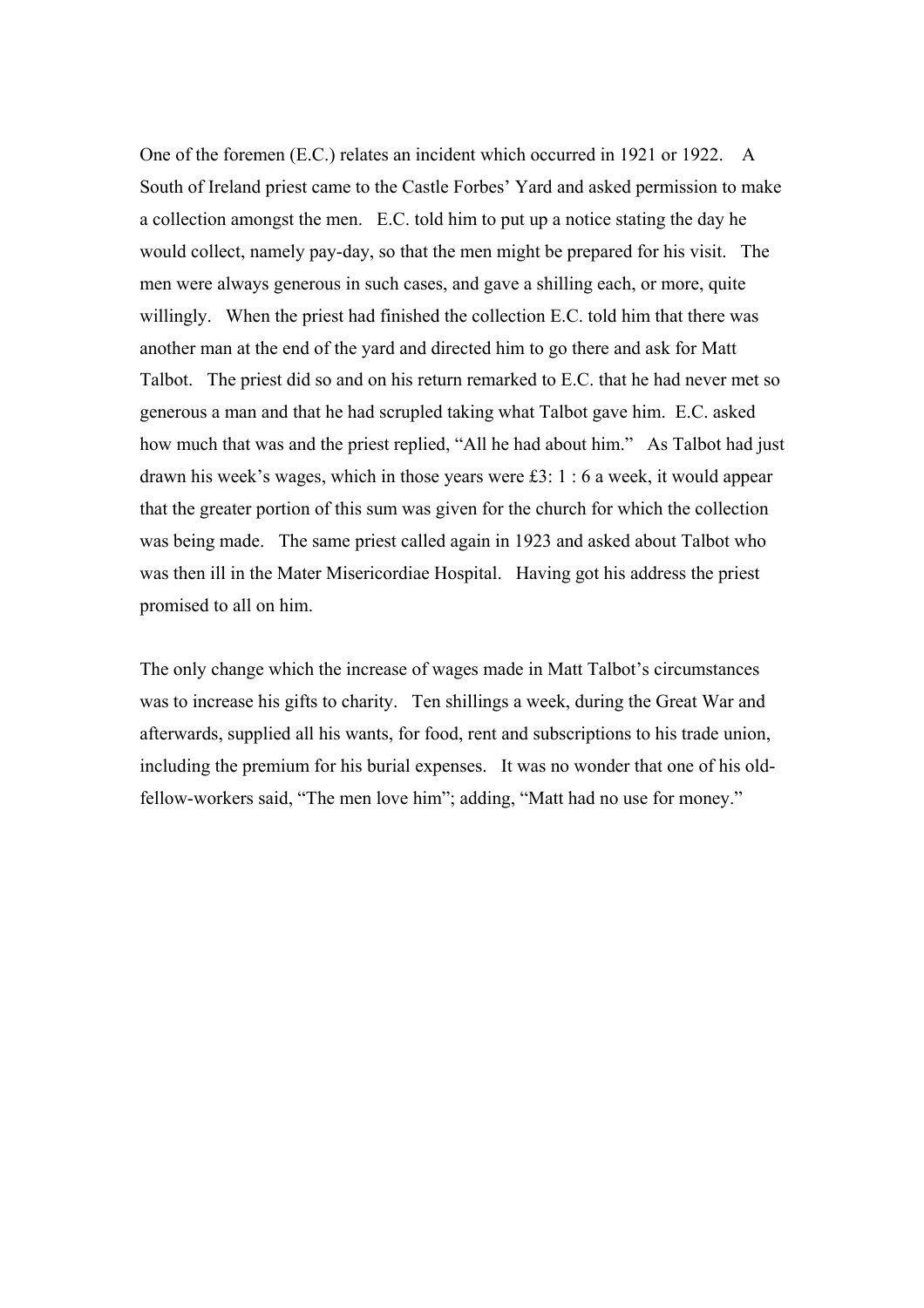# *CHAPTER IX*  ILLNESS AND CLOSING YEARS

Hitherto Matt Talbot's sufferings had been self-imposed. We have seen how severe were the mortifications to which he submitted his body; but that body was strong, though small, and his iron will bent it to his bidding. The gathering years were telling their tale, yet the daily round went on unceasingly; the heart beat a little faster when the shoulders bent to the load of timber, and the breath came a little quicker. At length Nature rebelled, and he who during a long life had really never known illness now found himself suddenly unable to carry on his work. For two years more he was to live and suffer. He who was so active was to be idle all the day long; he who had imposed so many sufferings on himself was to accept sufferings from the hands of the Lord he had so faithfully served. The great trial which came to many saints came to him in the destruction of his own activities and the patient acceptance of the Will of God in his regard. Feeling very ill, he spoke to a friend who procured him a letter of introduction to an eminent surgeon attached to the Mater Misericordiae Hospital, Dublin, and armed with this letter, having humbly removed his chains lest they should reveal his life of penance, he presented himself at the hospital. The examining doctor diagnosed heart trouble and admitted him at once to the medical ward of the hospital on June  $18<sup>th</sup>$ , 1923. This beautiful hospital, which was founded in the year 1861, stands in a commanding position on the north side of the City of Dublin. It contains over 350 beds and is in charge of the Irish Sisters of Mercy. The physician, in whose care he was, writes, "When Talbot first came to the hospital we "had no electrocardiograph and therefore it would be impossible to give an exact "diagnosis of his condition. He was suffering from a cardiac arrhythmia which I "believe to be auricular flutter. We have cured several cases of this condition within "the past few years, but when Matt Talbot was coming to the hospital the condition "was neither well understood nor had we the means of treatment that we have now at "our disposal."

This letter refers to Matt Talbot's first stay in the Mater Hospital. The electrocardiograph was in the hospital the second time he was there, as will be seen by the statement of Sister Dolores, quoted later on. During this first stay he was changed from one ward to another as it is customary during the summer to have the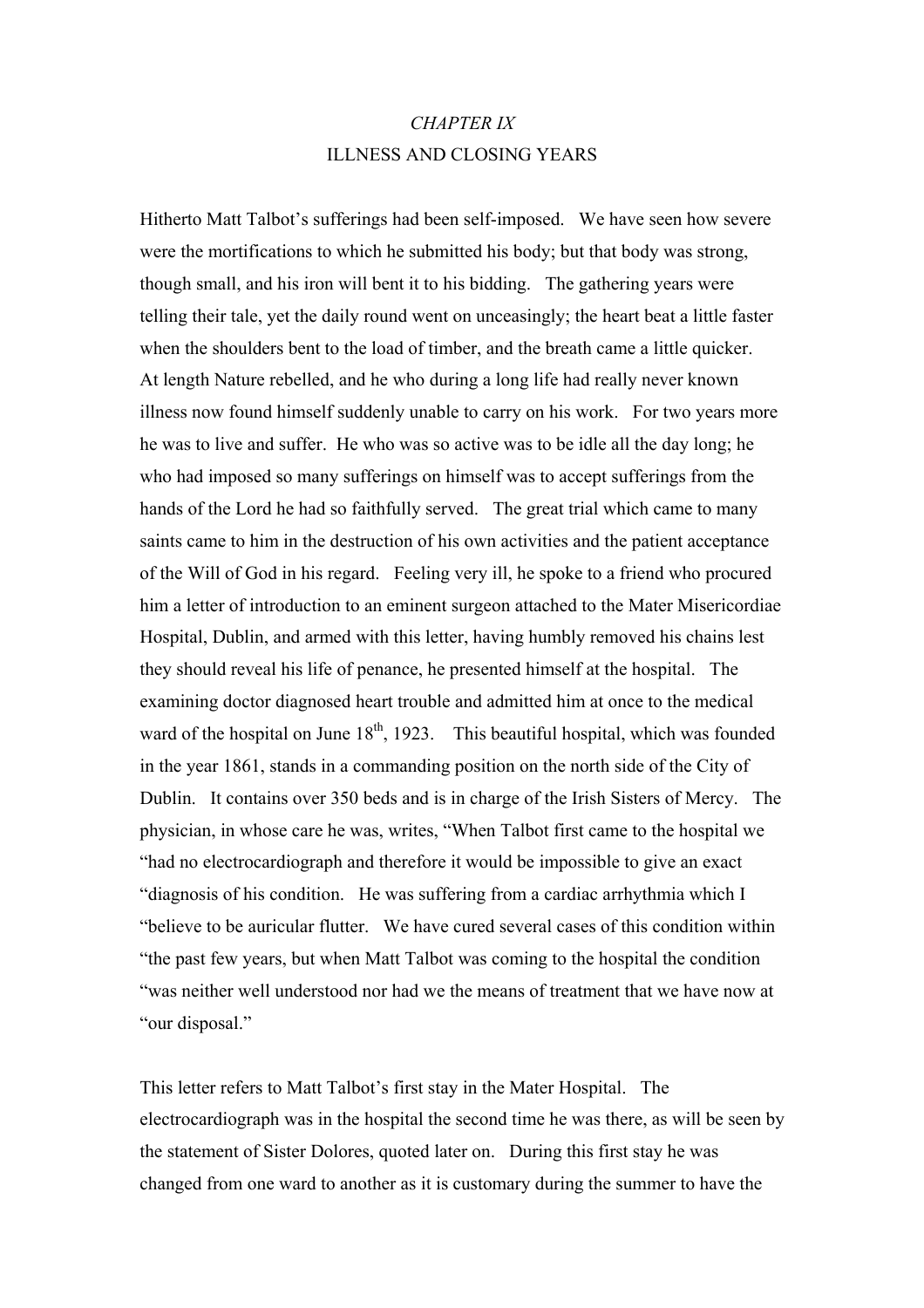hospital thoroughly cleaned ward by ward. This fact has made it difficult to obtain particulars of his first stay, but one fact is recorded by the Sister of Mercy in charge of the ward which he occupied when he was removed from the upper to the lower floor, namely, that he spent all his spare time before the Blessed Sacrament in the chapel of the hospital. The records show that he had received the last Sacraments on June  $21<sup>st</sup>$ and was discharged from hospital on July  $17<sup>th</sup>$ . He continued to attend the hospital as an outpatient until August  $17<sup>th</sup>$ , when he resumed work at Messrs. Martins. He was unable to continue his employment and left again on the  $3<sup>rd</sup>$  September. He was re-admitted to the Mater Hospital on October  $1<sup>st</sup>$ , when he was placed under the care of Sister Dolores. Her statement is of great interest and is given in full:-

"I was Sister in charge of St. Laurence's Ward of the Mater Misericordiae Hospital "when Matt Talbot returned there on October  $1<sup>st</sup>$ , 1923. He was suffering from heart "disease and was put to bed at once. He remained in bed nearly all the time he was in "Hospital, viz., from  $1<sup>st</sup>$  October 1923 to the middle of November. He did not then "wear chains. He was very quiet and retiring, and had little to say to anyone. He "had a very sweet smile, and was always very gracious in his manner. He took "whatever food was given to him, and made no comment nor complaint. It was "noticed that he did not use butter. His sisters and a friend, Miss B., brought him "eggs and fruit. These he handed to me without a remark. I was at liberty to use "them as I liked, but I gave them to him with his meals. He got very ill and I had him "anointed. I sent for his sisters, and told them he was dying, and that it was as well "he should die then, he was so well prepared. He seemed to be dying, as he was "scarcely breathing after having received the last Sacraments. I now think he may "have been in a state of profound recollection. His extraordinary calmness at the "time struck me as remarkable. I said all the prayers for the dying. He got over this "attack, and two days later was able to go downstairs to have a cardiograph taken. "He then returned to bed and after a few days more was allowed up. The first day he "was allowed up he disappeared and could not be found in the hospital or in the "grounds. I thought he had gone out and had got an attack in the street. He was "eventually discovered in a corner of the chapel praying. When I complained to him "that he had given all of us a great fright, he replied with his usual quiet smile, 'I have " 'thanked the nurses and the doctors, and I thought it only right to thank the great " 'Healer.' These words made such an impression on me that I have since told the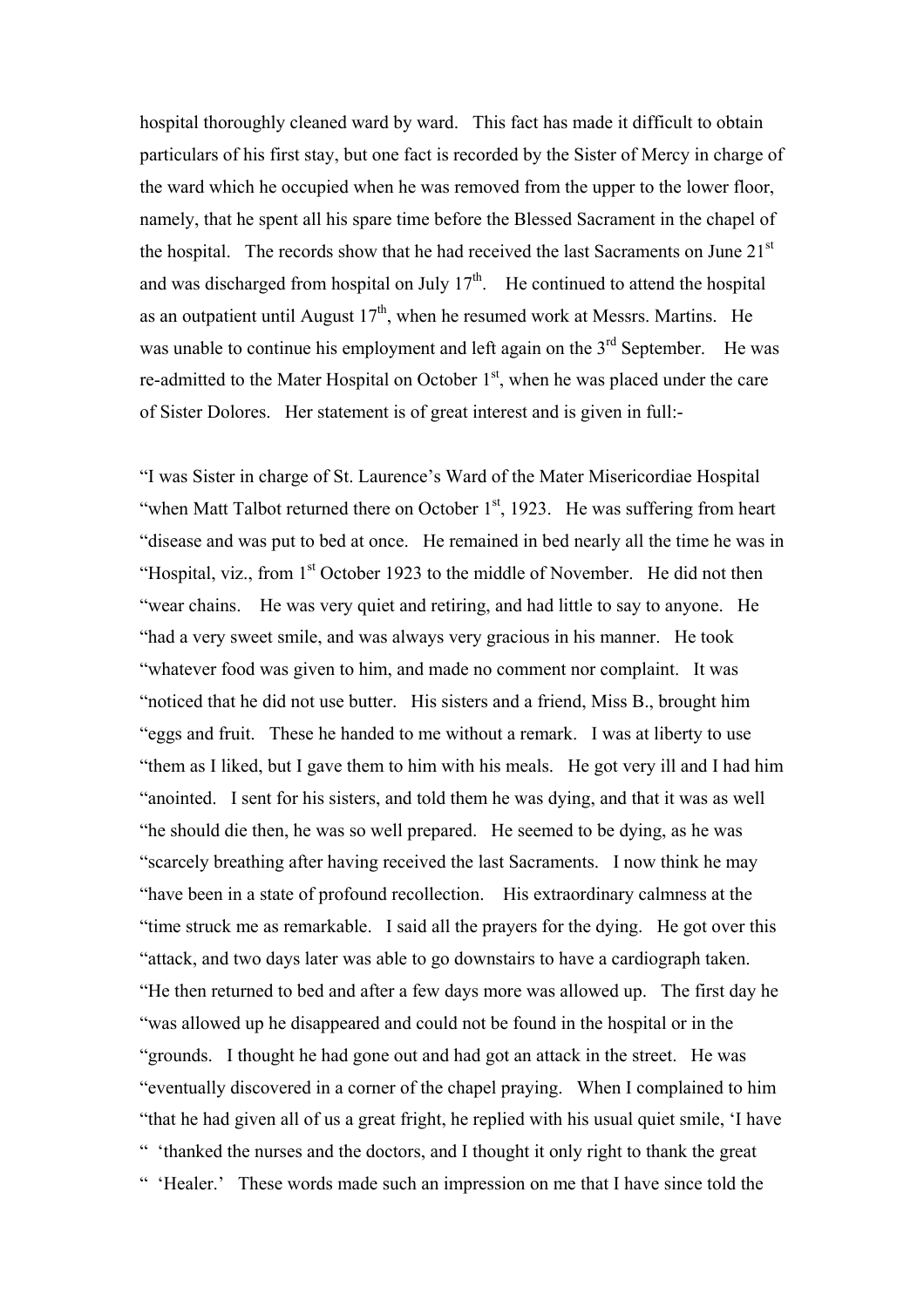"patients to go to the chapel to thank God for their recovery. At the various times he "was in hospital, the Sisters noticed his great look of recollection in the chapel and "observed that he never used a prayer-book. He was in the chapel every evening "when the Sisters recited the Office. He always was to be seen in a remote corner "kneeling quite erect. He never asked for any privileges. He received Holy "Communion every Monday. On other mornings, if any patient was to receive Holy "Communion, I asked him if he would like to receive also. He always said 'Yes' but "he never asked for It himself. He did not speak of religious matters with the Nuns. "Some patients like to discuss religion, but Matt Talbot never showed by his conduct "that he was anything more than a sweet-natured, holy, old man. Knowing now the "life of austerity which he led, it is obvious to me that he sought to conceal his "holiness from all around him."

On his discharge, he was unable to resume work and attended the hospital dispensary at regular intervals. It is possible to trace the course of his illness by the payments he received under the National Health Insurance Acts from his approved society, the builders' labourers' section of the Irish Transport and General Workers' Union. On  $26<sup>th</sup>$  November, 1923, he had drawn 26 weeks sickness benefit at the rate of 15/- a week. From the 26<sup>th</sup> November he became entitled to disablement benefit at a lower rate, namely, 7s.6d. a week for the entire period of the disability. In November, therefore, he found himself ill and unable to work, and with his only income a sum of 7s. 6d. a week to pay for his food, lodging, fire and light. His condition was known to his well-to-do friends and some, with very great difficulty, persuaded him to accept gifts of money.

He found it difficult at times to attend the 6.15 a.m. Mass, but whenever possible he was at his place in the church, and on his return, having partaken of his meagre breakfast, he returned to the church for 11 a.m. Mass, remaining in prayer if he felt able, until 1 p.m. He suffered very severely during this period. His sister, Mrs.Fylan, who came in the morning to see him, relates that she often found him lying exhausted on his plank bed unable to speak owing to the exertion of walking from the church to his home. Though he could not speak she observed that he continued to pray. When he had taken some food and felt somewhat relieved, he went out again to the later Mass. Knowing that he might die suddenly, Mrs. Fylan on one occasion asked him if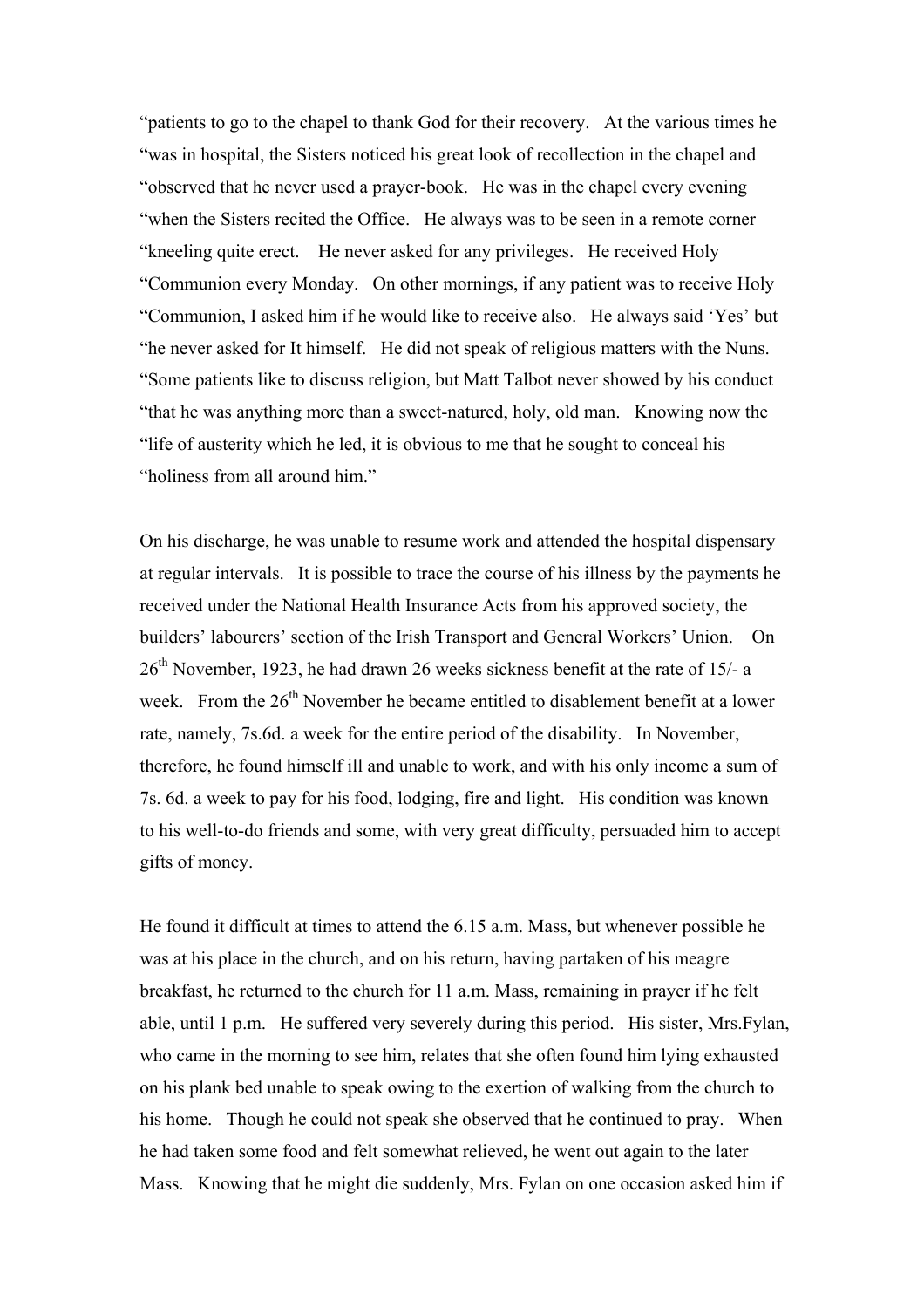she would come back later and remain with him. His answer was, "What good could you do? If I die here I shall have Jesus and Mary with me." He resumed his chains, as Mrs. Fylan testifies, and continued, so far as his broken health allowed, his regular fasts and vigils, but there were intervals when he could only move about. Through it all he made no complaint beyond regretting his enforced illness. In April, 1925, he felt that he could resume work and went back to his old post at Castle Forbes. He looked broken and ill but he continued to do his day's work in the yard as usual. As time went on he seemed to recover and on the very day before his death he told the foreman that he felt as well as ever. He was able to go out to an early Mass on Trinity Sunday, June  $7<sup>th</sup>$ , 1925, and returned to breakfast as was then his habit, leaving his home for the last time after 9 a.m. to go to St. Saviour's Dominican Church, a walk of from 15 to 20 minutes, via Mountjoy Square, Gardiner's Row, Parnell Square, Granby Row, into Granby Lane, which leads to Dominick Street, where the church stands. There is a footpath on the left-hand side of Granby Lane going towards the church, and on the right, about half way down, is a general store kept by Mrs. Anne Keogh. Matt Talbot was passing along the footpath, when Mrs. Keogh, coming out of the doorway adjoining her store, saw him fall. She called her son and both ran over to where he lay, lifted him and carried him to the hall door beside the store from which she had come, intending to bring him into the store. Seeing that he was very pale and unable to speak she entered the shop to get some water which she brought out. Then lifting his head to give him a drink, she realised that it was not a faintness but that he was dying. As she put the cup of water to his lips she said, "My poor fellow, you are going to Heaven." Matt Talbot opened his eyes and stared at her very earnestly, but did not speak. He then laid his head down, and as she withdrew her hand from under it, he died.

A man who was returning from the church came over to where Matt Talbot lay and blessed him with the crucifix. Father Walsh, O.P., came from the church, and seeing that he was dead, knelt in the lane and recited prayers. Later on the Corporation ambulance arrived and the body was removed to the mortuary attached to Jervis Street Hospital (Sisters of Mercy), which was close by. Here later on in the morning, Sister Ignatius, Sister of Mercy, came with a nurse and the hospital porters to prepare the body for burial. As Sister Ignatius was cutting away the clothes the scissors struck something hard, which, on further investigation, proved to be the chains which bound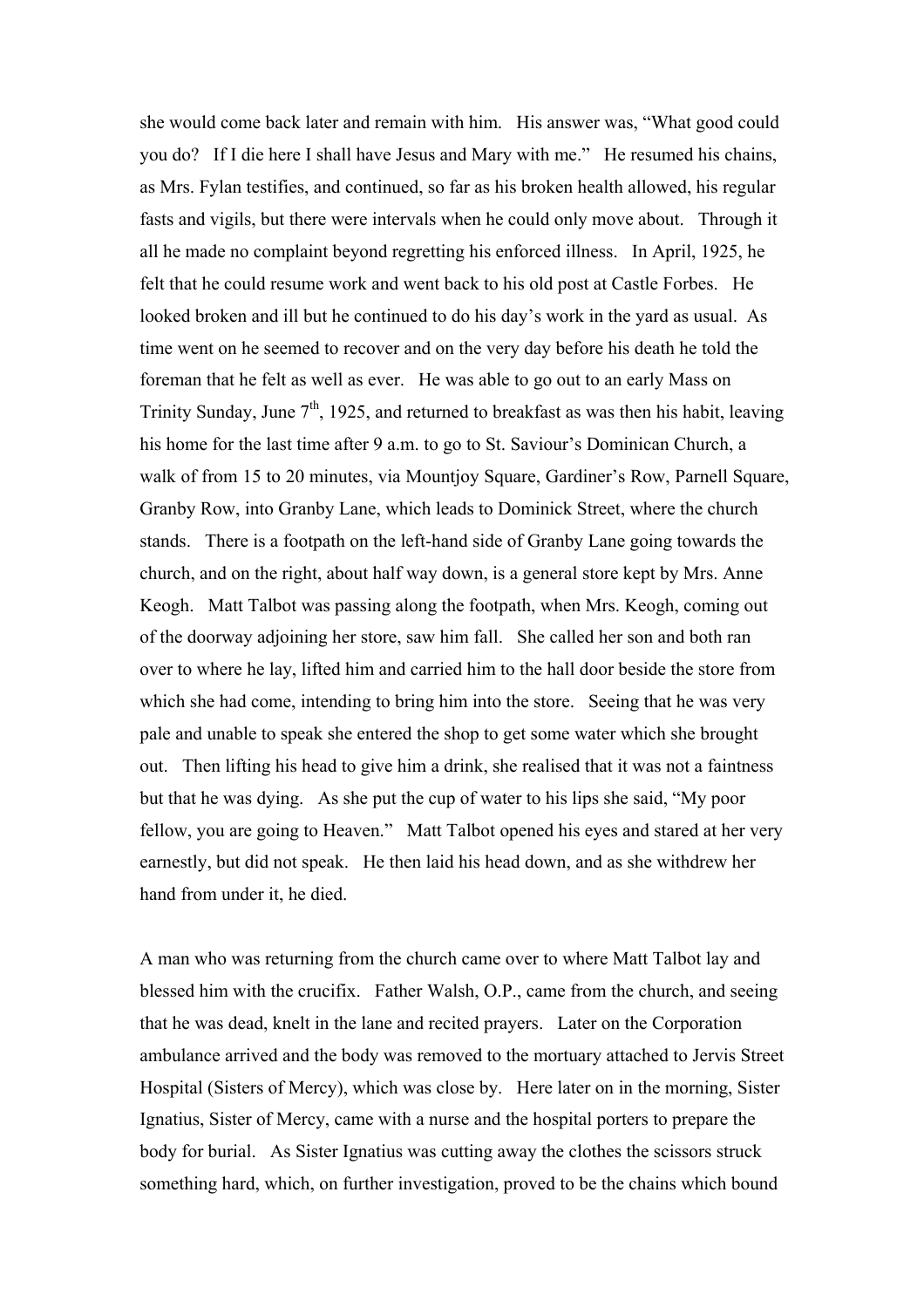the body around the waist. With reverence, not unmixed with awe, they removed the chains and ropes and the big beads with is crucifix which always rested against his heart. The chains were rusty but the body was scrupulously clean. Then dressing the body in the brown habit of St. Francis, they placed it in the coffin with the chains, ropes and medals.

Lest there should be any question hereafter as to the class of chain found on the body, it is well to mention that Mrs. Fylan possesses a new chain which she had bought for Matt Talbot to replace the one found on him, as he was in the habit of changing the chains when they became very rusty. This chain is not a cart chain but resembles a strong dog chain with a hook at one end and a ring at the other. Those who removed the chains from the body thought that the larger chain was a trace for a cart. The point is a very small one, but it is mentioned for the sake of accuracy.

It was not considered necessary to hold an inquest, and on Wednesday, June  $10<sup>th</sup>$ , the body was removed to the Church of St. Francis Xavier, Upper Gardiner Street, so often mentioned in this book, and from there the funeral took place on Corpus Christi, June  $11<sup>th</sup>$ , 1925, to the Glasnevin Cemetery, where in a humble grave in which no one had ever been buried, the body of Matt Talbot awaits the Resurrection.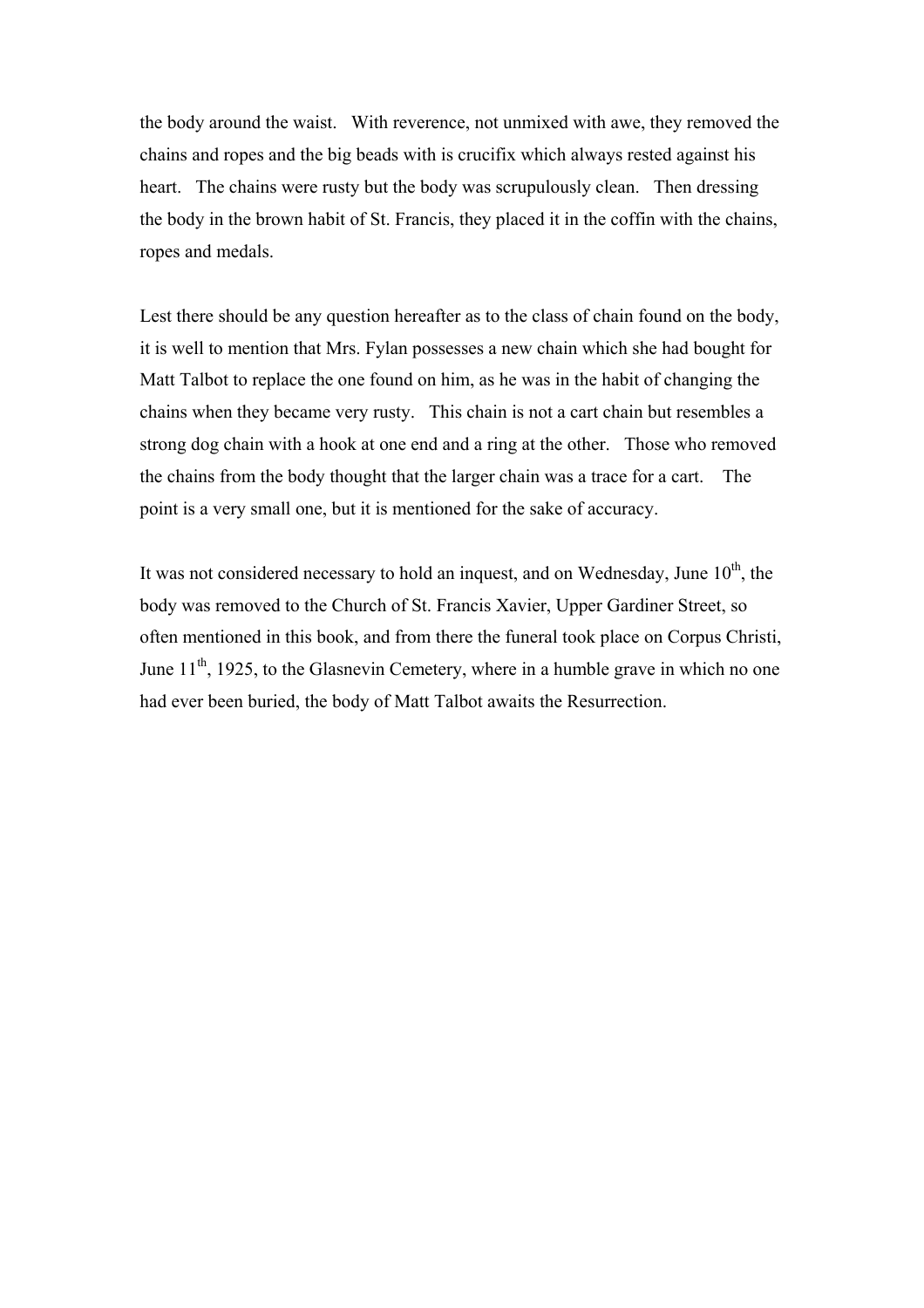### *CHAPTER X*  THE GROWING CULTUS

As stated in the Introduction the first life of Matt Talbot appeared in the second week in the Lent of 1926. At once devotion to him spread and favours were sought through his intercession. The Guardian of the Franciscan Church which Matt Talbot attended as a Tertiary relates that after the life appeared Mass offerings were handed in for the repose of Matt Talbot's soul. In a short time this ceased, and the offerings were in thanksgiving for favours received through the intercession of Matt Talbot. In a letter to the present writer the Father Guardian says, "A member of the congregation "spoke to me of a hardened sinner - a man who had been away from the Sacraments "since his marriage over a dozen years ago, a man who strange to say for an Irishman, "was a blasphemer, having blasphemed even the Mother of God. It was agreed to "start a Novena to Matt Talbot for his conversion and on the third day of the Novena "he came to Confession with every manifestation of repentance, and the utmost "gratitude to God and Matt Talbot. I may say that the lady who was interested in him "had only just met him casually, and accidentally found out his state. After his "Confession she found out that his two sisters, who are nuns, and his wife, had been "praying for years for him without success."

A signed statement by the lady who was so active in bringing about this conversion has been obtained, but is too long to be given in full. It may be summarised as follows:-

Mrs. K. had heard a sermon on Matt Talbot in the Franciscan Church by the Director, at the monthly meeting of the Third Order of St. Francis. After the devotions she called at the house of a friend, and while there, A.B., the man in question, came in. She had heard of him and that he had not been to the Sacraments from his  $17<sup>th</sup>$  year except when he got married 12 years before. Mrs. K. sat beside A.B. and silently prayed to Matt Talbot to help her to convert him. She discussed the Jubilee and explained what it meant. She then spoke of her friend the Guardian of the Franciscan Church and finally suggested to A.B. that he should perform the Jubilee. He said he was going to the United States in a few days. To please her he made an appointment for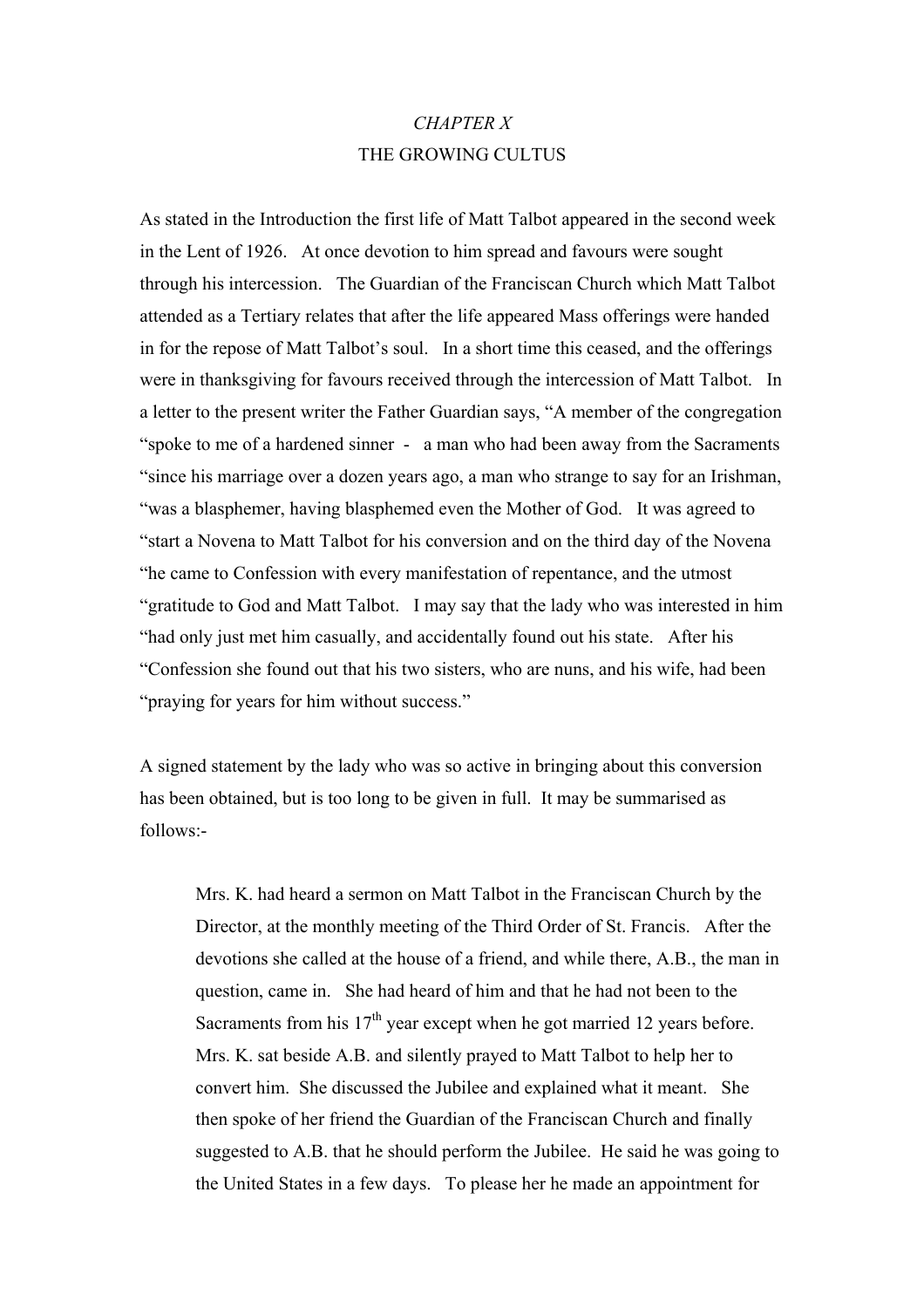the next day at the Franciscan Church which he did not keep. Mrs. K. then went to one of the Dublin suburbs at 10.30.p.m. on the night following the conversation and met him bidding good-bye to his friends there. She again opened the question of Confession and got a promise to meet her next morning at 10.30.a.m. Instead of going to the Church, Mrs. K. went to A.B.'s home where she was told by his wife that he was still in bed. His wife called him and though protesting that it was absurd to go with Mrs. K., he went to the Church which was a long way off. He insisted on Mrs. K. coming into the Convent parlour with him where she introduced him to the Father Guardian who then took him away. After Confession he returned to the parlour and poured out his gratitude to Mrs. K. and to Matt Talbot for his conversion. He also asked Mrs. K. to visit his sister and tell her the good news. Before Mrs. K. could go, A.B. had already gone and his sister in describing the scene, told Mrs. K. that she knew something had happened when she heard her brother's footstep on the stairs, it sounded so light and happy. His sister also stated that when A.B. was 16 he had a French tutor who was a Freethinker and who had caused him to give up his practice of the Catholic Religion. He had been 26 years away from the Sacraments except once on the occasion of his marriage. On leaving Ireland he took the total abstinence pledge and has since written from his new home stating that he is now a practical Catholic.

Mrs. K. herself obtained a small favour. She sprained her ankle very badly leaving a tramcar. The ankle swelled and was most painful so that she could not stand on her foot. Her husband was ill in hospital and she had no one to mind her little fruit shop. She had a portion of Matt Talbot's wood pillow which she applied to the ankle several times and asked that she might be cured so that she might attend to her business. The pain continued all night and in the morning having again applied the portion of wood to the ankle, the pain ceased and she was able to attend to her business all day. The swelling continued until the following day when it also subsided. She was then quite well and had no further inconvenience.

Ms. Q. in March 1926 was very anxious to obtain a certain temporal favour. She had read the Life of Matt Talbot and decided to make a Novena to him to obtain her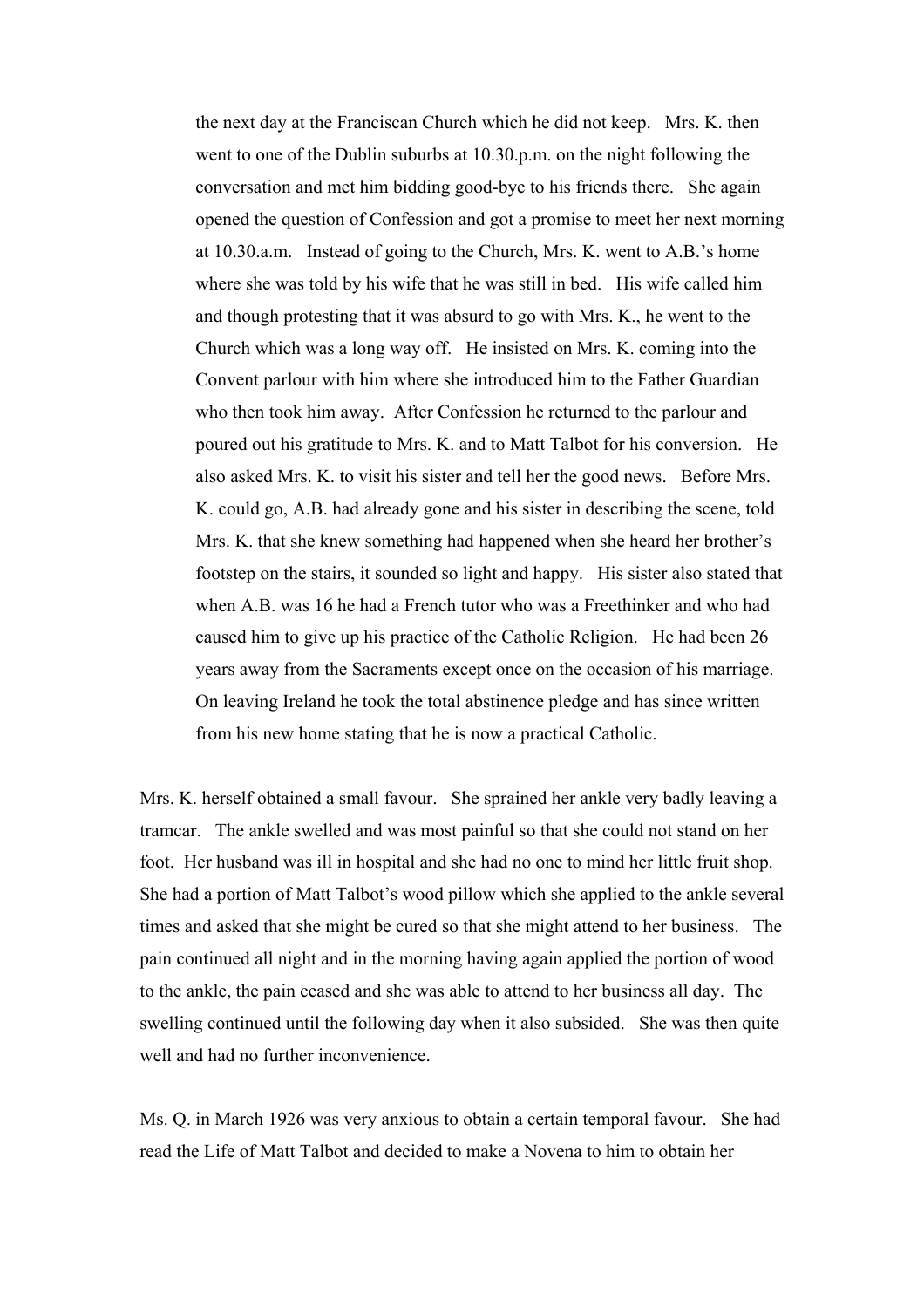request. On the second night of the Novena she got a reply to her request and the favour then granted her has since continued.

Miss K.H. (Dublin), on  $26<sup>th</sup>$  March 1926, sent a note acknowledging a favour received through Matt Talbot's intercession.

Miss H. (Co. Galway) wrote asking for a small relic of Matt Talbot. Writing some days later she states - "On the evening of the First Friday I cycled to Confession. It "was cold with heavy showers of sleet and rain and I got very wet. Next morning at "Mass I got a pain in my neck which I could not straighten or move. In the evening I "went to bed and found that the pain had gone up to my head. The letter enclosing the "little relic had just arrived and fearing a long night of pain I got up, knelt down, said "the Creed and asked Matt Talbot to cure me. The pain suddenly left me and I was "able to move my head in all directions. I then came downstairs to tea and read aloud "to my mother and brothers all the evening."

Mrs. M.B.K. writes - "After reading the life of the late Matt Talbot and being so "touched by his great devotion to God and His Holy Mother I resolved to pray to him "to help me in my troubles which were many. After saying 10 Hail Marys and "offering them to Matt Talbot to ask the Holy Ghost to help me, thanks to God and "Matt Talbot my request was granted. Then once more I was in great trouble and I "once more prayed to Matt Talbot and in a short time my request was granted. My "children also got employment through prayers to Matt."

Mrs. A.C., writes - "Not long ago I was in very great domestic difficulties. I got "from Matt Talbot's sister, Mrs. Andrews, a decade of Matt's Dolour beads. I then "started a novena asking Matt Talbot to intercede for me to the Mother of God. On "the fourth day of the novena my delight knew no bounds when I found my request "granted. From that good day to this, there is no request I have asked of him, and "they are numerous, but have been granted to me. I can say this with the greater "confidence, for not alone I, but all my friends whom I have asked to pray to Matt "Talbot say the same."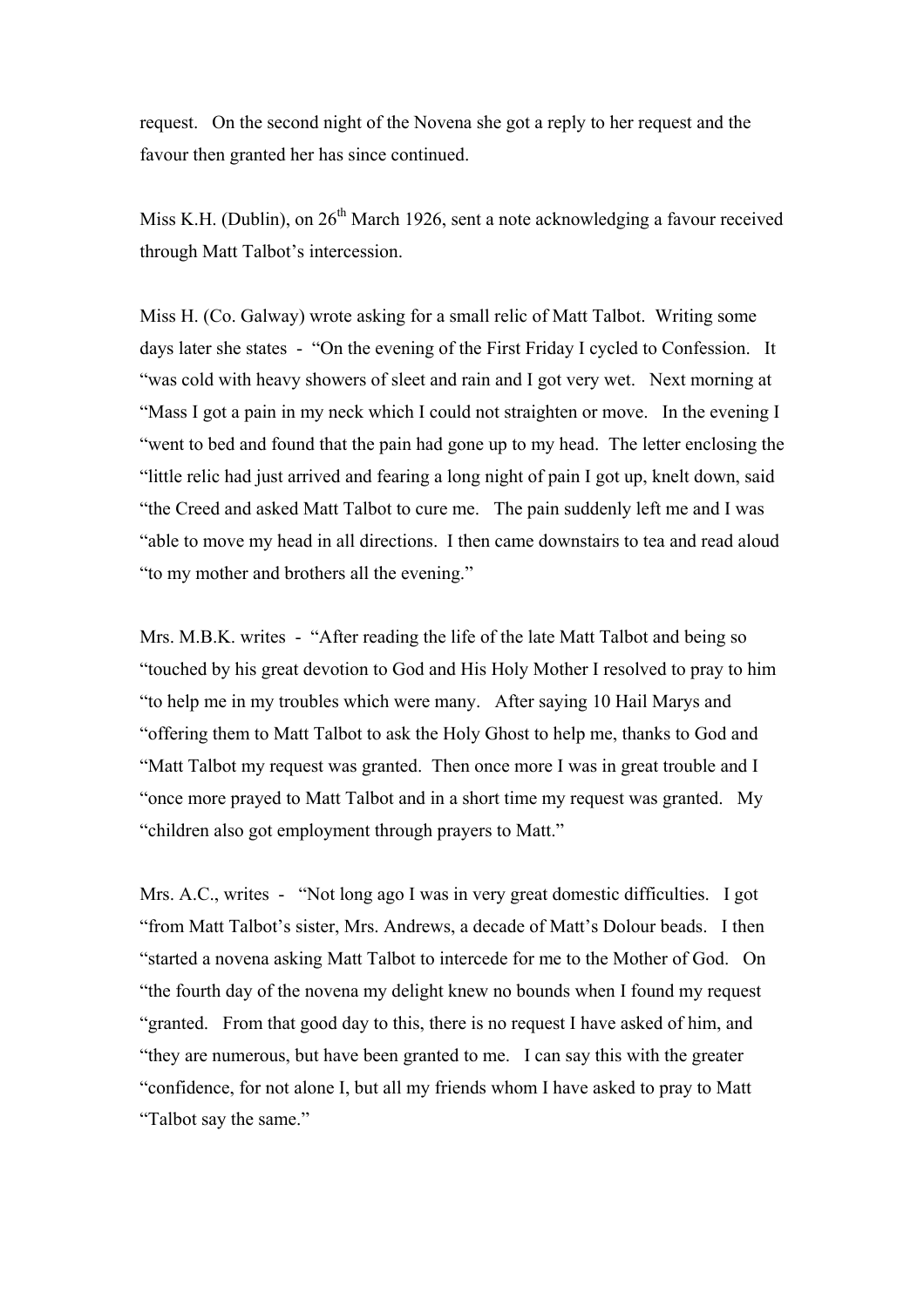Mrs. B. states that her daughter got permanent employment quite unexpectedly after a novena to Matt Talbot. The post she obtained was specially created for her in a school.

Mrs. X. through a Novena to Matt Talbot got reconciled to her husband.

G.W., who was two years idle, got a post after making a November to Matt Talbot.

Miss J. McE. was suffering from rheumatism which developed into arthritis. It became necessary for her to enter hospital for special treatment. She prayed to Matt Talbot to get her into hospital and to get her the means of being cured. The novena ended on the 1<sup>st</sup> Friday in May, 1926 and she was admitted to the Mater Misericordiae Hospital, Dublin, on May  $27<sup>th</sup>$ , being brought in the ambulance. She remained in hospital until July  $15<sup>th</sup>$  when she was discharged and able to walk home. Her knee had been particularly bad but she has been able to go about as usual since she left hospital.

The Prioress of a Dominican Convent writes: -

"We attribute the obtaining of a certain request to his intercession. We are badly in "need of funds to carry on the building of a much needed Convent and Chapel. Last "Autumn (1926) we decided to make a novena to Matt Talbot asking for a specified "sum of money from some unexpected source. Shortly before Christmas I received a "cheque for the exact amount asked for. There was no reason for expecting such from "our kind benefactress just then. I conclude that our own holy man used his influence "on our behalf. My object in invoking him was to excite interest in his case. A Saint "of our own in these our own days would mean so much for us all."

Another Dominican Nun writes:-

"Sometime ago I promised publication if I got an important favour of a spiritual "nature for a near relative through the intercession of Matt Talbot. When I decided to "put the case in his hands I asked him for a sign that he was going to interest himself "on my behalf. To my joy, it came the following day and I had the utmost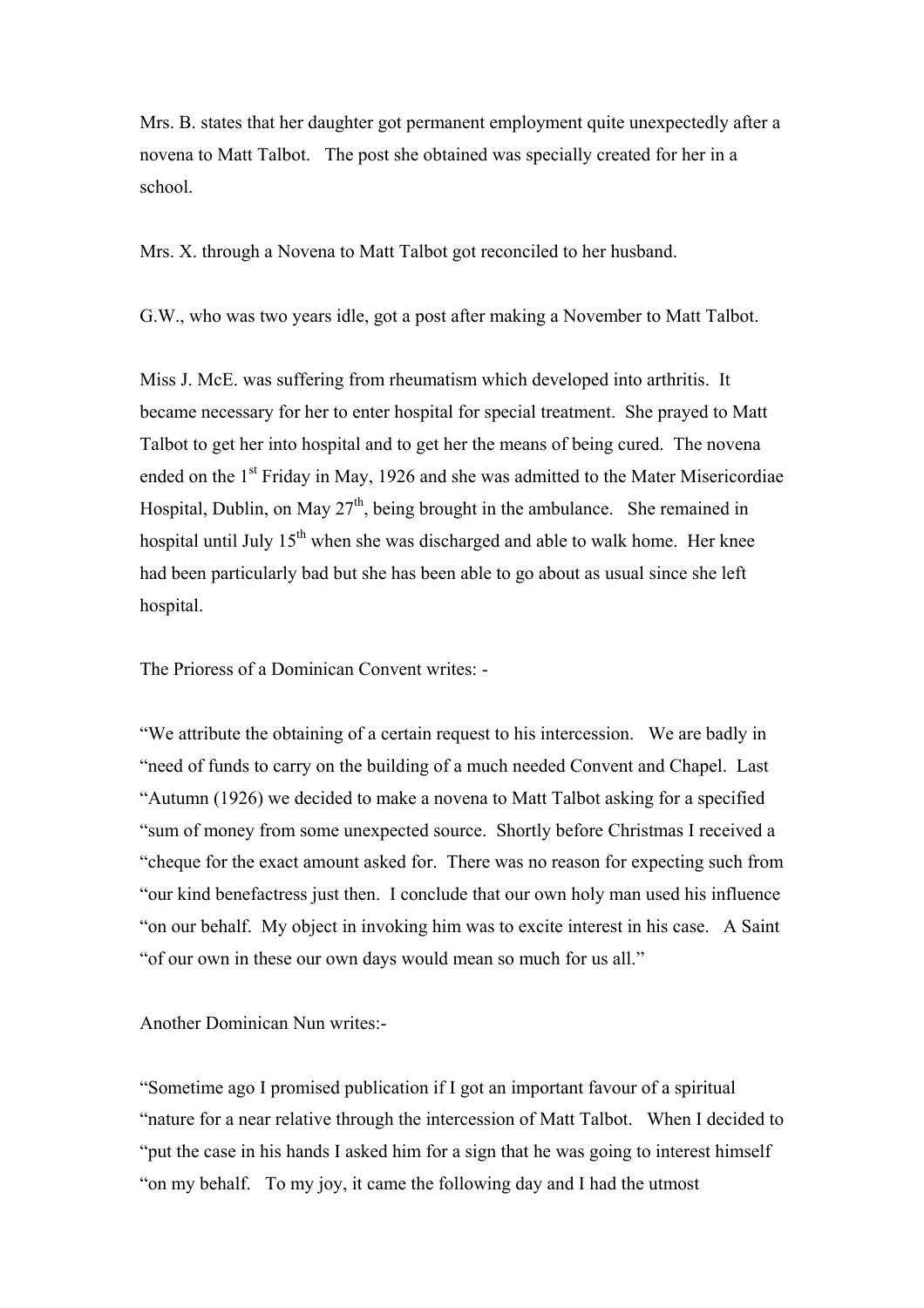"confidence in my mediator and he has actually done more that I asked of him. I am "most grateful and I keep repeating 'Benedictus Deus in Sanctis Suis'. I pray daily "for the promotion of his cause."

The Prioress of a Carmelite convent writes:- "A young man who visits her had been "indulging very much in drink on and off, and spending most of his money on it. He "happened to call to the Convent on the  $7<sup>th</sup>$  June last year (1926) and we advised him "to pray to Matt Talbot. Later on his mother-in-law came to ask our prayers as he "was going from bad to worse, and we prayed to Matt Talbot for him. The lady came "again a few weeks ago to say that the evening she was here previously he took the "Pioneer pledge and had not broken it since, which was a period of over five months."

The Sub-Prioress of another Carmelite Convent wrote to the present writer stating that she had asked a very great favour through Matt Talbot's intercession and promising to let the writer know the result. The holy nun died some time later in the year without writing further. The writer having communicated with the Prioress of the Carmelite Convent got the following reply:- "I have never heard what the intention was for "which Mother M.M. was praying, but I think she obtained a special spiritual favour "and possibly through the intercession of Matt Talbot to whom she prayed much and "was devoted"

Rev T. Murphy, S.J., Spiritual Director of the Sodality of the Immaculate Conception, St. Francis Xavier's Church, Dublin writes - "Many people here pray to Matt Talbot "daily. Those - and they are many - who have received spiritual and temporal "favours do not wish to give particulars or their names."

The writer is personally aware of the conversion before death of a person for whom a novena to Matt Talbot was being offered. The person was not known to be ill. Before the novena ended he had died having received the last Sacraments.

The little grave in Glasnevin has been a place of Pilgrimage for many and the writer has seen in a little box at the foot of the tombstone written petitions to Matt Talbot for favours.